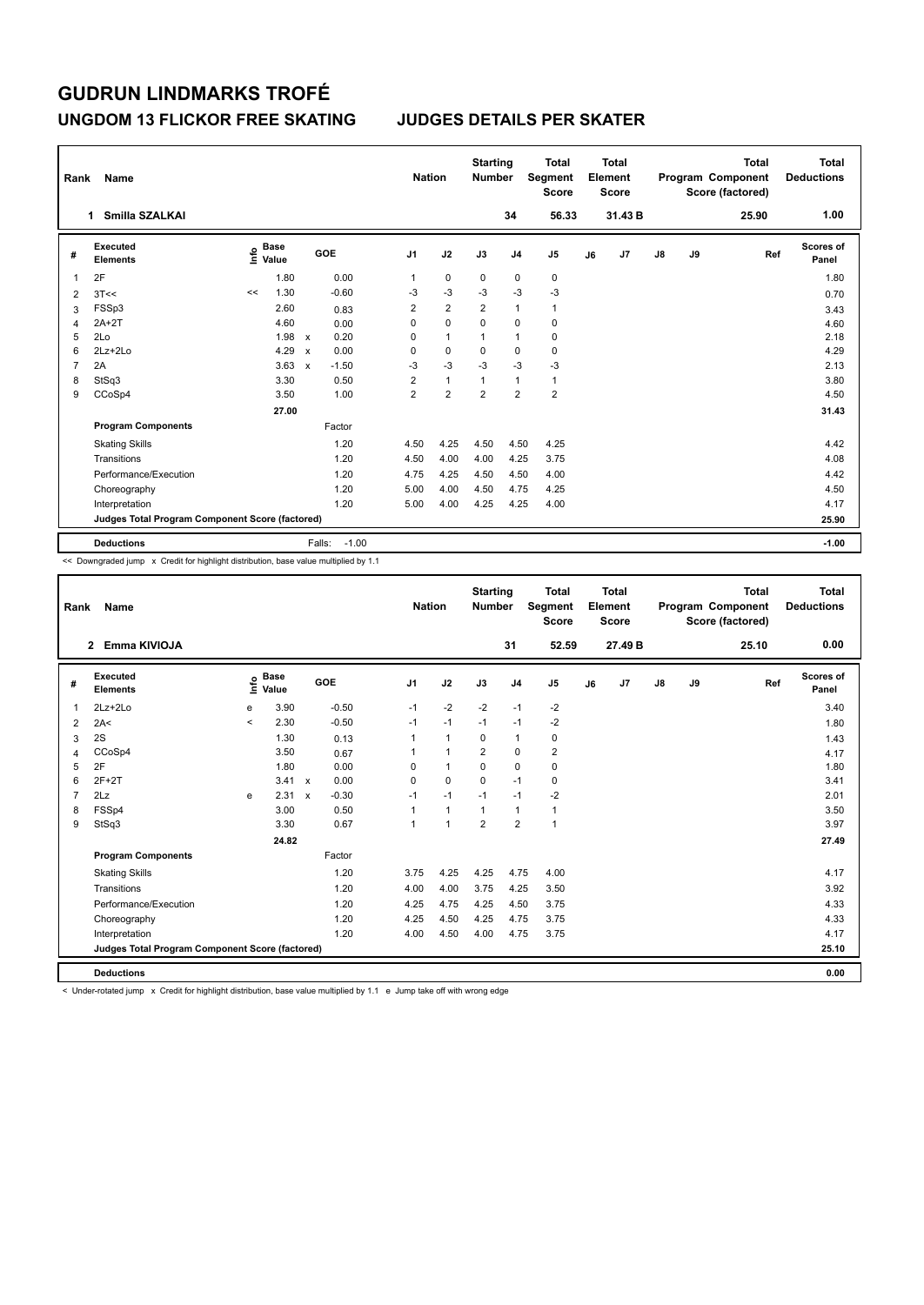### **UNGDOM 13 FLICKOR FREE SKATING JUDGES DETAILS PER SKATER**

| Rank           | Name                                            |                                  |                                      |                | <b>Nation</b> | <b>Starting</b><br><b>Number</b> |                | <b>Total</b><br>Segment<br><b>Score</b> |    | <b>Total</b><br>Element<br><b>Score</b> |               |    | <b>Total</b><br>Program Component<br>Score (factored) | Total<br><b>Deductions</b> |
|----------------|-------------------------------------------------|----------------------------------|--------------------------------------|----------------|---------------|----------------------------------|----------------|-----------------------------------------|----|-----------------------------------------|---------------|----|-------------------------------------------------------|----------------------------|
|                | Jelizaveta KOPACH<br>3                          |                                  |                                      |                |               |                                  | 35             | 51.08                                   |    | 26.38 B                                 |               |    | 26.70                                                 | 2.00                       |
| #              | Executed<br><b>Elements</b>                     | <b>Base</b><br>e Base<br>⊆ Value | GOE                                  | J1             | J2            | J3                               | J <sub>4</sub> | J <sub>5</sub>                          | J6 | J7                                      | $\mathsf{J}8$ | J9 | Ref                                                   | Scores of<br>Panel         |
|                | 3T                                              | 4.10                             | $-2.10$                              | $-3$           | $-3$          | $-3$                             | $-3$           | $-3$                                    |    |                                         |               |    |                                                       | 2.00                       |
| $\overline{2}$ | $2F+2T$                                         | 3.10                             | $-0.30$                              | $-1$           | $-1$          | $-1$                             | $-1$           | $-1$                                    |    |                                         |               |    |                                                       | 2.80                       |
| 3              | 1A                                              | 1.10                             | 0.00                                 | 0              | $\mathbf 0$   | $\Omega$                         | $\mathbf 0$    | $\pmb{0}$                               |    |                                         |               |    |                                                       | 1.10                       |
| 4              | CCoSp3                                          | 3.00                             | 0.17                                 | 0              | $\mathbf 0$   | 1                                | $\overline{1}$ | $-1$                                    |    |                                         |               |    |                                                       | 3.17                       |
| 5              | 2F                                              | 1.98                             | 0.20<br>$\boldsymbol{\mathsf{x}}$    | 1              | $\mathbf{1}$  | 0                                | $\overline{1}$ | 0                                       |    |                                         |               |    |                                                       | 2.18                       |
| 6              | 3T<+SEQ                                         | 2.55<br>$\prec$                  | $-2.10$<br>$\mathbf{x}$              | $-3$           | $-3$          | $-3$                             | $-3$           | $-3$                                    |    |                                         |               |    |                                                       | 0.45                       |
| 7              | 2Lo                                             | 1.98                             | $-0.10$<br>$\boldsymbol{\mathsf{x}}$ | 0              | $\mathbf 0$   | $-1$                             | $-1$           | 0                                       |    |                                         |               |    |                                                       | 1.88                       |
| 8              | FCCoSp2                                         | 2.50                             | 0.50                                 | 1              | $\mathbf{1}$  | 0                                | $\overline{1}$ | $\mathbf{1}$                            |    |                                         |               |    |                                                       | 3.00                       |
| 9              | StSq3                                           | 3.30                             | 0.50                                 | $\overline{2}$ | 1             | 1                                | $\overline{1}$ | 1                                       |    |                                         |               |    |                                                       | 3.80                       |
|                |                                                 | 23.61                            |                                      |                |               |                                  |                |                                         |    |                                         |               |    |                                                       | 26.38                      |
|                | <b>Program Components</b>                       |                                  | Factor                               |                |               |                                  |                |                                         |    |                                         |               |    |                                                       |                            |
|                | <b>Skating Skills</b>                           |                                  | 1.20                                 | 4.50           | 4.50          | 4.50                             | 4.75           | 4.50                                    |    |                                         |               |    |                                                       | 4.50                       |
|                | Transitions                                     |                                  | 1.20                                 | 4.25           | 4.00          | 4.25                             | 4.25           | 3.75                                    |    |                                         |               |    |                                                       | 4.17                       |
|                | Performance/Execution                           |                                  | 1.20                                 | 4.50           | 4.50          | 4.50                             | 4.50           | 4.00                                    |    |                                         |               |    |                                                       | 4.50                       |
|                | Choreography                                    |                                  | 1.20                                 | 4.75           | 4.25          | 4.75                             | 4.75           | 4.25                                    |    |                                         |               |    |                                                       | 4.58                       |
|                | Interpretation                                  |                                  | 1.20                                 | 4.75           | 4.25          | 4.50                             | 4.75           | 4.00                                    |    |                                         |               |    |                                                       | 4.50                       |
|                | Judges Total Program Component Score (factored) |                                  |                                      |                |               |                                  |                |                                         |    |                                         |               |    |                                                       | 26.70                      |
|                | <b>Deductions</b>                               |                                  | $-2.00$<br>Falls:                    |                |               |                                  |                |                                         |    |                                         |               |    |                                                       | $-2.00$                    |

< Under-rotated jump x Credit for highlight distribution, base value multiplied by 1.1

| Rank           | <b>Name</b>                                     |                                             |       |                                   | <b>Nation</b>  |                      | <b>Starting</b><br><b>Number</b> |                | <b>Total</b><br>Segment<br><b>Score</b> |    | Total<br>Element<br><b>Score</b> |               |    | <b>Total</b><br>Program Component<br>Score (factored) | <b>Total</b><br><b>Deductions</b> |
|----------------|-------------------------------------------------|---------------------------------------------|-------|-----------------------------------|----------------|----------------------|----------------------------------|----------------|-----------------------------------------|----|----------------------------------|---------------|----|-------------------------------------------------------|-----------------------------------|
|                | 4 Lisa LAGER                                    |                                             |       |                                   |                |                      |                                  | 33             | 47.33                                   |    | 22.53                            |               |    | 24.80                                                 | 0.00                              |
| #              | Executed<br><b>Elements</b>                     | <b>Base</b><br>e <sup>Base</sup><br>⊆ Value |       | GOE                               | J <sub>1</sub> | J2                   | J3                               | J <sub>4</sub> | J <sub>5</sub>                          | J6 | J7                               | $\mathsf{J}8$ | J9 | Ref                                                   | <b>Scores of</b><br>Panel         |
| $\overline{1}$ | 2S                                              |                                             | 1.30  | 0.07                              | $\mathbf 0$    | $\mathbf{1}$         | $\mathbf 0$                      | $\mathbf{1}$   | $\pmb{0}$                               |    |                                  |               |    |                                                       | 1.37                              |
| 2              | $2F+2T$                                         |                                             | 3.10  | 0.30                              | 1              | $\mathbf{1}$         | $\mathbf{1}$                     | $\mathbf{1}$   | $\mathbf 0$                             |    |                                  |               |    |                                                       | 3.40                              |
| 3              | 2A<<                                            | <<                                          | 1.10  | $-0.60$                           | $-2$           | $-3$                 | $-3$                             | $-3$           | $-3$                                    |    |                                  |               |    |                                                       | 0.50                              |
| 4              | CCoSp3                                          |                                             | 3.00  | 0.50                              | $\mathbf{1}$   | $\mathbf 0$          | $\mathbf{1}$                     | $\mathbf{1}$   | $\mathbf{1}$                            |    |                                  |               |    |                                                       | 3.50                              |
| 5              | $2Lo+2T$                                        |                                             | 3.10  | 0.10                              | 0              | $\mathbf 0$          | $\mathbf{1}$                     | $\mathbf{1}$   | 0                                       |    |                                  |               |    |                                                       | 3.20                              |
| 6              | 2Lo                                             |                                             | 1.98  | 0.20<br>$\mathsf{x}$              | $\Omega$       | $\mathbf{1}$         | $\overline{1}$                   | $\mathbf{1}$   | $\mathbf 0$                             |    |                                  |               |    |                                                       | 2.18                              |
| $\overline{7}$ | 2F                                              |                                             | 1.98  | 0.30<br>$\boldsymbol{\mathsf{x}}$ |                | $\mathbf{1}$         | $\mathbf{1}$                     | $\mathbf{1}$   | $\mathbf 0$                             |    |                                  |               |    |                                                       | 2.28                              |
| 8              | FCCoSp3                                         |                                             | 3.00  | 0.00                              | $\Omega$       | $\mathbf 0$          | $\Omega$                         | $\mathbf{1}$   | 0                                       |    |                                  |               |    |                                                       | 3.00                              |
| 9              | StSq2                                           |                                             | 2.60  | 0.50                              |                | $\blacktriangleleft$ | $\overline{1}$                   | $\mathbf{1}$   | $\mathbf{1}$                            |    |                                  |               |    |                                                       | 3.10                              |
|                |                                                 |                                             | 21.16 |                                   |                |                      |                                  |                |                                         |    |                                  |               |    |                                                       | 22.53                             |
|                | <b>Program Components</b>                       |                                             |       | Factor                            |                |                      |                                  |                |                                         |    |                                  |               |    |                                                       |                                   |
|                | <b>Skating Skills</b>                           |                                             |       | 1.20                              | 4.00           | 4.25                 | 4.25                             | 4.75           | 4.25                                    |    |                                  |               |    |                                                       | 4.25                              |
|                | Transitions                                     |                                             |       | 1.20                              | 4.25           | 3.75                 | 3.75                             | 4.25           | 3.75                                    |    |                                  |               |    |                                                       | 3.92                              |
|                | Performance/Execution                           |                                             |       | 1.20                              | 4.25           | 4.00                 | 4.25                             | 4.75           | 4.00                                    |    |                                  |               |    |                                                       | 4.17                              |
|                | Choreography                                    |                                             |       | 1.20                              | 4.50           | 4.00                 | 4.00                             | 4.75           | 3.75                                    |    |                                  |               |    |                                                       | 4.17                              |
|                | Interpretation                                  |                                             |       | 1.20                              | 4.00           | 4.25                 | 4.25                             | 4.50           | 4.00                                    |    |                                  |               |    |                                                       | 4.17                              |
|                | Judges Total Program Component Score (factored) |                                             |       |                                   |                |                      |                                  |                |                                         |    |                                  |               |    |                                                       | 24.80                             |
|                | <b>Deductions</b>                               |                                             |       |                                   |                |                      |                                  |                |                                         |    |                                  |               |    |                                                       | 0.00                              |

<< Downgraded jump x Credit for highlight distribution, base value multiplied by 1.1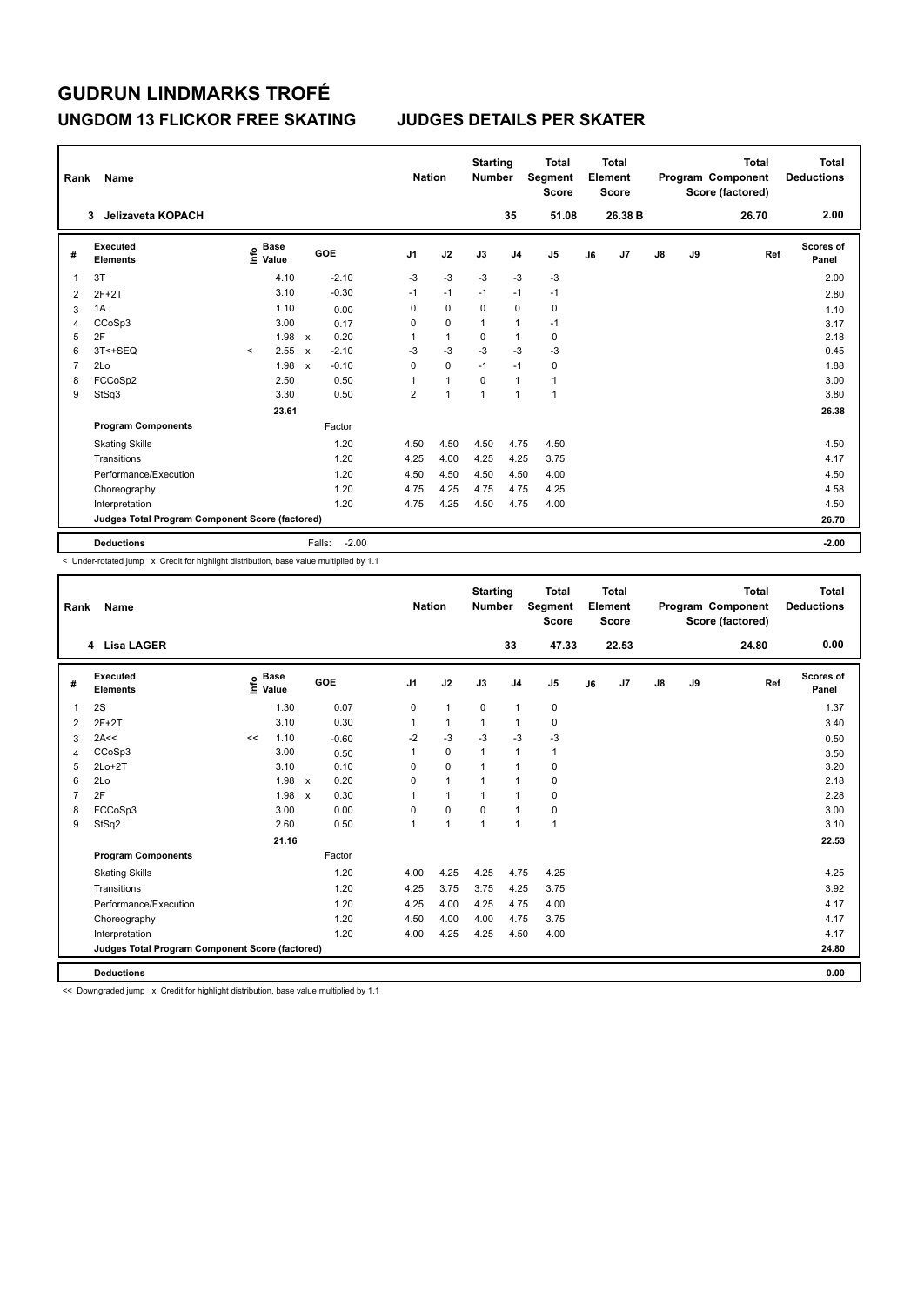### **UNGDOM 13 FLICKOR FREE SKATING JUDGES DETAILS PER SKATER**

| Rank           | Name                                            |   |                                  |                           |                   | <b>Nation</b> |              | <b>Starting</b><br><b>Number</b> |                | <b>Total</b><br>Segment<br><b>Score</b> |    | <b>Total</b><br>Element<br><b>Score</b> |               |    | <b>Total</b><br>Program Component<br>Score (factored) | <b>Total</b><br><b>Deductions</b> |
|----------------|-------------------------------------------------|---|----------------------------------|---------------------------|-------------------|---------------|--------------|----------------------------------|----------------|-----------------------------------------|----|-----------------------------------------|---------------|----|-------------------------------------------------------|-----------------------------------|
|                | <b>Wilma LIND</b><br>5.                         |   |                                  |                           |                   |               |              |                                  | 29             | 44.46                                   |    | 23.16                                   |               |    | 22.30                                                 | 1.00                              |
| #              | Executed<br><b>Elements</b>                     |   | <b>Base</b><br>e Base<br>⊆ Value |                           | <b>GOE</b>        | J1            | J2           | J3                               | J <sub>4</sub> | J <sub>5</sub>                          | J6 | J7                                      | $\mathsf{J}8$ | J9 | Ref                                                   | Scores of<br>Panel                |
|                | FCCoSp4                                         |   | 3.50                             |                           | 0.50              | 1             | $\mathbf{1}$ | $\overline{2}$                   | $\overline{1}$ | $\mathbf{1}$                            |    |                                         |               |    |                                                       | 4.00                              |
| $\overline{2}$ | 2Lz                                             |   | 2.10                             |                           | $-0.60$           | $-2$          | $-2$         | $-2$                             | $-2$           | $-3$                                    |    |                                         |               |    |                                                       | 1.50                              |
| 3              | $2F+2Lo$                                        | e | 3.60                             |                           | $-0.80$           | $-3$          | $-2$         | $-3$                             | $-2$           | $-3$                                    |    |                                         |               |    |                                                       | 2.80                              |
| 4              | 2F                                              | e | 1.80                             |                           | $-0.30$           | $-1$          | $-1$         | $-1$                             | $-1$           | $-2$                                    |    |                                         |               |    |                                                       | 1.50                              |
| 5              | StSq3                                           |   | 3.30                             |                           | 0.33              | 0             | $\mathbf{1}$ | $\mathbf{1}$                     | $\overline{1}$ | 0                                       |    |                                         |               |    |                                                       | 3.63                              |
| 6              | 1A                                              |   | 1.21                             | $\mathsf{x}$              | 0.20              | 1             | $\mathbf{1}$ | 1                                | $\overline{1}$ | $\pmb{0}$                               |    |                                         |               |    |                                                       | 1.41                              |
| 7              | $2Lz+2T$                                        |   | 3.74                             | $\boldsymbol{\mathsf{x}}$ | 0.00              | 0             | $\mathbf 0$  | $\Omega$                         | $\mathbf 0$    | $\pmb{0}$                               |    |                                         |               |    |                                                       | 3.74                              |
| 8              | CCoSp4                                          |   | 3.50                             |                           | 0.00              | 0             | $\mathbf 0$  | 0                                | 0              | 0                                       |    |                                         |               |    |                                                       | 3.50                              |
| 9              | 2Lo                                             |   | 1.98                             | $\boldsymbol{\mathsf{x}}$ | $-0.90$           | $-3$          | $-3$         | $-3$                             | $-3$           | $-3$                                    |    |                                         |               |    |                                                       | 1.08                              |
|                |                                                 |   | 24.73                            |                           |                   |               |              |                                  |                |                                         |    |                                         |               |    |                                                       | 23.16                             |
|                | <b>Program Components</b>                       |   |                                  |                           | Factor            |               |              |                                  |                |                                         |    |                                         |               |    |                                                       |                                   |
|                | <b>Skating Skills</b>                           |   |                                  |                           | 1.20              | 3.75          | 3.75         | 3.75                             | 4.00           | 3.75                                    |    |                                         |               |    |                                                       | 3.75                              |
|                | Transitions                                     |   |                                  |                           | 1.20              | 3.75          | 3.50         | 3.75                             | 3.50           | 3.25                                    |    |                                         |               |    |                                                       | 3.58                              |
|                | Performance/Execution                           |   |                                  |                           | 1.20              | 3.50          | 3.75         | 4.00                             | 4.00           | 3.50                                    |    |                                         |               |    |                                                       | 3.75                              |
|                | Choreography                                    |   |                                  |                           | 1.20              | 4.00          | 3.75         | 4.00                             | 4.25           | 3.50                                    |    |                                         |               |    |                                                       | 3.92                              |
|                | Interpretation                                  |   |                                  |                           | 1.20              | 3.50          | 3.50         | 3.75                             | 3.75           | 3.50                                    |    |                                         |               |    |                                                       | 3.58                              |
|                | Judges Total Program Component Score (factored) |   |                                  |                           |                   |               |              |                                  |                |                                         |    |                                         |               |    |                                                       | 22.30                             |
|                | <b>Deductions</b>                               |   |                                  |                           | Falls:<br>$-1.00$ |               |              |                                  |                |                                         |    |                                         |               |    |                                                       | $-1.00$                           |

x Credit for highlight distribution, base value multiplied by 1.1 e Jump take off with wrong edge

| Rank           | Name                                            |   |                                  |                           |         |                | <b>Nation</b> | <b>Starting</b><br><b>Number</b> |                | <b>Total</b><br>Segment<br><b>Score</b> |    | <b>Total</b><br>Element<br><b>Score</b> |               |    | <b>Total</b><br>Program Component<br>Score (factored) | <b>Total</b><br><b>Deductions</b> |
|----------------|-------------------------------------------------|---|----------------------------------|---------------------------|---------|----------------|---------------|----------------------------------|----------------|-----------------------------------------|----|-----------------------------------------|---------------|----|-------------------------------------------------------|-----------------------------------|
|                | 6 Alessia HÄGG                                  |   |                                  |                           |         |                |               |                                  | 32             | 44.39                                   |    | 21.99                                   |               |    | 22.40                                                 | 0.00                              |
| #              | Executed<br><b>Elements</b>                     |   | <b>Base</b><br>e Base<br>⊆ Value |                           | GOE     | J <sub>1</sub> | J2            | J3                               | J <sub>4</sub> | J <sub>5</sub>                          | J6 | J7                                      | $\mathsf{J}8$ | J9 | Ref                                                   | Scores of<br>Panel                |
| 1              | $2Lz+2T$                                        |   | 3.40                             |                           | 0.00    | 0              | $\mathbf 0$   | $\mathbf 0$                      | $\mathbf 0$    | $\mathbf 0$                             |    |                                         |               |    |                                                       | 3.40                              |
| 2              | 2F                                              | e | 1.80                             |                           | $-0.80$ | $-3$           | $-2$          | $-3$                             | $-2$           | $-3$                                    |    |                                         |               |    |                                                       | 1.00                              |
| 3              | 1A                                              |   | 1.10                             |                           | 0.00    | $\Omega$       | $\Omega$      | $\Omega$                         | $\mathbf{1}$   | 0                                       |    |                                         |               |    |                                                       | 1.10                              |
| 4              | 2Lo                                             |   | 1.80                             |                           | 0.00    | 0              | $\mathbf 0$   | 1                                | $\mathbf 0$    | $\mathbf 0$                             |    |                                         |               |    |                                                       | 1.80                              |
| 5              | FCCoSp3                                         |   | 3.00                             |                           | 0.50    | $\mathbf{1}$   | $\mathbf{1}$  | $\mathbf 0$                      | $\mathbf{1}$   | 1                                       |    |                                         |               |    |                                                       | 3.50                              |
| 6              | StSq2                                           |   | 2.60                             |                           | 0.17    | $\Omega$       | $\mathbf 0$   | $\mathbf{1}$                     | $\mathbf{1}$   | 0                                       |    |                                         |               |    |                                                       | 2.77                              |
| $\overline{7}$ | $2Lz+2T$                                        |   | 3.74                             | $\mathsf{x}$              | $-0.60$ | $-2$           | $-2$          | $-2$                             | $-2$           | $-3$                                    |    |                                         |               |    |                                                       | 3.14                              |
| 8              | 2F                                              | e | 1.98                             | $\boldsymbol{\mathsf{x}}$ | $-0.70$ | $-2$           | $-2$          | $-3$                             | $-2$           | $-3$                                    |    |                                         |               |    |                                                       | 1.28                              |
| 9              | CCoSp4                                          |   | 3.50                             |                           | 0.50    | $\mathbf{1}$   | $\mathbf{1}$  | $\mathbf{1}$                     | $\mathbf{1}$   | $\mathbf{1}$                            |    |                                         |               |    |                                                       | 4.00                              |
|                |                                                 |   | 22.92                            |                           |         |                |               |                                  |                |                                         |    |                                         |               |    |                                                       | 21.99                             |
|                | <b>Program Components</b>                       |   |                                  |                           | Factor  |                |               |                                  |                |                                         |    |                                         |               |    |                                                       |                                   |
|                | <b>Skating Skills</b>                           |   |                                  |                           | 1.20    | 3.75           | 3.75          | 4.00                             | 4.00           | 3.75                                    |    |                                         |               |    |                                                       | 3.83                              |
|                | Transitions                                     |   |                                  |                           | 1.20    | 3.50           | 3.50          | 3.50                             | 3.50           | 3.75                                    |    |                                         |               |    |                                                       | 3.50                              |
|                | Performance/Execution                           |   |                                  |                           | 1.20    | 3.75           | 3.50          | 4.00                             | 4.00           | 3.50                                    |    |                                         |               |    |                                                       | 3.75                              |
|                | Choreography                                    |   |                                  |                           | 1.20    | 4.00           | 3.75          | 4.00                             | 4.25           | 3.50                                    |    |                                         |               |    |                                                       | 3.92                              |
|                | Interpretation                                  |   |                                  |                           | 1.20    | 3.75           | 3.25          | 4.00                             | 3.75           | 3.50                                    |    |                                         |               |    |                                                       | 3.67                              |
|                | Judges Total Program Component Score (factored) |   |                                  |                           |         |                |               |                                  |                |                                         |    |                                         |               |    |                                                       | 22.40                             |
|                | <b>Deductions</b>                               |   |                                  |                           |         |                |               |                                  |                |                                         |    |                                         |               |    |                                                       | 0.00                              |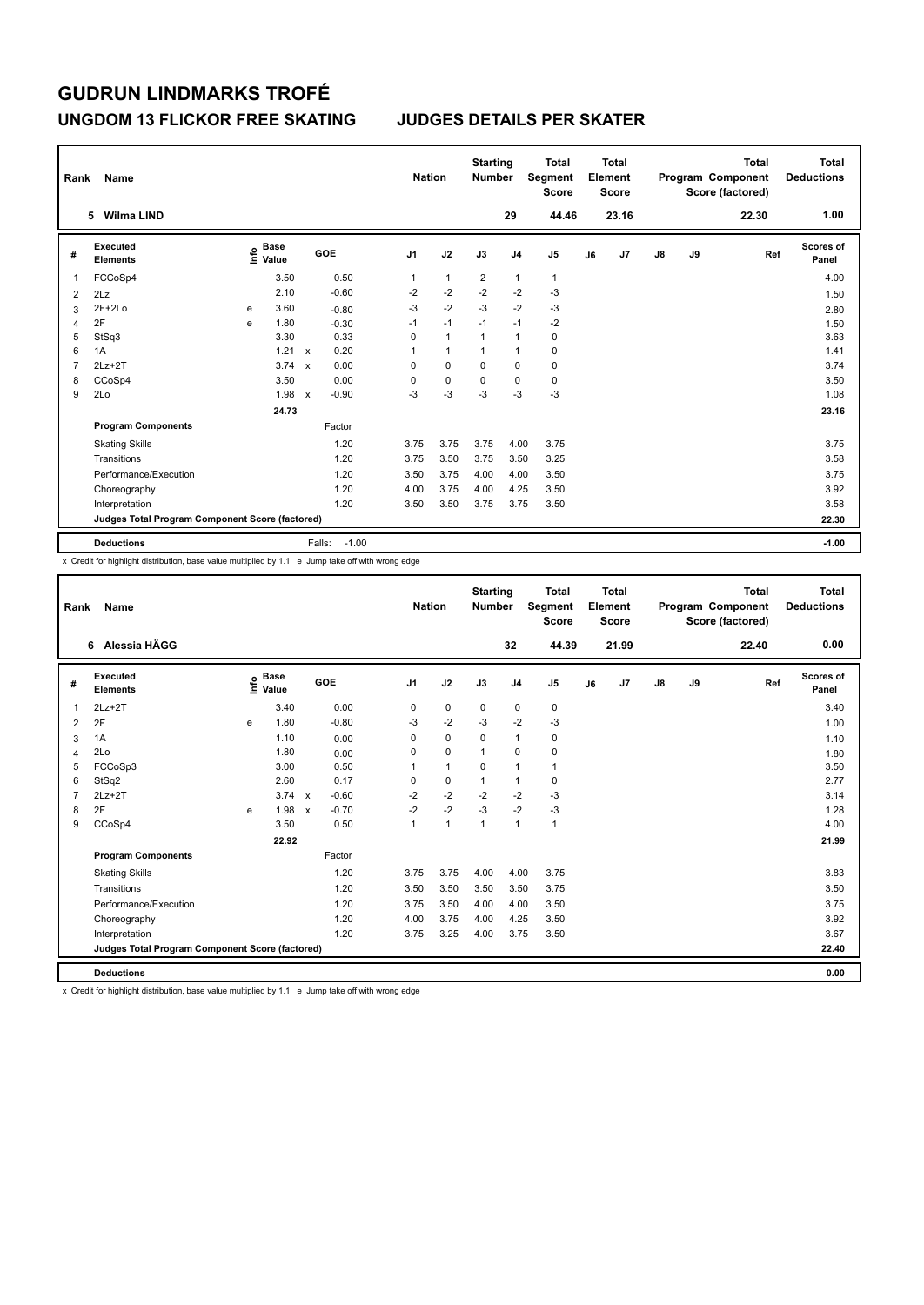### **UNGDOM 13 FLICKOR FREE SKATING JUDGES DETAILS PER SKATER**

| Rank           | Name                                            |    |                                  |              |         |                          | <b>Nation</b>            | <b>Starting</b><br><b>Number</b> |                | <b>Total</b><br>Segment<br><b>Score</b> |    | <b>Total</b><br>Element<br><b>Score</b> |               |    | <b>Total</b><br>Program Component<br>Score (factored) | <b>Total</b><br><b>Deductions</b> |
|----------------|-------------------------------------------------|----|----------------------------------|--------------|---------|--------------------------|--------------------------|----------------------------------|----------------|-----------------------------------------|----|-----------------------------------------|---------------|----|-------------------------------------------------------|-----------------------------------|
|                | <b>Maggie HILLS</b><br>7                        |    |                                  |              |         |                          |                          |                                  | 26             | 43.63                                   |    | 20.33 B                                 |               |    | 23.30                                                 | 0.00                              |
| #              | Executed<br><b>Elements</b>                     |    | <b>Base</b><br>e Base<br>⊆ Value |              | GOE     | J <sub>1</sub>           | J2                       | J3                               | J <sub>4</sub> | J <sub>5</sub>                          | J6 | J7                                      | $\mathsf{J}8$ | J9 | Ref                                                   | Scores of<br>Panel                |
| 1              | 2A                                              |    | 3.30                             |              | 0.00    | 1                        | $\mathbf 0$              | $\mathbf 0$                      | $\mathbf 0$    | 0                                       |    |                                         |               |    |                                                       | 3.30                              |
| 2              | 1S                                              |    | 0.40                             |              | 0.00    | 0                        | $\mathbf 0$              | $\mathbf 0$                      | 0              | $-1$                                    |    |                                         |               |    |                                                       | 0.40                              |
| 3              | 2F                                              | e  | 1.80                             |              | $-0.40$ | $-1$                     | $-2$                     | $-1$                             | $-1$           | $-2$                                    |    |                                         |               |    |                                                       | 1.40                              |
| 4              | 1A<<                                            | << | 0.00                             |              | 0.00    | $\overline{\phantom{a}}$ | $\overline{\phantom{a}}$ | $\overline{\phantom{a}}$         | ٠              | $\overline{\phantom{a}}$                |    |                                         |               |    |                                                       | 0.00                              |
| 5              | FSSp3                                           |    | 2.60                             |              | 0.17    | 0                        | $\mathbf 0$              | 1                                | $-1$           | $\mathbf{1}$                            |    |                                         |               |    |                                                       | 2.77                              |
| 6              | $2Lz+1T$                                        |    | 2.75                             | $\mathbf{x}$ | 0.00    | 0                        | $\mathbf 0$              | 0                                | $\mathbf 0$    | 0                                       |    |                                         |               |    |                                                       | 2.75                              |
| $\overline{7}$ | CCoSp4                                          |    | 3.50                             |              | $-0.10$ | $-1$                     | $\mathbf 0$              | $\Omega$                         | $-1$           | 0                                       |    |                                         |               |    |                                                       | 3.40                              |
| 8              | StSq2                                           |    | 2.60                             |              | 0.33    | 1                        | 0                        | 1                                | $\mathbf{1}$   | 0                                       |    |                                         |               |    |                                                       | 2.93                              |
| 9              | 2F                                              | e  | 1.98                             | $\mathsf{x}$ | $-0.60$ | $-2$                     | $-2$                     | $-2$                             | $-1$           | $-3$                                    |    |                                         |               |    |                                                       | 1.38                              |
|                |                                                 |    | 18.93                            |              |         |                          |                          |                                  |                |                                         |    |                                         |               |    |                                                       | 20.33                             |
|                | <b>Program Components</b>                       |    |                                  |              | Factor  |                          |                          |                                  |                |                                         |    |                                         |               |    |                                                       |                                   |
|                | <b>Skating Skills</b>                           |    |                                  |              | 1.20    | 4.00                     | 3.50                     | 4.25                             | 4.25           | 3.75                                    |    |                                         |               |    |                                                       | 4.00                              |
|                | Transitions                                     |    |                                  |              | 1.20    | 3.50                     | 3.25                     | 3.75                             | 3.50           | 3.50                                    |    |                                         |               |    |                                                       | 3.50                              |
|                | Performance/Execution                           |    |                                  |              | 1.20    | 4.00                     | 3.50                     | 4.00                             | 4.00           | 3.50                                    |    |                                         |               |    |                                                       | 3.83                              |
|                | Choreography                                    |    |                                  |              | 1.20    | 4.00                     | 3.25                     | 4.25                             | 4.25           | 4.00                                    |    |                                         |               |    |                                                       | 4.08                              |
|                | Interpretation                                  |    |                                  |              | 1.20    | 4.25                     | 3.50                     | 4.25                             | 4.00           | 3.75                                    |    |                                         |               |    |                                                       | 4.00                              |
|                | Judges Total Program Component Score (factored) |    |                                  |              |         |                          |                          |                                  |                |                                         |    |                                         |               |    |                                                       | 23.30                             |
|                | <b>Deductions</b>                               |    |                                  |              |         |                          |                          |                                  |                |                                         |    |                                         |               |    |                                                       | 0.00                              |

<< Downgraded jump x Credit for highlight distribution, base value multiplied by 1.1 e Jump take off with wrong edge

| Rank           | Name                                            |                                  |                                   | <b>Nation</b>  |              | <b>Starting</b><br><b>Number</b> |                | <b>Total</b><br>Segment<br><b>Score</b> |    | Total<br>Element<br><b>Score</b> |               |    | <b>Total</b><br>Program Component<br>Score (factored) | Total<br><b>Deductions</b> |
|----------------|-------------------------------------------------|----------------------------------|-----------------------------------|----------------|--------------|----------------------------------|----------------|-----------------------------------------|----|----------------------------------|---------------|----|-------------------------------------------------------|----------------------------|
|                | Elina EKLÖF<br>8                                |                                  |                                   |                |              |                                  | 21             | 43.42                                   |    | 21.42                            |               |    | 22.00                                                 | 0.00                       |
| #              | Executed<br><b>Elements</b>                     | <b>Base</b><br>e Base<br>⊆ Value | GOE                               | J <sub>1</sub> | J2           | J3                               | J <sub>4</sub> | J <sub>5</sub>                          | J6 | J7                               | $\mathsf{J}8$ | J9 | Ref                                                   | Scores of<br>Panel         |
| $\mathbf{1}$   | 2Lo                                             | 1.80                             | 0.30                              | 1              | $\mathbf{1}$ | $\mathbf{1}$                     | $\mathbf{1}$   | 0                                       |    |                                  |               |    |                                                       | 2.10                       |
| $\overline{2}$ | $2F+2T$                                         | 3.10                             | 0.00                              | $\Omega$       | $\mathbf 0$  | $\mathbf 0$                      | $\mathbf{1}$   | $\pmb{0}$                               |    |                                  |               |    |                                                       | 3.10                       |
| 3              | CCoSp2                                          | 2.50                             | 0.50                              | 0              | $\mathbf{1}$ | $\mathbf{1}$                     | $\mathbf{1}$   | $\mathbf{1}$                            |    |                                  |               |    |                                                       | 3.00                       |
| 4              | 1A                                              | 1.10                             | 0.20                              | 1              | $\mathbf{1}$ |                                  | $\mathbf{1}$   | $\mathbf 0$                             |    |                                  |               |    |                                                       | 1.30                       |
| 5              | StSq2                                           | 2.60                             | 0.00                              | 0              | $\mathbf 0$  | $\mathbf{1}$                     | $\mathbf 0$    | $\mathbf 0$                             |    |                                  |               |    |                                                       | 2.60                       |
| 6              | 2S                                              | 1.43                             | 0.00<br>$\mathbf{x}$              | $\Omega$       | $\Omega$     | $\Omega$                         | $\Omega$       | 0                                       |    |                                  |               |    |                                                       | 1.43                       |
| $\overline{7}$ | $2F+2T$                                         | 3.41                             | $-0.20$<br>$\mathsf{x}$           | 0              | $-1$         | $-1$                             | 0              | $-3$                                    |    |                                  |               |    |                                                       | 3.21                       |
| 8              | 2Lo                                             | 1.98                             | 0.20<br>$\boldsymbol{\mathsf{x}}$ | 1              | $\mathbf{1}$ | 0                                | $\mathbf{1}$   | 0                                       |    |                                  |               |    |                                                       | 2.18                       |
| 9              | FCCoSp2                                         | 2.50                             | 0.00                              | 0              | $\mathbf 0$  | $\mathbf 0$                      | $\mathbf{1}$   | $\mathbf 0$                             |    |                                  |               |    |                                                       | 2.50                       |
|                |                                                 | 20.42                            |                                   |                |              |                                  |                |                                         |    |                                  |               |    |                                                       | 21.42                      |
|                | <b>Program Components</b>                       |                                  | Factor                            |                |              |                                  |                |                                         |    |                                  |               |    |                                                       |                            |
|                | <b>Skating Skills</b>                           |                                  | 1.20                              | 3.50           | 3.50         | 4.00                             | 4.00           | 3.50                                    |    |                                  |               |    |                                                       | 3.67                       |
|                | Transitions                                     |                                  | 1.20                              | 3.75           | 3.75         | 3.50                             | 3.50           | 3.00                                    |    |                                  |               |    |                                                       | 3.58                       |
|                | Performance/Execution                           |                                  | 1.20                              | 3.75           | 3.50         | 4.00                             | 4.00           | 3.50                                    |    |                                  |               |    |                                                       | 3.75                       |
|                | Choreography                                    |                                  | 1.20                              | 4.00           | 3.50         | 3.75                             | 4.25           | 3.25                                    |    |                                  |               |    |                                                       | 3.75                       |
|                | Interpretation                                  |                                  | 1.20                              | 3.75           | 3.25         | 3.75                             | 3.75           | 3.00                                    |    |                                  |               |    |                                                       | 3.58                       |
|                | Judges Total Program Component Score (factored) |                                  |                                   |                |              |                                  |                |                                         |    |                                  |               |    |                                                       | 22.00                      |
|                | <b>Deductions</b>                               |                                  |                                   |                |              |                                  |                |                                         |    |                                  |               |    |                                                       | 0.00                       |

x Credit for highlight distribution, base value multiplied by 1.1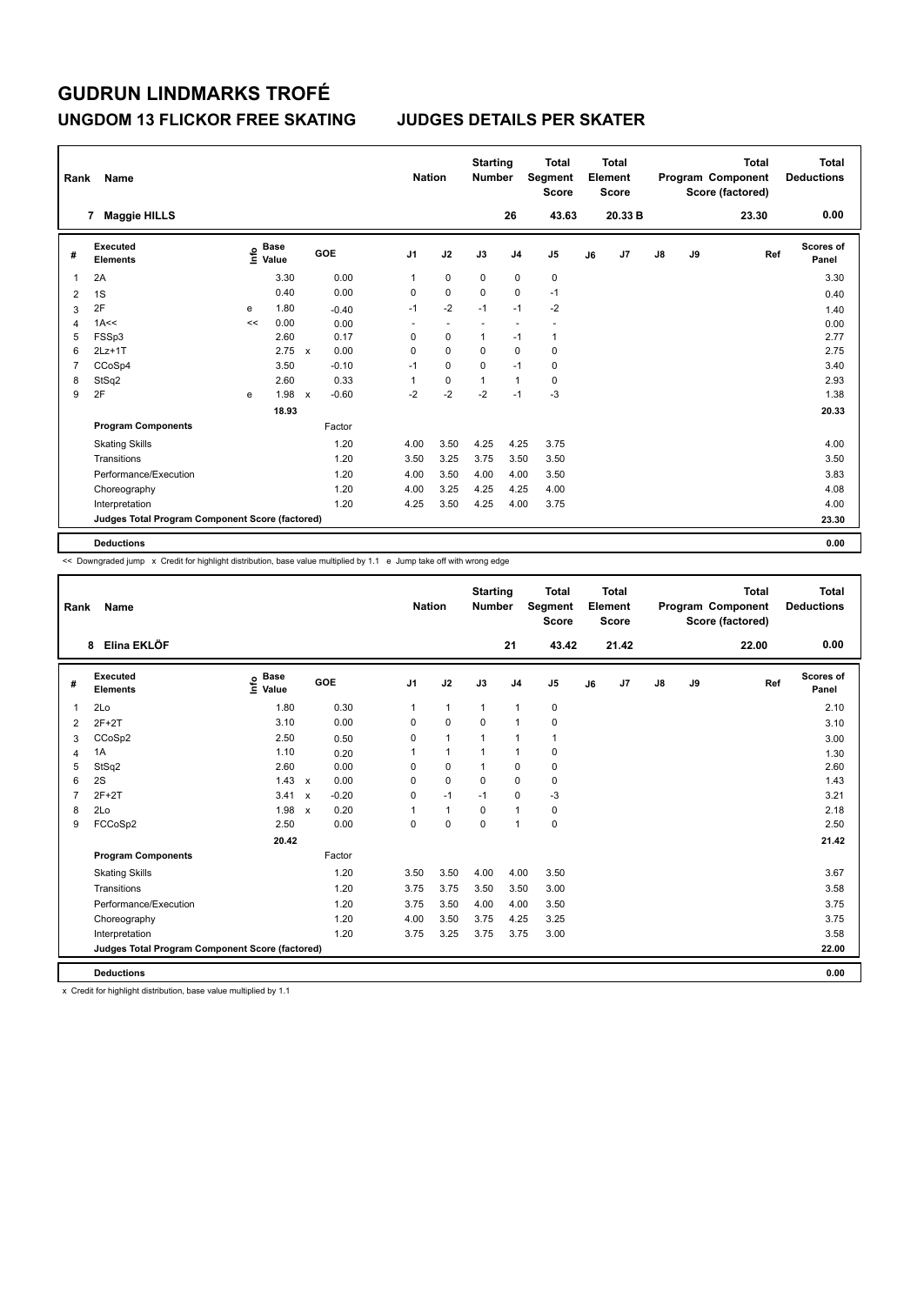### **UNGDOM 13 FLICKOR FREE SKATING JUDGES DETAILS PER SKATER**

| Rank           | Name                                            |   |                                  |                           |                   | <b>Nation</b> |              | <b>Starting</b><br><b>Number</b> |                | <b>Total</b><br>Segment<br><b>Score</b> |    | <b>Total</b><br>Element<br><b>Score</b> |               |    | <b>Total</b><br>Program Component<br>Score (factored) | Total<br><b>Deductions</b> |
|----------------|-------------------------------------------------|---|----------------------------------|---------------------------|-------------------|---------------|--------------|----------------------------------|----------------|-----------------------------------------|----|-----------------------------------------|---------------|----|-------------------------------------------------------|----------------------------|
|                | <b>Isabella SONNEBLOM</b><br>9                  |   |                                  |                           |                   |               |              |                                  | 30             | 43.10                                   |    | 21.60                                   |               |    | 22.50                                                 | 1.00                       |
| #              | Executed<br><b>Elements</b>                     |   | <b>Base</b><br>e Base<br>⊆ Value |                           | GOE               | J1            | J2           | J3                               | J <sub>4</sub> | J <sub>5</sub>                          | J6 | J7                                      | $\mathsf{J}8$ | J9 | Ref                                                   | <b>Scores of</b><br>Panel  |
|                | 2F                                              |   | 1.80                             |                           | 0.10              | 1             | $\mathbf 0$  | $\mathbf 0$                      | $\overline{1}$ | 0                                       |    |                                         |               |    |                                                       | 1.90                       |
| 2              | 2Lo                                             |   | 1.80                             |                           | 0.20              | 1             | $\mathbf{1}$ | 0                                | $\overline{1}$ | 0                                       |    |                                         |               |    |                                                       | 2.00                       |
| 3              | $2Lz + 2T$                                      | e | 3.40                             |                           | $-0.50$           | $-1$          | $-2$         | $-2$                             | $-1$           | $-2$                                    |    |                                         |               |    |                                                       | 2.90                       |
| 4              | FSSp2                                           |   | 2.30                             |                           | 0.50              | 1             | 1            | $\mathbf{1}$                     | 0              | $\mathbf{1}$                            |    |                                         |               |    |                                                       | 2.80                       |
| 5              | StSq2                                           |   | 2.60                             |                           | $-0.70$           | $-2$          | $-3$         | $-2$                             | $-2$           | $-3$                                    |    |                                         |               |    |                                                       | 1.90                       |
| 6              | 1A                                              |   | 1.21                             | $\mathbf{x}$              | 0.00              | 0             | $\mathbf 0$  | $\Omega$                         | $\mathbf 0$    | $\pmb{0}$                               |    |                                         |               |    |                                                       | 1.21                       |
| $\overline{7}$ | $2F+2T$                                         |   | 3.41                             | $\boldsymbol{\mathsf{x}}$ | 0.00              | 0             | $-1$         | $\Omega$                         | $\overline{1}$ | 0                                       |    |                                         |               |    |                                                       | 3.41                       |
| 8              | 2Lz                                             | e | 2.31                             | $\boldsymbol{\mathsf{x}}$ | $-0.50$           | $-1$          | $-2$         | $-2$                             | $-1$           | -2                                      |    |                                         |               |    |                                                       | 1.81                       |
| 9              | CCoSp4                                          |   | 3.50                             |                           | 0.17              | 0             | $\mathbf 0$  | 1                                | $\mathbf 0$    | $\mathbf{1}$                            |    |                                         |               |    |                                                       | 3.67                       |
|                |                                                 |   | 22.33                            |                           |                   |               |              |                                  |                |                                         |    |                                         |               |    |                                                       | 21.60                      |
|                | <b>Program Components</b>                       |   |                                  |                           | Factor            |               |              |                                  |                |                                         |    |                                         |               |    |                                                       |                            |
|                | <b>Skating Skills</b>                           |   |                                  |                           | 1.20              | 3.75          | 3.75         | 3.75                             | 4.25           | 4.00                                    |    |                                         |               |    |                                                       | 3.83                       |
|                | Transitions                                     |   |                                  |                           | 1.20              | 3.75          | 3.50         | 3.50                             | 3.75           | 3.50                                    |    |                                         |               |    |                                                       | 3.58                       |
|                | Performance/Execution                           |   |                                  |                           | 1.20              | 4.00          | 3.50         | 3.75                             | 4.25           | 3.75                                    |    |                                         |               |    |                                                       | 3.83                       |
|                | Choreography                                    |   |                                  |                           | 1.20              | 4.00          | 3.50         | 4.00                             | 4.50           | 3.50                                    |    |                                         |               |    |                                                       | 3.83                       |
|                | Interpretation                                  |   |                                  |                           | 1.20              | 3.75          | 3.50         | 3.75                             | 4.25           | 3.50                                    |    |                                         |               |    |                                                       | 3.67                       |
|                | Judges Total Program Component Score (factored) |   |                                  |                           |                   |               |              |                                  |                |                                         |    |                                         |               |    |                                                       | 22.50                      |
|                | <b>Deductions</b>                               |   |                                  |                           | Falls:<br>$-1.00$ |               |              |                                  |                |                                         |    |                                         |               |    |                                                       | $-1.00$                    |

x Credit for highlight distribution, base value multiplied by 1.1 e Jump take off with wrong edge

| Rank           | Name                                            |   |                                  |                           |         |                | <b>Nation</b> | <b>Starting</b><br><b>Number</b> |                | <b>Total</b><br>Segment<br><b>Score</b> |    | <b>Total</b><br>Element<br><b>Score</b> |               |    | <b>Total</b><br>Program Component<br>Score (factored) | <b>Total</b><br><b>Deductions</b> |
|----------------|-------------------------------------------------|---|----------------------------------|---------------------------|---------|----------------|---------------|----------------------------------|----------------|-----------------------------------------|----|-----------------------------------------|---------------|----|-------------------------------------------------------|-----------------------------------|
|                | <b>Sofia STRAND</b><br>10                       |   |                                  |                           |         |                |               |                                  | 18             | 43.10                                   |    | 22.80                                   |               |    | 20.30                                                 | 0.00                              |
| #              | Executed<br><b>Elements</b>                     |   | <b>Base</b><br>e Base<br>⊆ Value |                           | GOE     | J <sub>1</sub> | J2            | J3                               | J <sub>4</sub> | J <sub>5</sub>                          | J6 | J7                                      | $\mathsf{J}8$ | J9 | Ref                                                   | Scores of<br>Panel                |
| 1              | 2F                                              |   | 1.80                             |                           | 0.00    | 0              | $\mathbf 0$   | $\mathbf 0$                      | $\mathbf{1}$   | $\mathbf 0$                             |    |                                         |               |    |                                                       | 1.80                              |
| $\overline{2}$ | 2Lz                                             | e | 2.10                             |                           | $-0.40$ | $-2$           | $-1$          | $-1$                             | $-1$           | $-2$                                    |    |                                         |               |    |                                                       | 1.70                              |
| 3              | CCoSp4                                          |   | 3.50                             |                           | 0.33    | $\Omega$       | $\mathbf{1}$  | $\mathbf{1}$                     | $\mathbf 0$    | $\mathbf{1}$                            |    |                                         |               |    |                                                       | 3.83                              |
| 4              | $2F+2T$                                         |   | 3.10                             |                           | 0.00    | 0              | $\mathbf 0$   | $\Omega$                         | $\mathbf 0$    | $\mathbf 0$                             |    |                                         |               |    |                                                       | 3.10                              |
| 5              | StSq2                                           |   | 2.60                             |                           | 0.00    | $\mathbf 0$    | $-1$          | $\mathbf 0$                      | $\mathbf 0$    | $\pmb{0}$                               |    |                                         |               |    |                                                       | 2.60                              |
| 6              | 1A                                              |   | $1.21 \times$                    |                           | 0.00    | $\Omega$       | $\Omega$      | $\Omega$                         | $\Omega$       | 0                                       |    |                                         |               |    |                                                       | 1.21                              |
| $\overline{7}$ | $2Lo+2T$                                        |   | 3.41                             | $\mathsf{x}$              | 0.00    | 0              | $\mathbf 0$   | $\Omega$                         | $\mathbf 0$    | $\mathbf 0$                             |    |                                         |               |    |                                                       | 3.41                              |
| 8              | 2Lo                                             |   | 1.98                             | $\boldsymbol{\mathsf{x}}$ | 0.00    | $\Omega$       | $\mathbf 0$   | $\mathbf 0$                      | $\mathbf 0$    | $\pmb{0}$                               |    |                                         |               |    |                                                       | 1.98                              |
| 9              | FCCoSp3                                         |   | 3.00                             |                           | 0.17    | 0              | $\mathbf 0$   | $\mathbf 0$                      | $\mathbf{1}$   | $\mathbf{1}$                            |    |                                         |               |    |                                                       | 3.17                              |
|                |                                                 |   | 22.70                            |                           |         |                |               |                                  |                |                                         |    |                                         |               |    |                                                       | 22.80                             |
|                | <b>Program Components</b>                       |   |                                  |                           | Factor  |                |               |                                  |                |                                         |    |                                         |               |    |                                                       |                                   |
|                | <b>Skating Skills</b>                           |   |                                  |                           | 1.20    | 3.50           | 3.75          | 3.75                             | 3.50           | 3.75                                    |    |                                         |               |    |                                                       | 3.67                              |
|                | Transitions                                     |   |                                  |                           | 1.20    | 3.25           | 3.50          | 3.25                             | 3.25           | 3.00                                    |    |                                         |               |    |                                                       | 3.25                              |
|                | Performance/Execution                           |   |                                  |                           | 1.20    | 3.25           | 3.25          | 3.50                             | 3.50           | 3.50                                    |    |                                         |               |    |                                                       | 3.42                              |
|                | Choreography                                    |   |                                  |                           | 1.20    | 3.25           | 3.25          | 3.50                             | 3.75           | 3.50                                    |    |                                         |               |    |                                                       | 3.42                              |
|                | Interpretation                                  |   |                                  |                           | 1.20    | 2.75           | 3.25          | 3.50                             | 3.25           | 3.00                                    |    |                                         |               |    |                                                       | 3.17                              |
|                | Judges Total Program Component Score (factored) |   |                                  |                           |         |                |               |                                  |                |                                         |    |                                         |               |    |                                                       | 20.30                             |
|                | <b>Deductions</b>                               |   |                                  |                           |         |                |               |                                  |                |                                         |    |                                         |               |    |                                                       | 0.00                              |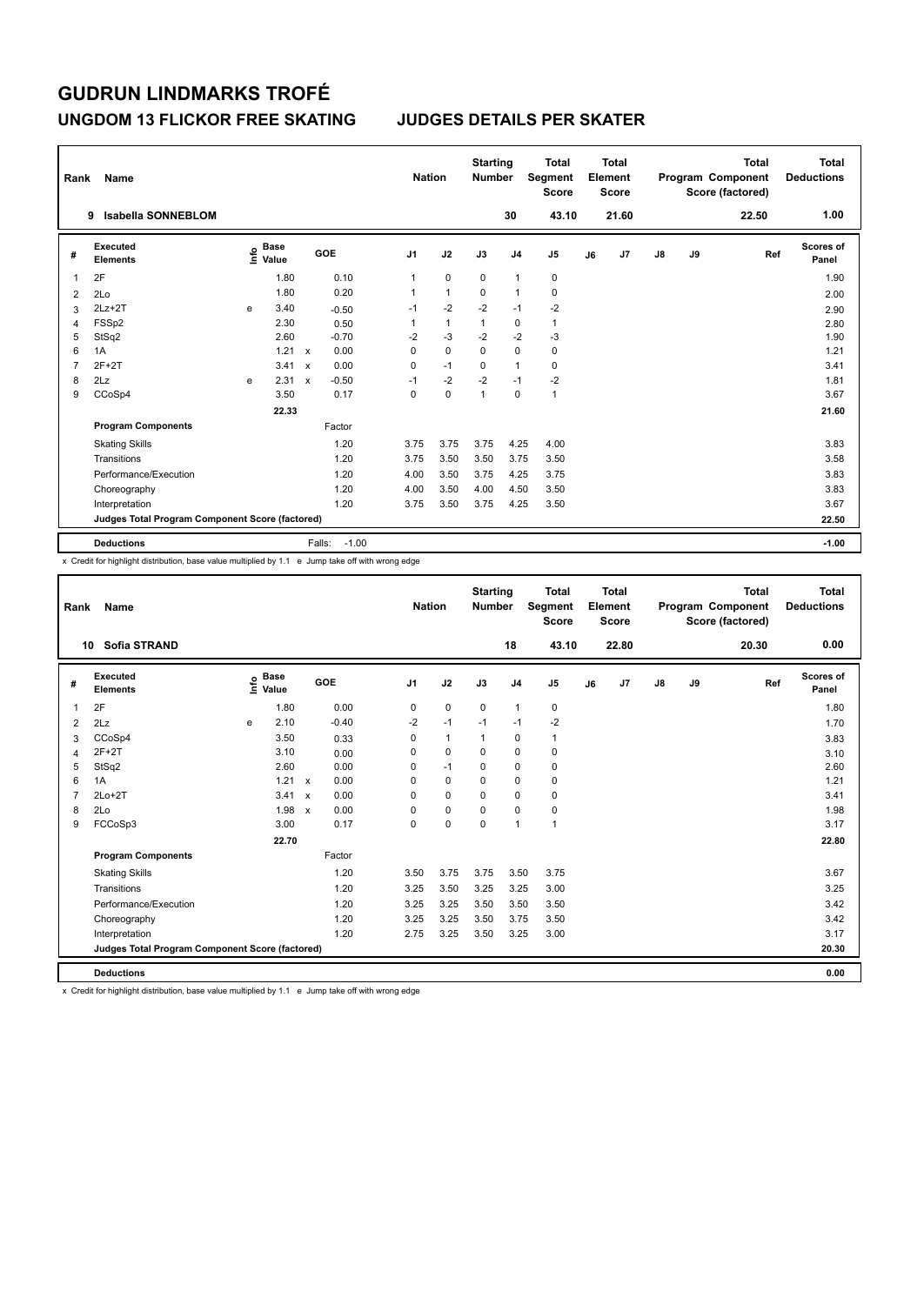### **UNGDOM 13 FLICKOR FREE SKATING JUDGES DETAILS PER SKATER**

| Rank | Name                                            |      |                      |                           |                   | <b>Nation</b>  |              | <b>Starting</b><br><b>Number</b> |                | <b>Total</b><br>Segment<br><b>Score</b> |    | <b>Total</b><br>Element<br><b>Score</b> |               |    | <b>Total</b><br>Program Component<br>Score (factored) | Total<br><b>Deductions</b> |
|------|-------------------------------------------------|------|----------------------|---------------------------|-------------------|----------------|--------------|----------------------------------|----------------|-----------------------------------------|----|-----------------------------------------|---------------|----|-------------------------------------------------------|----------------------------|
|      | <b>Elin LAGERWALL</b><br>11                     |      |                      |                           |                   |                |              |                                  | 27             | 42.45                                   |    | 21.55                                   |               |    | 21.90                                                 | 1.00                       |
| #    | Executed<br><b>Elements</b>                     | ١nfo | <b>Base</b><br>Value |                           | <b>GOE</b>        | J <sub>1</sub> | J2           | J3                               | J <sub>4</sub> | J <sub>5</sub>                          | J6 | J7                                      | $\mathsf{J}8$ | J9 | Ref                                                   | Scores of<br>Panel         |
| 1    | 2A<<                                            | <<   | 1.10                 |                           | $-0.60$           | $-3$           | $-3$         | $-3$                             | $-3$           | $-3$                                    |    |                                         |               |    |                                                       | 0.50                       |
| 2    | 2Lo                                             |      | 1.80                 |                           | 0.00              | 0              | $\mathbf 0$  | $\Omega$                         | 0              | 0                                       |    |                                         |               |    |                                                       | 1.80                       |
| 3    | $2Lz + 2T$                                      |      | 3.40                 |                           | $-0.40$           | $-2$           | $-1$         | $-1$                             | $-2$           | $-1$                                    |    |                                         |               |    |                                                       | 3.00                       |
| 4    | CCoSp4                                          |      | 3.50                 |                           | 0.50              | 1              | $\mathbf{1}$ | $\mathbf{1}$                     | $\mathbf{1}$   | $\mathbf{1}$                            |    |                                         |               |    |                                                       | 4.00                       |
| 5    | 2F                                              | e    | 1.98                 | $\boldsymbol{\mathsf{x}}$ | $-0.40$           | $-1$           | $-2$         | $-1$                             | $-1$           | $-2$                                    |    |                                         |               |    |                                                       | 1.58                       |
| 6    | $2S+2T$                                         |      | 2.86                 | $\boldsymbol{\mathsf{x}}$ | 0.00              | 0              | $\mathbf 0$  | $\Omega$                         | $\mathbf 0$    | $\mathbf 0$                             |    |                                         |               |    |                                                       | 2.86                       |
| 7    | StSq3                                           |      | 3.30                 |                           | 0.33              | 1              | $\mathbf{1}$ | 1                                | 0              | 0                                       |    |                                         |               |    |                                                       | 3.63                       |
| 8    | 2Lo                                             |      | 1.98                 | $\boldsymbol{\mathsf{x}}$ | 0.20              | 1              | $\mathbf{1}$ | 1                                | 0              | 0                                       |    |                                         |               |    |                                                       | 2.18                       |
| 9    | FSSp1                                           |      | 2.00                 |                           | 0.00              | 0              | $\Omega$     | $\mathbf{1}$                     | $-1$           | $\pmb{0}$                               |    |                                         |               |    |                                                       | 2.00                       |
|      |                                                 |      | 21.92                |                           |                   |                |              |                                  |                |                                         |    |                                         |               |    |                                                       | 21.55                      |
|      | <b>Program Components</b>                       |      |                      |                           | Factor            |                |              |                                  |                |                                         |    |                                         |               |    |                                                       |                            |
|      | <b>Skating Skills</b>                           |      |                      |                           | 1.20              | 3.75           | 3.75         | 4.00                             | 4.00           | 3.50                                    |    |                                         |               |    |                                                       | 3.83                       |
|      | Transitions                                     |      |                      |                           | 1.20              | 3.50           | 3.25         | 3.75                             | 3.50           | 3.25                                    |    |                                         |               |    |                                                       | 3.42                       |
|      | Performance/Execution                           |      |                      |                           | 1.20              | 4.00           | 3.50         | 3.75                             | 3.75           | 3.50                                    |    |                                         |               |    |                                                       | 3.67                       |
|      | Choreography                                    |      |                      |                           | 1.20              | 3.75           | 3.50         | 4.00                             | 3.75           | 3.75                                    |    |                                         |               |    |                                                       | 3.75                       |
|      | Interpretation                                  |      |                      |                           | 1.20              | 3.75           | 3.50         | 3.75                             | 3.50           | 3.50                                    |    |                                         |               |    |                                                       | 3.58                       |
|      | Judges Total Program Component Score (factored) |      |                      |                           |                   |                |              |                                  |                |                                         |    |                                         |               |    |                                                       | 21.90                      |
|      | <b>Deductions</b>                               |      |                      |                           | $-1.00$<br>Falls: |                |              |                                  |                |                                         |    |                                         |               |    |                                                       | $-1.00$                    |

<< Downgraded jump x Credit for highlight distribution, base value multiplied by 1.1 e Jump take off with wrong edge

| Rank           | <b>Name</b>                                     |         |                                  |                           |         | <b>Nation</b>  |              | <b>Starting</b><br><b>Number</b> |                | <b>Total</b><br>Segment<br><b>Score</b> |    | <b>Total</b><br>Element<br><b>Score</b> |               |    | <b>Total</b><br>Program Component<br>Score (factored) | <b>Total</b><br><b>Deductions</b> |
|----------------|-------------------------------------------------|---------|----------------------------------|---------------------------|---------|----------------|--------------|----------------------------------|----------------|-----------------------------------------|----|-----------------------------------------|---------------|----|-------------------------------------------------------|-----------------------------------|
|                | <b>Martine STRANDVIK</b><br>12                  |         |                                  |                           |         |                |              |                                  | 25             | 40.66                                   |    | 19.26                                   |               |    | 21.40                                                 | 0.00                              |
| #              | Executed<br><b>Elements</b>                     |         | <b>Base</b><br>e Base<br>⊆ Value |                           | GOE     | J <sub>1</sub> | J2           | J3                               | J <sub>4</sub> | J <sub>5</sub>                          | J6 | J7                                      | $\mathsf{J}8$ | J9 | Ref                                                   | Scores of<br>Panel                |
| $\overline{1}$ | 2Lo                                             |         | 1.80                             |                           | 0.30    | 1              | $\mathbf{1}$ | $\mathbf{1}$                     | $\mathbf{1}$   | 0                                       |    |                                         |               |    |                                                       | 2.10                              |
| 2              | $2Lz + 2T$                                      | e       | 3.40                             |                           | $-0.70$ | $-2$           | $-2$         | $-3$                             | $-2$           | $-3$                                    |    |                                         |               |    |                                                       | 2.70                              |
| 3              | 1A                                              |         | 1.10                             |                           | 0.00    | $\Omega$       | $\mathbf 0$  | $\mathbf 0$                      | $\mathbf 0$    | $\mathbf 0$                             |    |                                         |               |    |                                                       | 1.10                              |
| 4              | FCCoSp2                                         |         | 2.50                             |                           | 0.50    | 1              | $\mathbf{1}$ | $\mathbf{1}$                     | 0              | 1                                       |    |                                         |               |    |                                                       | 3.00                              |
| 5              | 2F                                              |         | 1.98                             | $\boldsymbol{\mathsf{x}}$ | $-0.30$ | $-1$           | $-1$         | $-2$                             | $\pmb{0}$      | $-1$                                    |    |                                         |               |    |                                                       | 1.68                              |
| 6              | $2F+2T<$                                        | $\prec$ | 2.97                             | $\mathbf{x}$              | $-0.60$ | $-2$           | $-2$         | $-2$                             | $-2$           | -3                                      |    |                                         |               |    |                                                       | 2.37                              |
| $\overline{7}$ | 2Lz                                             | e       | 2.31                             | $\boldsymbol{\mathsf{x}}$ | $-0.60$ | $-1$           | $-2$         | $-2$                             | $-2$           | $-2$                                    |    |                                         |               |    |                                                       | 1.71                              |
| 8              | StSq2                                           |         | 2.60                             |                           | 0.00    | 0              | $\mathbf 0$  | 0                                | 0              | 0                                       |    |                                         |               |    |                                                       | 2.60                              |
| 9              | CCoSp1                                          |         | 2.00                             |                           | 0.00    | 0              | $\mathbf 0$  | $\Omega$                         | $\mathbf 0$    | $\mathbf 0$                             |    |                                         |               |    |                                                       | 2.00                              |
|                |                                                 |         | 20.66                            |                           |         |                |              |                                  |                |                                         |    |                                         |               |    |                                                       | 19.26                             |
|                | <b>Program Components</b>                       |         |                                  |                           | Factor  |                |              |                                  |                |                                         |    |                                         |               |    |                                                       |                                   |
|                | <b>Skating Skills</b>                           |         |                                  |                           | 1.20    | 3.50           | 3.50         | 3.75                             | 3.50           | 3.75                                    |    |                                         |               |    |                                                       | 3.58                              |
|                | Transitions                                     |         |                                  |                           | 1.20    | 3.25           | 3.50         | 3.50                             | 3.25           | 3.25                                    |    |                                         |               |    |                                                       | 3.33                              |
|                | Performance/Execution                           |         |                                  |                           | 1.20    | 3.50           | 3.75         | 3.75                             | 3.75           | 3.50                                    |    |                                         |               |    |                                                       | 3.67                              |
|                | Choreography                                    |         |                                  |                           | 1.20    | 3.50           | 3.75         | 3.75                             | 3.75           | 3.50                                    |    |                                         |               |    |                                                       | 3.67                              |
|                | Interpretation                                  |         |                                  |                           | 1.20    | 3.50           | 4.00         | 3.75                             | 3.50           | 3.50                                    |    |                                         |               |    |                                                       | 3.58                              |
|                | Judges Total Program Component Score (factored) |         |                                  |                           |         |                |              |                                  |                |                                         |    |                                         |               |    |                                                       | 21.40                             |
|                | <b>Deductions</b>                               |         |                                  |                           |         |                |              |                                  |                |                                         |    |                                         |               |    |                                                       | 0.00                              |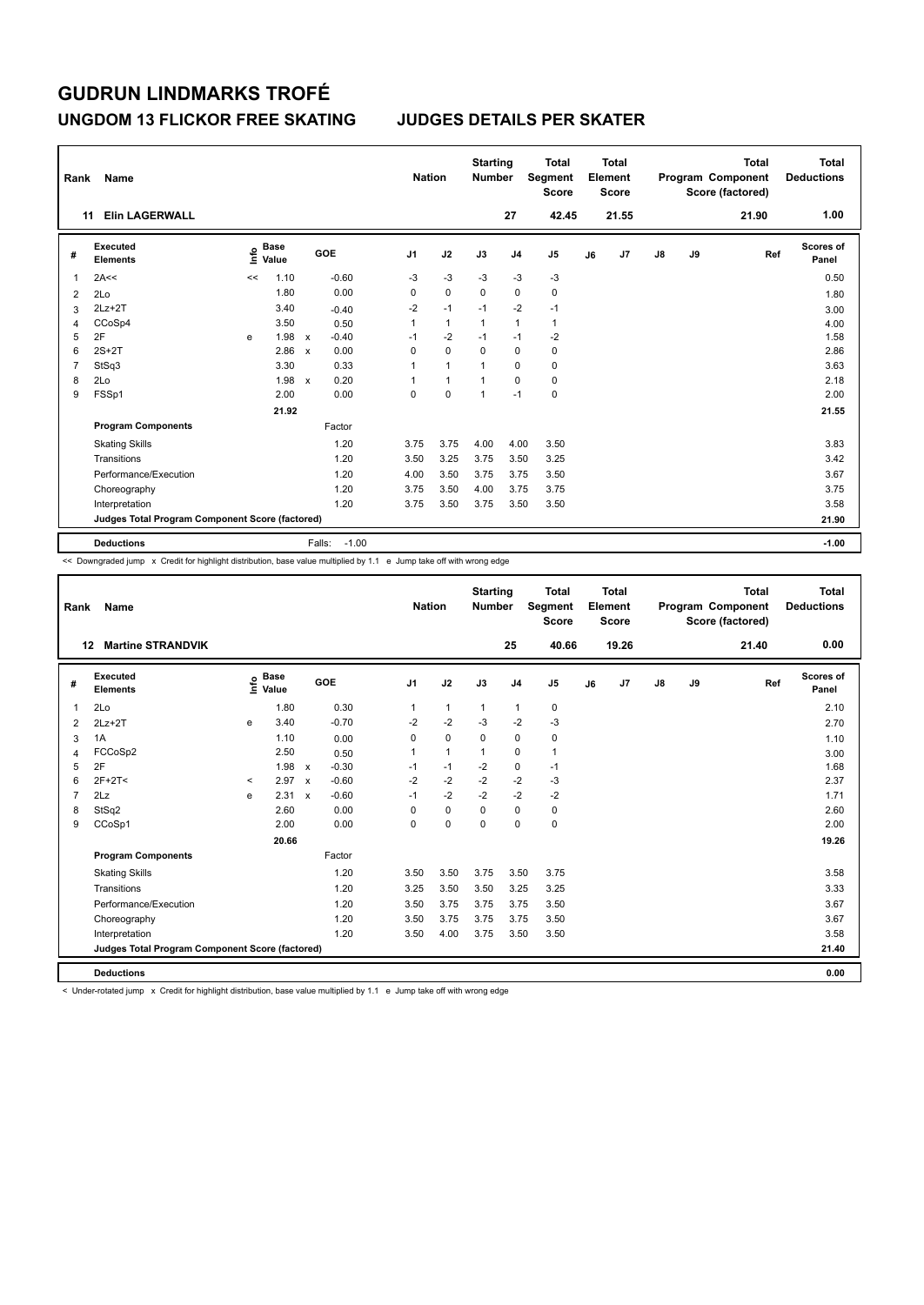### **UNGDOM 13 FLICKOR FREE SKATING JUDGES DETAILS PER SKATER**

| Rank           | Name                                            |                                  |                           |         |                | <b>Nation</b> | <b>Starting</b><br><b>Number</b> |                | <b>Total</b><br>Segment<br><b>Score</b> |    | Total<br>Element<br><b>Score</b> |    |    | <b>Total</b><br>Program Component<br>Score (factored) | Total<br><b>Deductions</b> |
|----------------|-------------------------------------------------|----------------------------------|---------------------------|---------|----------------|---------------|----------------------------------|----------------|-----------------------------------------|----|----------------------------------|----|----|-------------------------------------------------------|----------------------------|
|                | <b>Felicia NILSSON</b><br>13                    |                                  |                           |         |                |               |                                  | 22             | 40.07                                   |    | 20.27                            |    |    | 19.80                                                 | 0.00                       |
| #              | Executed<br><b>Elements</b>                     | <b>Base</b><br>e Base<br>⊆ Value |                           | GOE     | J <sub>1</sub> | J2            | J3                               | J <sub>4</sub> | J5                                      | J6 | J7                               | J8 | J9 | Ref                                                   | <b>Scores of</b><br>Panel  |
| 1              | 3T<<                                            | 1.30<br><<                       |                           | $-0.60$ | $-3$           | $-3$          | $-3$                             | $-3$           | $-3$                                    |    |                                  |    |    |                                                       | 0.70                       |
| 2              | $2F+2T$                                         | 3.10                             |                           | 0.00    | 0              | $\mathbf 0$   | 0                                | $\overline{1}$ | 0                                       |    |                                  |    |    |                                                       | 3.10                       |
| 3              | 2Lo                                             | 1.80                             |                           | 0.20    | 1              | $\mathbf{1}$  | 0                                | $\overline{1}$ | $\mathbf 0$                             |    |                                  |    |    |                                                       | 2.00                       |
| 4              | StSq2                                           | 2.60                             |                           | 0.00    | 0              | $\mathbf 0$   | $\mathbf 0$                      | $\overline{1}$ | $\pmb{0}$                               |    |                                  |    |    |                                                       | 2.60                       |
| 5              | CCoSp3                                          | 3.00                             |                           | 0.17    | 0              | $\mathbf 0$   | 1                                | $\overline{1}$ | 0                                       |    |                                  |    |    |                                                       | 3.17                       |
| 6              | 2F                                              | 1.98                             | $\mathsf{x}$              | 0.10    | 1              | $\mathbf 0$   | 0                                | $\overline{1}$ | 0                                       |    |                                  |    |    |                                                       | 2.08                       |
| $\overline{7}$ | FCSp2                                           | 2.30                             |                           | $-0.10$ | $-1$           | $-1$          | $\mathbf 0$                      | $\mathbf 0$    | $\pmb{0}$                               |    |                                  |    |    |                                                       | 2.20                       |
| 8              | 2Lz                                             | 2.31                             | $\boldsymbol{\mathsf{x}}$ | 0.00    | 0              | $\mathbf 0$   | 0                                | $\overline{1}$ | 0                                       |    |                                  |    |    |                                                       | 2.31                       |
| 9              | 2S+1A+SEQ                                       | 2.11                             | $\mathbf x$               | 0.00    | 0              | 0             | 0                                | 1              | $\pmb{0}$                               |    |                                  |    |    |                                                       | 2.11                       |
|                |                                                 | 20.50                            |                           |         |                |               |                                  |                |                                         |    |                                  |    |    |                                                       | 20.27                      |
|                | <b>Program Components</b>                       |                                  |                           | Factor  |                |               |                                  |                |                                         |    |                                  |    |    |                                                       |                            |
|                | <b>Skating Skills</b>                           |                                  |                           | 1.20    | 3.75           | 3.50          | 3.50                             | 3.75           | 3.50                                    |    |                                  |    |    |                                                       | 3.58                       |
|                | Transitions                                     |                                  |                           | 1.20    | 3.00           | 3.00          | 3.00                             | 3.25           | 2.75                                    |    |                                  |    |    |                                                       | 3.00                       |
|                | Performance/Execution                           |                                  |                           | 1.20    | 3.50           | 3.25          | 3.50                             | 3.50           | 3.00                                    |    |                                  |    |    |                                                       | 3.42                       |
|                | Choreography                                    |                                  |                           | 1.20    | 3.25           | 3.25          | 3.25                             | 3.75           | 3.00                                    |    |                                  |    |    |                                                       | 3.25                       |
|                | Interpretation                                  |                                  |                           | 1.20    | 3.25           | 3.00          | 3.25                             | 3.50           | 3.25                                    |    |                                  |    |    |                                                       | 3.25                       |
|                | Judges Total Program Component Score (factored) |                                  |                           |         |                |               |                                  |                |                                         |    |                                  |    |    |                                                       | 19.80                      |
|                | <b>Deductions</b>                               |                                  |                           |         |                |               |                                  |                |                                         |    |                                  |    |    |                                                       | 0.00                       |

<< Downgraded jump x Credit for highlight distribution, base value multiplied by 1.1

| Rank           | <b>Name</b>                                     |         |                                    |                           |         |                | <b>Nation</b> | <b>Starting</b><br><b>Number</b> |                | <b>Total</b><br>Segment<br><b>Score</b> |    | <b>Total</b><br>Element<br><b>Score</b> |    |    | <b>Total</b><br>Program Component<br>Score (factored) | <b>Total</b><br><b>Deductions</b> |
|----------------|-------------------------------------------------|---------|------------------------------------|---------------------------|---------|----------------|---------------|----------------------------------|----------------|-----------------------------------------|----|-----------------------------------------|----|----|-------------------------------------------------------|-----------------------------------|
|                | <b>Tilda SILVERBORN</b><br>14                   |         |                                    |                           |         |                |               |                                  | 16             | 39.26                                   |    | 20.46                                   |    |    | 18.80                                                 | 0.00                              |
| #              | Executed<br><b>Elements</b>                     |         | <b>Base</b><br>$\frac{6}{5}$ Value |                           | GOE     | J <sub>1</sub> | J2            | J3                               | J <sub>4</sub> | J <sub>5</sub>                          | J6 | J7                                      | J8 | J9 | Ref                                                   | <b>Scores of</b><br>Panel         |
| $\overline{1}$ | $2Lz + 2Lo$                                     |         | 3.90                               |                           | $-0.30$ | $-1$           | $-1$          | $-1$                             | $-1$           | $-1$                                    |    |                                         |    |    |                                                       | 3.60                              |
| 2              | 2F                                              | e       | 1.80                               |                           | $-0.40$ | $-1$           | $-2$          | $-1$                             | $-1$           | $-2$                                    |    |                                         |    |    |                                                       | 1.40                              |
| 3              | FCCoSp3                                         |         | 3.00                               |                           | 0.00    | 0              | $\mathbf 0$   | 0                                | $\mathbf 0$    | 1                                       |    |                                         |    |    |                                                       | 3.00                              |
| 4              | 1A                                              |         | 1.10                               |                           | 0.00    | $\Omega$       | $\Omega$      | $\Omega$                         | $\mathbf 0$    | $\mathbf 0$                             |    |                                         |    |    |                                                       | 1.10                              |
| 5              | 2Lo                                             |         | 1.98                               | $\boldsymbol{\mathsf{x}}$ | 0.00    | 0              | $\mathbf 0$   | $\mathbf 0$                      | $\mathbf 0$    | 0                                       |    |                                         |    |    |                                                       | 1.98                              |
| 6              | $2Lz+2T<$                                       | $\prec$ | 3.30                               | $\boldsymbol{\mathsf{x}}$ | $-0.60$ | $-2$           | $-2$          | $-2$                             | $-2$           | $-2$                                    |    |                                         |    |    |                                                       | 2.70                              |
| $\overline{7}$ | 2F                                              | e       | 1.98                               | $\boldsymbol{\mathsf{x}}$ | $-0.40$ | $-1$           | $-2$          | $-1$                             | $-1$           | $-2$                                    |    |                                         |    |    |                                                       | 1.58                              |
| 8              | CCoSp2                                          |         | 2.50                               |                           | 0.00    | $\Omega$       | $-1$          | $\Omega$                         | $\Omega$       | $\pmb{0}$                               |    |                                         |    |    |                                                       | 2.50                              |
| 9              | StSq2                                           |         | 2.60                               |                           | 0.00    |                | $\mathbf 0$   | $\Omega$                         | $\mathbf 0$    | $\mathbf 0$                             |    |                                         |    |    |                                                       | 2.60                              |
|                |                                                 |         | 22.16                              |                           |         |                |               |                                  |                |                                         |    |                                         |    |    |                                                       | 20.46                             |
|                | <b>Program Components</b>                       |         |                                    |                           | Factor  |                |               |                                  |                |                                         |    |                                         |    |    |                                                       |                                   |
|                | <b>Skating Skills</b>                           |         |                                    |                           | 1.20    | 3.00           | 3.00          | 3.25                             | 3.00           | 3.25                                    |    |                                         |    |    |                                                       | 3.08                              |
|                | Transitions                                     |         |                                    |                           | 1.20    | 3.25           | 3.00          | 3.00                             | 2.75           | 2.50                                    |    |                                         |    |    |                                                       | 2.92                              |
|                | Performance/Execution                           |         |                                    |                           | 1.20    | 3.25           | 3.50          | 3.25                             | 3.00           | 3.25                                    |    |                                         |    |    |                                                       | 3.25                              |
|                | Choreography                                    |         |                                    |                           | 1.20    | 3.50           | 3.50          | 3.25                             | 3.25           | 3.00                                    |    |                                         |    |    |                                                       | 3.33                              |
|                | Interpretation                                  |         |                                    |                           | 1.20    | 3.25           | 3.25          | 3.00                             | 3.00           | 3.00                                    |    |                                         |    |    |                                                       | 3.08                              |
|                | Judges Total Program Component Score (factored) |         |                                    |                           |         |                |               |                                  |                |                                         |    |                                         |    |    |                                                       | 18.80                             |
|                | <b>Deductions</b>                               |         |                                    |                           |         |                |               |                                  |                |                                         |    |                                         |    |    |                                                       | 0.00                              |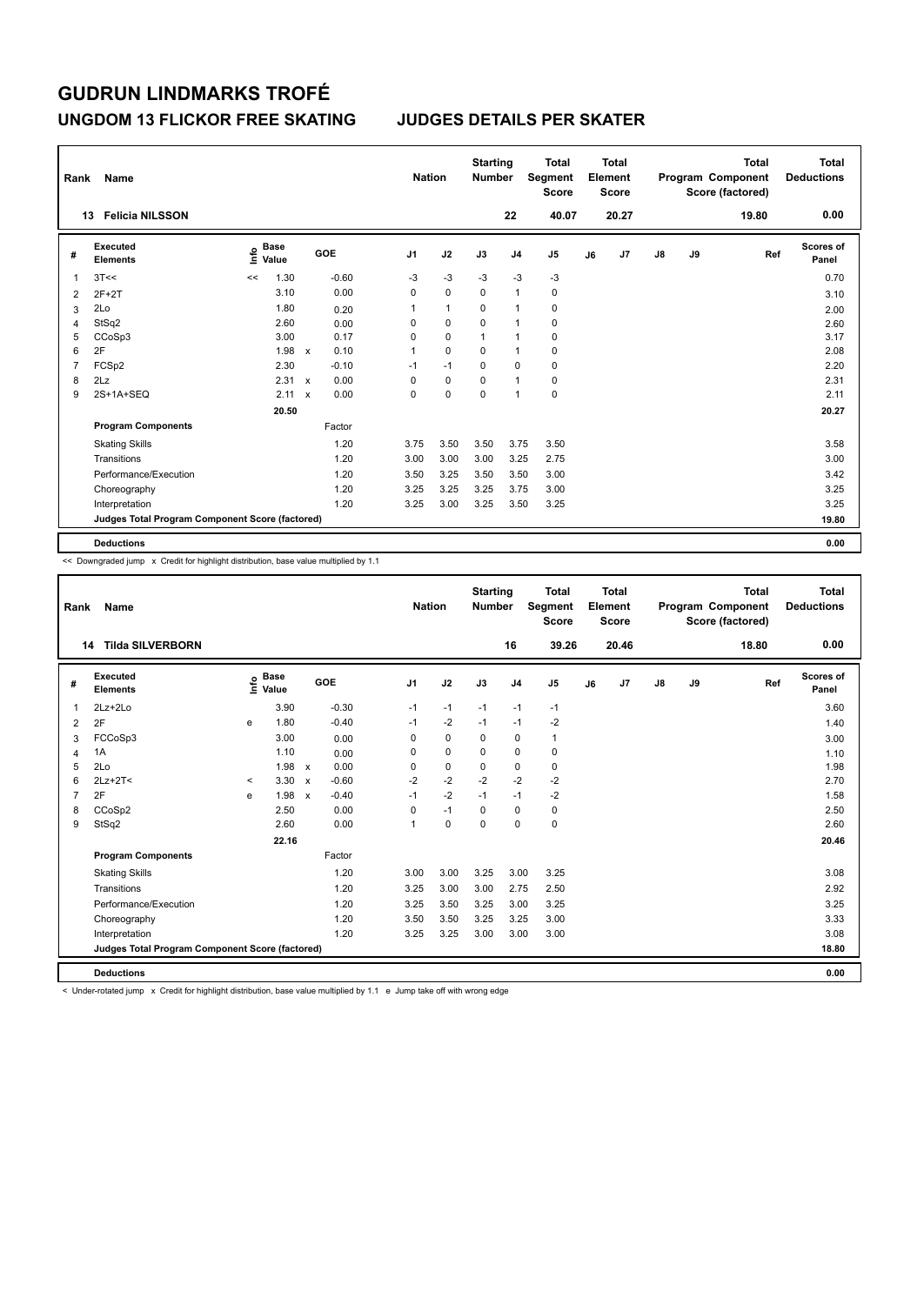### **UNGDOM 13 FLICKOR FREE SKATING JUDGES DETAILS PER SKATER**

| Rank           | Name                                            |         |                                    |              |         |                | <b>Nation</b> |             | <b>Starting</b><br><b>Number</b> |                | <b>Total</b><br>Segment<br><b>Score</b> |    | Total<br>Element<br><b>Score</b> |               |    | Total<br>Program Component<br>Score (factored) | <b>Total</b><br><b>Deductions</b> |
|----------------|-------------------------------------------------|---------|------------------------------------|--------------|---------|----------------|---------------|-------------|----------------------------------|----------------|-----------------------------------------|----|----------------------------------|---------------|----|------------------------------------------------|-----------------------------------|
|                | Rebecca NISHIURA<br>15                          |         |                                    |              |         |                |               |             |                                  | 19             | 39.13                                   |    | 20.13                            |               |    | 19.00                                          | 0.00                              |
| #              | Executed<br><b>Elements</b>                     |         | <b>Base</b><br>$\frac{6}{5}$ Value |              | GOE     | J <sub>1</sub> |               | J2          | J3                               | J <sub>4</sub> | J <sub>5</sub>                          | J6 | J7                               | $\mathsf{J}8$ | J9 | Ref                                            | <b>Scores of</b><br>Panel         |
| 1              | 2Lo                                             |         | 1.80                               |              | 0.00    | 0              |               | $\pmb{0}$   | $\mathbf 0$                      | 0              | 0                                       |    |                                  |               |    |                                                | 1.80                              |
| 2              | $2F+2T<$                                        | $\prec$ | 2.70                               |              | $-0.60$ | $-2$           |               | $-2$        | $-1$                             | $-2$           | $-2$                                    |    |                                  |               |    |                                                | 2.10                              |
| 3              | FCCoSp3                                         |         | 3.00                               |              | 0.00    | 0              |               | $\mathbf 0$ | $\Omega$                         | $-2$           | 0                                       |    |                                  |               |    |                                                | 3.00                              |
| 4              | 1A                                              |         | 1.10                               |              | 0.00    | 0              |               | $\mathbf 0$ | $\mathbf 0$                      | $\mathbf 0$    | $\pmb{0}$                               |    |                                  |               |    |                                                | 1.10                              |
| 5              | 2Lz                                             | e       | 2.31                               | $\mathsf{x}$ | $-0.40$ | $-2$           |               | $-1$        | $-1$                             | $-1$           | $-2$                                    |    |                                  |               |    |                                                | 1.91                              |
| 6              | StSq2                                           |         | 2.60                               |              | 0.00    | 0              |               | 0           | $\Omega$                         | 0              | 0                                       |    |                                  |               |    |                                                | 2.60                              |
| $\overline{7}$ | $2Lz+2T$                                        | e       | 3.74                               | $\mathsf{x}$ | $-0.60$ | $-2$           |               | $-2$        | $-2$                             | $-1$           | $-2$                                    |    |                                  |               |    |                                                | 3.14                              |
| 8              | CCoSp2                                          |         | 2.50                               |              | 0.00    | 0              |               | $\mathbf 0$ | 0                                | 0              | 0                                       |    |                                  |               |    |                                                | 2.50                              |
| 9              | 2Lo                                             |         | 1.98                               | $\mathbf{x}$ | 0.00    | 0              |               | 0           | $\Omega$                         | $\Omega$       | $\pmb{0}$                               |    |                                  |               |    |                                                | 1.98                              |
|                |                                                 |         | 21.73                              |              |         |                |               |             |                                  |                |                                         |    |                                  |               |    |                                                | 20.13                             |
|                | <b>Program Components</b>                       |         |                                    |              | Factor  |                |               |             |                                  |                |                                         |    |                                  |               |    |                                                |                                   |
|                | <b>Skating Skills</b>                           |         |                                    |              | 1.20    | 3.00           |               | 3.25        | 3.25                             | 3.00           | 3.25                                    |    |                                  |               |    |                                                | 3.17                              |
|                | Transitions                                     |         |                                    |              | 1.20    | 3.00           |               | 3.25        | 3.00                             | 2.75           | 3.00                                    |    |                                  |               |    |                                                | 3.00                              |
|                | Performance/Execution                           |         |                                    |              | 1.20    | 3.25           |               | 3.50        | 3.25                             | 3.00           | 3.25                                    |    |                                  |               |    |                                                | 3.25                              |
|                | Choreography                                    |         |                                    |              | 1.20    | 3.25           |               | 3.50        | 3.25                             | 3.25           | 3.00                                    |    |                                  |               |    |                                                | 3.25                              |
|                | Interpretation                                  |         |                                    |              | 1.20    | 3.25           |               | 3.50        | 3.25                             | 3.00           | 3.00                                    |    |                                  |               |    |                                                | 3.17                              |
|                | Judges Total Program Component Score (factored) |         |                                    |              |         |                |               |             |                                  |                |                                         |    |                                  |               |    |                                                | 19.00                             |
|                | <b>Deductions</b>                               |         |                                    |              |         |                |               |             |                                  |                |                                         |    |                                  |               |    |                                                | 0.00                              |

 $\leq$  Under-rotated jump  $\geq$  Credit for highlight distribution, base value multiplied by 1.1 e Jump take off with wrong edge

| Rank           | Name                                            |         |                                  |                           |         |                | <b>Nation</b>  | <b>Starting</b><br><b>Number</b> |                | <b>Total</b><br>Segment<br><b>Score</b> |    | Total<br>Element<br><b>Score</b> |    |    | <b>Total</b><br>Program Component<br>Score (factored) | <b>Total</b><br><b>Deductions</b> |
|----------------|-------------------------------------------------|---------|----------------------------------|---------------------------|---------|----------------|----------------|----------------------------------|----------------|-----------------------------------------|----|----------------------------------|----|----|-------------------------------------------------------|-----------------------------------|
| 16             | Evelina KAJANNE-KÄLLSTRÖM                       |         |                                  |                           |         |                |                |                                  | 8              | 38.75                                   |    | 19.55                            |    |    | 19.20                                                 | 0.00                              |
| #              | Executed<br><b>Elements</b>                     |         | <b>Base</b><br>e Base<br>⊆ Value |                           | GOE     | J <sub>1</sub> | J2             | J3                               | J <sub>4</sub> | J <sub>5</sub>                          | J6 | J7                               | J8 | J9 | Ref                                                   | <b>Scores of</b><br>Panel         |
| 1              | $2S+2T$                                         |         | 2.60                             |                           | 0.00    | 0              | $\mathbf 0$    | 0                                | $\mathbf 0$    | 0                                       |    |                                  |    |    |                                                       | 2.60                              |
| $\overline{2}$ | 2Lz<                                            | $\prec$ | 1.50                             |                           | $-0.40$ | $-1$           | $-1$           | $-1$                             | $-2$           | $-2$                                    |    |                                  |    |    |                                                       | 1.10                              |
| 3              | 2Lo                                             |         | 1.80                             |                           | 0.00    | $\Omega$       | $\mathbf 0$    | $\Omega$                         | $\mathbf 0$    | $\pmb{0}$                               |    |                                  |    |    |                                                       | 1.80                              |
| 4              | FCCoSp1                                         |         | 2.00                             |                           | $-0.10$ | $\Omega$       | $\mathbf 0$    | $-1$                             | $-1$           | $\mathbf 0$                             |    |                                  |    |    |                                                       | 1.90                              |
| 5              | 2Lo                                             |         | 1.98                             | $\boldsymbol{\mathsf{x}}$ | 0.00    | 0              | $\mathbf 0$    | 0                                | 0              | 0                                       |    |                                  |    |    |                                                       | 1.98                              |
| 6              | 1A+1A+SEQ                                       |         | 1.94                             | $\boldsymbol{\mathsf{x}}$ | 0.00    | 1              | $\mathbf 0$    | $\Omega$                         | $\mathbf 0$    | $\mathbf 0$                             |    |                                  |    |    |                                                       | 1.94                              |
| 7              | StSq3                                           |         | 3.30                             |                           | 0.00    | $\Omega$       | $\Omega$       | $\overline{1}$                   | $\Omega$       | $\mathbf 0$                             |    |                                  |    |    |                                                       | 3.30                              |
| 8              | 2S                                              |         | 1.43                             | $\mathbf x$               | 0.00    | 0              | $\mathbf 0$    | $\mathbf 0$                      | $\mathbf 0$    | $\pmb{0}$                               |    |                                  |    |    |                                                       | 1.43                              |
| 9              | CCoSp3                                          |         | 3.00                             |                           | 0.50    | 1              | $\overline{1}$ | $\overline{1}$                   | $\mathbf 0$    | $\mathbf{1}$                            |    |                                  |    |    |                                                       | 3.50                              |
|                |                                                 |         | 19.55                            |                           |         |                |                |                                  |                |                                         |    |                                  |    |    |                                                       | 19.55                             |
|                | <b>Program Components</b>                       |         |                                  |                           | Factor  |                |                |                                  |                |                                         |    |                                  |    |    |                                                       |                                   |
|                | <b>Skating Skills</b>                           |         |                                  |                           | 1.20    | 3.25           | 3.00           | 3.25                             | 3.25           | 3.50                                    |    |                                  |    |    |                                                       | 3.25                              |
|                | Transitions                                     |         |                                  |                           | 1.20    | 3.50           | 2.75           | 3.00                             | 2.75           | 2.75                                    |    |                                  |    |    |                                                       | 2.83                              |
|                | Performance/Execution                           |         |                                  |                           | 1.20    | 3.25           | 3.00           | 3.50                             | 3.50           | 3.25                                    |    |                                  |    |    |                                                       | 3.33                              |
|                | Choreography                                    |         |                                  |                           | 1.20    | 3.50           | 3.00           | 3.50                             | 3.50           | 3.25                                    |    |                                  |    |    |                                                       | 3.42                              |
|                | Interpretation                                  |         |                                  |                           | 1.20    | 3.50           | 2.75           | 3.25                             | 3.25           | 3.00                                    |    |                                  |    |    |                                                       | 3.17                              |
|                | Judges Total Program Component Score (factored) |         |                                  |                           |         |                |                |                                  |                |                                         |    |                                  |    |    |                                                       | 19.20                             |
|                | <b>Deductions</b>                               |         |                                  |                           |         |                |                |                                  |                |                                         |    |                                  |    |    |                                                       | 0.00                              |

< Under-rotated jump x Credit for highlight distribution, base value multiplied by 1.1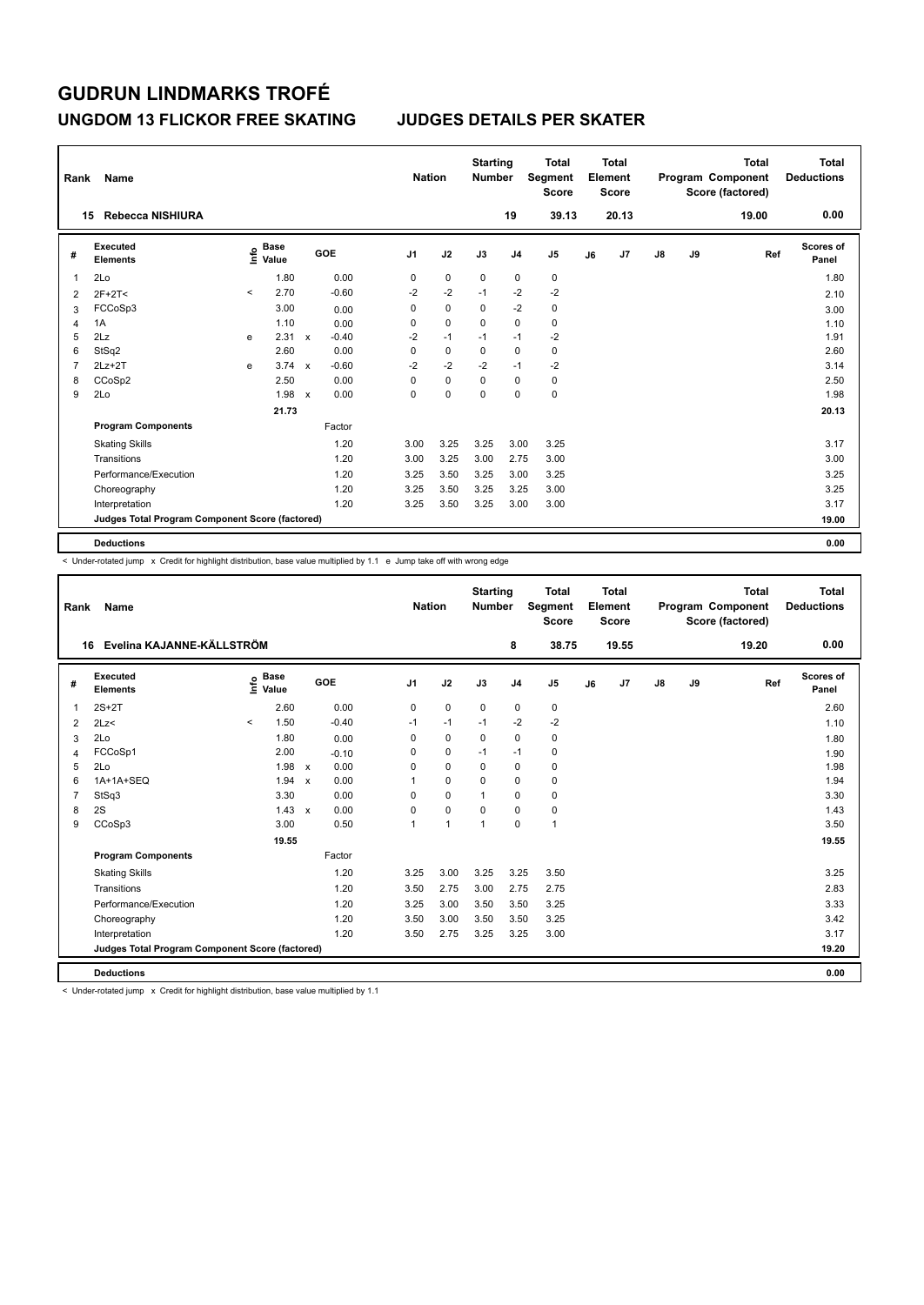### **UNGDOM 13 FLICKOR FREE SKATING JUDGES DETAILS PER SKATER**

| Rank | Name                                            |         |                                             |              |         | <b>Nation</b>  |             | <b>Starting</b><br><b>Number</b> |                | <b>Total</b><br>Segment<br><b>Score</b> |    | <b>Total</b><br>Element<br><b>Score</b> |    |    | <b>Total</b><br>Program Component<br>Score (factored) | <b>Total</b><br><b>Deductions</b> |
|------|-------------------------------------------------|---------|---------------------------------------------|--------------|---------|----------------|-------------|----------------------------------|----------------|-----------------------------------------|----|-----------------------------------------|----|----|-------------------------------------------------------|-----------------------------------|
|      | <b>Josefin AHLGREN-VENNKLEV</b><br>17           |         |                                             |              |         |                |             |                                  | 11             | 38.54                                   |    | 20.44                                   |    |    | 18.10                                                 | 0.00                              |
| #    | Executed<br><b>Elements</b>                     |         | <b>Base</b><br>e <sup>Base</sup><br>⊆ Value |              | GOE     | J <sub>1</sub> | J2          | J3                               | J <sub>4</sub> | J5                                      | J6 | J7                                      | J8 | J9 | Ref                                                   | <b>Scores of</b><br>Panel         |
| 1    | 2F                                              |         | 1.80                                        |              | 0.00    | 0              | $-1$        | 0                                | $\pmb{0}$      | $\pmb{0}$                               |    |                                         |    |    |                                                       | 1.80                              |
| 2    | 2Lz                                             |         | 2.10                                        |              | 0.00    | $-1$           | 0           | $\Omega$                         | 0              | 0                                       |    |                                         |    |    |                                                       | 2.10                              |
| 3    | 2S                                              |         | 1.30                                        |              | 0.00    | 0              | $\mathbf 0$ | 0                                | $\mathbf 0$    | $\pmb{0}$                               |    |                                         |    |    |                                                       | 1.30                              |
| 4    | CCoSp4                                          |         | 3.50                                        |              | 0.00    | 0              | $\mathbf 0$ | $\mathbf 0$                      | $\mathbf 0$    | $\pmb{0}$                               |    |                                         |    |    |                                                       | 3.50                              |
| 5    | $1A+2Lo$                                        |         | 2.90                                        |              | 0.00    | 0              | $\mathbf 0$ | $\Omega$                         | 0              | $\pmb{0}$                               |    |                                         |    |    |                                                       | 2.90                              |
| 6    | 2F                                              |         | 1.98                                        | $\mathsf{x}$ | 0.00    | 0              | $-1$        | 0                                | 0              | 0                                       |    |                                         |    |    |                                                       | 1.98                              |
| 7    | $2S+2Lo<$                                       | $\prec$ | 2.86                                        | $\mathsf{x}$ | $-0.20$ | $-1$           | $-1$        | $-1$                             | $-1$           | $-2$                                    |    |                                         |    |    |                                                       | 2.66                              |
| 8    | StSq1                                           |         | 1.80                                        |              | 0.00    | 0              | $\mathbf 0$ | $\Omega$                         | $\mathbf 0$    | 0                                       |    |                                         |    |    |                                                       | 1.80                              |
| 9    | FCSSp3                                          |         | 2.60                                        |              | $-0.20$ | $-1$           | 0           | $-1$                             | $-1$           | $\pmb{0}$                               |    |                                         |    |    |                                                       | 2.40                              |
|      |                                                 |         | 20.84                                       |              |         |                |             |                                  |                |                                         |    |                                         |    |    |                                                       | 20.44                             |
|      | <b>Program Components</b>                       |         |                                             |              | Factor  |                |             |                                  |                |                                         |    |                                         |    |    |                                                       |                                   |
|      | <b>Skating Skills</b>                           |         |                                             |              | 1.20    | 2.75           | 3.25        | 3.50                             | 3.50           | 3.25                                    |    |                                         |    |    |                                                       | 3.33                              |
|      | Transitions                                     |         |                                             |              | 1.20    | 2.75           | 2.75        | 2.50                             | 3.00           | 2.50                                    |    |                                         |    |    |                                                       | 2.67                              |
|      | Performance/Execution                           |         |                                             |              | 1.20    | 3.00           | 3.00        | 3.25                             | 3.25           | 2.75                                    |    |                                         |    |    |                                                       | 3.08                              |
|      | Choreography                                    |         |                                             |              | 1.20    | 3.00           | 3.00        | 3.00                             | 3.50           | 3.00                                    |    |                                         |    |    |                                                       | 3.00                              |
|      | Interpretation                                  |         |                                             |              | 1.20    | 3.00           | 2.75        | 3.00                             | 3.25           | 3.00                                    |    |                                         |    |    |                                                       | 3.00                              |
|      | Judges Total Program Component Score (factored) |         |                                             |              |         |                |             |                                  |                |                                         |    |                                         |    |    |                                                       | 18.10                             |
|      | <b>Deductions</b>                               |         |                                             |              |         |                |             |                                  |                |                                         |    |                                         |    |    |                                                       | 0.00                              |

-<br>< Under-rotated jump x Credit for highlight distribution, base value multiplied by 1.1

| Rank           | Name                                            |   |                                  |                           |         |                | <b>Nation</b> | <b>Starting</b><br><b>Number</b> |                | <b>Total</b><br>Segment<br><b>Score</b> |    | <b>Total</b><br>Element<br><b>Score</b> |               |    | <b>Total</b><br>Program Component<br>Score (factored) | <b>Total</b><br><b>Deductions</b> |
|----------------|-------------------------------------------------|---|----------------------------------|---------------------------|---------|----------------|---------------|----------------------------------|----------------|-----------------------------------------|----|-----------------------------------------|---------------|----|-------------------------------------------------------|-----------------------------------|
|                | <b>Amanda SWARTZ</b><br>18                      |   |                                  |                           |         |                |               |                                  | 20             | 38.27                                   |    | 19.77                                   |               |    | 18.50                                                 | 0.00                              |
| #              | Executed<br><b>Elements</b>                     |   | <b>Base</b><br>e Base<br>⊆ Value |                           | GOE     | J <sub>1</sub> | J2            | J3                               | J <sub>4</sub> | J <sub>5</sub>                          | J6 | J7                                      | $\mathsf{J}8$ | J9 | Ref                                                   | Scores of<br>Panel                |
| 1              | $2F+2Lo$                                        |   | 3.60                             |                           | $-0.40$ | $-1$           | $\mathbf 0$   | $-1$                             | $-2$           | $-2$                                    |    |                                         |               |    |                                                       | 3.20                              |
| $\overline{2}$ | 2S                                              |   | 1.30                             |                           | 0.00    | $\Omega$       | $\Omega$      | $\Omega$                         | $\Omega$       | 0                                       |    |                                         |               |    |                                                       | 1.30                              |
| 3              | FSSp1                                           |   | 2.00                             |                           | $-0.10$ | $\Omega$       | $-1$          | $\Omega$                         | $-1$           | 0                                       |    |                                         |               |    |                                                       | 1.90                              |
| 4              | 1A                                              |   | 1.10                             |                           | 0.00    | 0              | $\mathbf 0$   | 0                                | $\mathbf 0$    | $\mathbf 0$                             |    |                                         |               |    |                                                       | 1.10                              |
| 5              | 2Lz                                             | e | 2.10                             |                           | $-0.80$ | $-3$           | $-2$          | $-3$                             | $-2$           | $-3$                                    |    |                                         |               |    |                                                       | 1.30                              |
| 6              | $2Lz+2Lo$                                       | e | 4.29                             | $\mathsf{x}$              | $-0.60$ | $-2$           | $-2$          | $-2$                             | $-1$           | $-2$                                    |    |                                         |               |    |                                                       | 3.69                              |
| $\overline{7}$ | CCoSp3                                          |   | 3.00                             |                           | $-0.20$ | $-1$           | $-1$          | $-1$                             | $\mathbf 0$    | $\mathbf 0$                             |    |                                         |               |    |                                                       | 2.80                              |
| 8              | StSq2                                           |   | 2.60                             |                           | $-0.10$ | $-1$           | $-1$          | $\mathbf 0$                      | $\mathbf 0$    | 0                                       |    |                                         |               |    |                                                       | 2.50                              |
| 9              | 2F                                              |   | 1.98                             | $\boldsymbol{\mathsf{x}}$ | 0.00    | 0              | $\mathbf 0$   | 0                                | $\mathbf 0$    | $\mathbf 0$                             |    |                                         |               |    |                                                       | 1.98                              |
|                |                                                 |   | 21.97                            |                           |         |                |               |                                  |                |                                         |    |                                         |               |    |                                                       | 19.77                             |
|                | <b>Program Components</b>                       |   |                                  |                           | Factor  |                |               |                                  |                |                                         |    |                                         |               |    |                                                       |                                   |
|                | <b>Skating Skills</b>                           |   |                                  |                           | 1.20    | 2.75           | 3.00          | 3.50                             | 3.00           | 3.50                                    |    |                                         |               |    |                                                       | 3.17                              |
|                | Transitions                                     |   |                                  |                           | 1.20    | 2.75           | 2.75          | 3.00                             | 3.00           | 3.25                                    |    |                                         |               |    |                                                       | 2.92                              |
|                | Performance/Execution                           |   |                                  |                           | 1.20    | 3.00           | 2.50          | 3.50                             | 3.25           | 3.25                                    |    |                                         |               |    |                                                       | 3.17                              |
|                | Choreography                                    |   |                                  |                           | 1.20    | 2.50           | 2.75          | 3.25                             | 3.50           | 3.25                                    |    |                                         |               |    |                                                       | 3.08                              |
|                | Interpretation                                  |   |                                  |                           | 1.20    | 2.75           | 2.50          | 3.25                             | 3.25           | 3.50                                    |    |                                         |               |    |                                                       | 3.08                              |
|                | Judges Total Program Component Score (factored) |   |                                  |                           |         |                |               |                                  |                |                                         |    |                                         |               |    |                                                       | 18.50                             |
|                | <b>Deductions</b>                               |   |                                  |                           |         |                |               |                                  |                |                                         |    |                                         |               |    |                                                       | 0.00                              |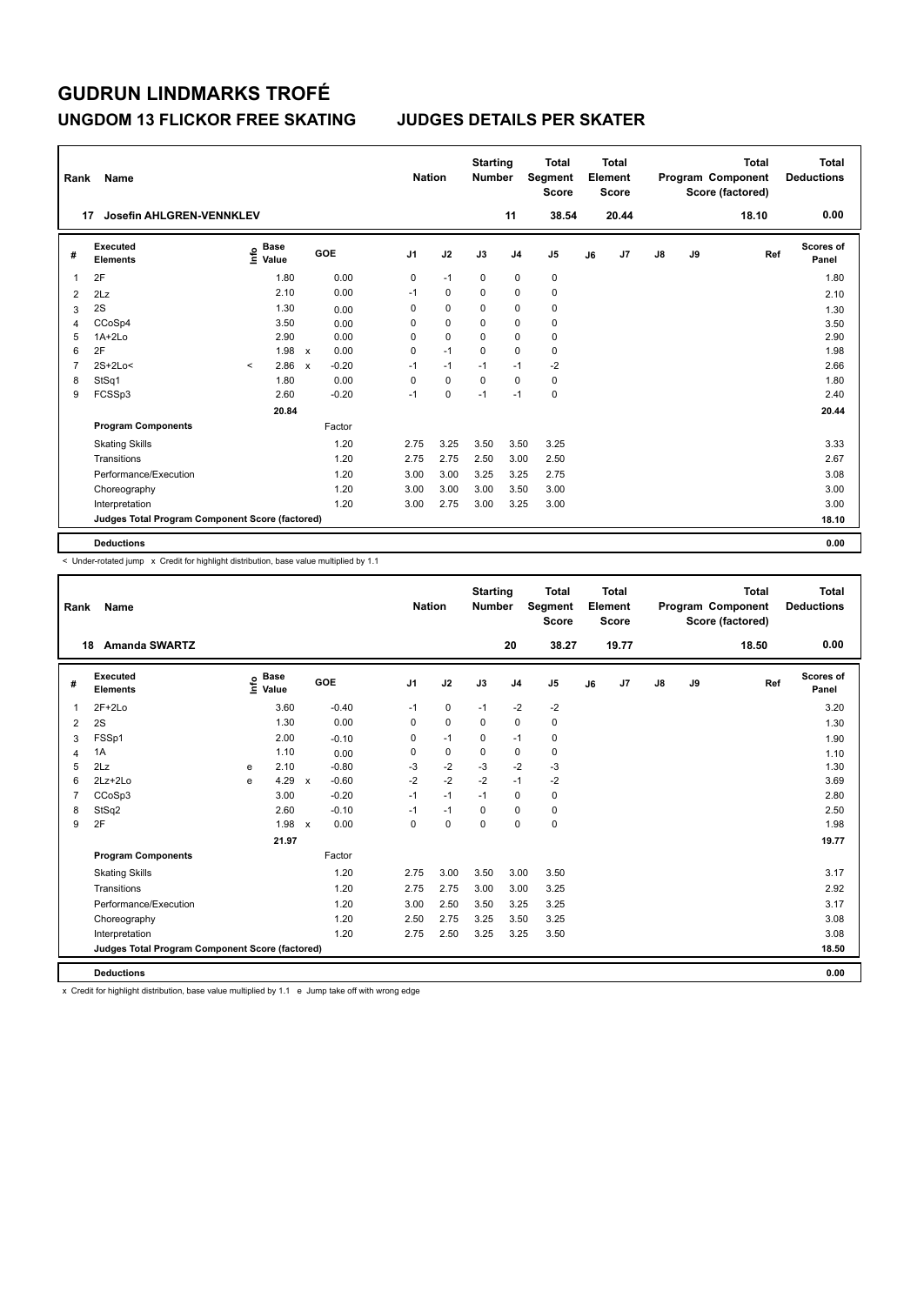### **UNGDOM 13 FLICKOR FREE SKATING JUDGES DETAILS PER SKATER**

| Rank           | Name                                            |                                  |                                      | <b>Nation</b> |             | <b>Starting</b><br><b>Number</b> |                | <b>Total</b><br>Segment<br><b>Score</b> |    | Total<br>Element<br><b>Score</b> |               |    | <b>Total</b><br>Program Component<br>Score (factored) | Total<br><b>Deductions</b> |
|----------------|-------------------------------------------------|----------------------------------|--------------------------------------|---------------|-------------|----------------------------------|----------------|-----------------------------------------|----|----------------------------------|---------------|----|-------------------------------------------------------|----------------------------|
| 19             | <b>Melinda NIELSEN</b>                          |                                  |                                      |               |             |                                  | 28             | 37.92                                   |    | 19.62                            |               |    | 20.30                                                 | 2.00                       |
| #              | Executed<br><b>Elements</b>                     | <b>Base</b><br>e Base<br>⊆ Value | <b>GOE</b>                           | J1            | J2          | J3                               | J <sub>4</sub> | J <sub>5</sub>                          | J6 | J7                               | $\mathsf{J}8$ | J9 | Ref                                                   | Scores of<br>Panel         |
|                | $2Lz+2T$                                        | 3.40                             | 0.00                                 | 0             | 0           | $-1$                             | $\mathbf 0$    | $\pmb{0}$                               |    |                                  |               |    |                                                       | 3.40                       |
| $\overline{2}$ | $2F+2T$                                         | 3.10                             | 0.00                                 | 0             | $\mathbf 0$ | $\Omega$                         | $\Omega$       | $\pmb{0}$                               |    |                                  |               |    |                                                       | 3.10                       |
| 3              | 1A                                              | 1.10                             | 0.00                                 | 0             | $\mathbf 0$ | $\mathbf 0$                      | $\mathbf 0$    | $\pmb{0}$                               |    |                                  |               |    |                                                       | 1.10                       |
| 4              | CCoSp2                                          | 2.50                             | $-0.20$                              | $-1$          | $\mathbf 0$ | $-1$                             | 0              | $-1$                                    |    |                                  |               |    |                                                       | 2.30                       |
| 5              | 2Lo                                             | 1.98                             | $-0.30$<br>$\mathsf{x}$              | $-2$          | $-1$        | $-1$                             | $-1$           | $-1$                                    |    |                                  |               |    |                                                       | 1.68                       |
| 6              | 2S                                              | 1.43                             | 0.00<br>$\boldsymbol{\mathsf{x}}$    | 0             | $\mathbf 0$ | $\mathbf 0$                      | $\mathbf 0$    | $\pmb{0}$                               |    |                                  |               |    |                                                       | 1.43                       |
| $\overline{7}$ | 2Lz                                             | 2.31                             | $-0.30$<br>$\boldsymbol{\mathsf{x}}$ | $-1$          | $-2$        | $-1$                             | $-1$           | $-1$                                    |    |                                  |               |    |                                                       | 2.01                       |
| 8              | StSq2                                           | 2.60                             | 0.00                                 | 0             | $\mathbf 0$ | $\Omega$                         | $\mathbf 0$    | $-1$                                    |    |                                  |               |    |                                                       | 2.60                       |
| 9              | FCCoSp1                                         | 2.00                             | 0.00                                 | 0             | 0           | $\mathbf 0$                      | $\mathbf 0$    | $\pmb{0}$                               |    |                                  |               |    |                                                       | 2.00                       |
|                |                                                 | 20.42                            |                                      |               |             |                                  |                |                                         |    |                                  |               |    |                                                       | 19.62                      |
|                | <b>Program Components</b>                       |                                  | Factor                               |               |             |                                  |                |                                         |    |                                  |               |    |                                                       |                            |
|                | <b>Skating Skills</b>                           |                                  | 1.20                                 | 3.50          | 3.25        | 3.75                             | 3.75           | 3.50                                    |    |                                  |               |    |                                                       | 3.58                       |
|                | Transitions                                     |                                  | 1.20                                 | 3.25          | 3.50        | 3.50                             | 3.25           | 3.25                                    |    |                                  |               |    |                                                       | 3.33                       |
|                | Performance/Execution                           |                                  | 1.20                                 | 3.25          | 3.25        | 3.50                             | 3.50           | 3.25                                    |    |                                  |               |    |                                                       | 3.33                       |
|                | Choreography                                    |                                  | 1.20                                 | 3.00          | 3.25        | 3.75                             | 3.75           | 3.50                                    |    |                                  |               |    |                                                       | 3.50                       |
|                | Interpretation                                  |                                  | 1.20                                 | 2.75          | 3.00        | 3.50                             | 3.50           | 3.00                                    |    |                                  |               |    |                                                       | 3.17                       |
|                | Judges Total Program Component Score (factored) |                                  |                                      |               |             |                                  |                |                                         |    |                                  |               |    |                                                       | 20.30                      |
|                | <b>Deductions</b>                               | Time violation:                  | $-2.00$                              |               |             |                                  |                |                                         |    |                                  |               |    |                                                       | $-2.00$                    |

x Credit for highlight distribution, base value multiplied by 1.1

| Rank           | Name                                            |   |                                  |              |         |                | <b>Nation</b> | <b>Starting</b><br><b>Number</b> |                | <b>Total</b><br>Segment<br><b>Score</b> |    | Total<br>Element<br><b>Score</b> |    |    | <b>Total</b><br>Program Component<br>Score (factored) | <b>Total</b><br><b>Deductions</b> |
|----------------|-------------------------------------------------|---|----------------------------------|--------------|---------|----------------|---------------|----------------------------------|----------------|-----------------------------------------|----|----------------------------------|----|----|-------------------------------------------------------|-----------------------------------|
| 20             | <b>Linn LACKDAL</b>                             |   |                                  |              |         |                |               |                                  | 7              | 37.69                                   |    | 19.29                            |    |    | 18.40                                                 | 0.00                              |
| #              | <b>Executed</b><br><b>Elements</b>              |   | <b>Base</b><br>e Base<br>⊆ Value |              | GOE     | J <sub>1</sub> | J2            | J3                               | J <sub>4</sub> | J <sub>5</sub>                          | J6 | J7                               | J8 | J9 | Ref                                                   | <b>Scores of</b><br>Panel         |
| 1              | 2Lo                                             |   | 1.80                             |              | 0.00    | 0              | $\mathbf 0$   | $\mathbf 0$                      | $\mathbf 0$    | 0                                       |    |                                  |    |    |                                                       | 1.80                              |
| $\overline{2}$ | $2F+2T$                                         |   | 3.10                             |              | 0.00    | 0              | 0             | $-1$                             | 0              | 0                                       |    |                                  |    |    |                                                       | 3.10                              |
| 3              | $2Lz+2T<$                                       | e | 3.00                             |              | $-0.80$ | -3             | $-3$          | $-2$                             | $-2$           | $-3$                                    |    |                                  |    |    |                                                       | 2.20                              |
| 4              | FCCoSp1                                         |   | 2.00                             |              | $-0.20$ | $-2$           | $-1$          | $-1$                             | $\mathbf 0$    | 0                                       |    |                                  |    |    |                                                       | 1.80                              |
| 5              | 2F                                              |   | 1.98                             | $\mathsf{x}$ | 0.00    | $\Omega$       | $\mathbf 0$   | $\mathbf 0$                      | $\mathbf 0$    | 0                                       |    |                                  |    |    |                                                       | 1.98                              |
| 6              | CCoSp3                                          |   | 3.00                             |              | 0.00    | $\Omega$       | $\mathbf 0$   | $\Omega$                         | $\mathbf 0$    | 0                                       |    |                                  |    |    |                                                       | 3.00                              |
| $\overline{7}$ | 2Lz                                             | e | 2.31                             | $\mathsf{x}$ | $-0.60$ | $-2$           | $-2$          | $-2$                             | $-1$           | $-3$                                    |    |                                  |    |    |                                                       | 1.71                              |
| 8              | StSq2                                           |   | 2.60                             |              | 0.00    | $\Omega$       | $\mathbf 0$   | $\Omega$                         | $\mathbf 0$    | 0                                       |    |                                  |    |    |                                                       | 2.60                              |
| 9              | 1A                                              |   | 1.10                             |              | 0.00    | 0              | $\mathbf 0$   | $\mathbf 0$                      | $\mathbf 0$    | 0                                       |    |                                  |    |    |                                                       | 1.10                              |
|                |                                                 |   | 20.89                            |              |         |                |               |                                  |                |                                         |    |                                  |    |    |                                                       | 19.29                             |
|                | <b>Program Components</b>                       |   |                                  |              | Factor  |                |               |                                  |                |                                         |    |                                  |    |    |                                                       |                                   |
|                | <b>Skating Skills</b>                           |   |                                  |              | 1.20    | 3.25           | 3.00          | 3.25                             | 3.25           | 3.75                                    |    |                                  |    |    |                                                       | 3.25                              |
|                | Transitions                                     |   |                                  |              | 1.20    | 2.75           | 2.75          | 2.50                             | 2.75           | 3.00                                    |    |                                  |    |    |                                                       | 2.75                              |
|                | Performance/Execution                           |   |                                  |              | 1.20    | 3.25           | 2.50          | 3.25                             | 3.00           | 3.25                                    |    |                                  |    |    |                                                       | 3.17                              |
|                | Choreography                                    |   |                                  |              | 1.20    | 3.25           | 2.75          | 3.00                             | 3.25           | 3.25                                    |    |                                  |    |    |                                                       | 3.17                              |
|                | Interpretation                                  |   |                                  |              | 1.20    | 3.00           | 2.50          | 3.00                             | 3.00           | 3.00                                    |    |                                  |    |    |                                                       | 3.00                              |
|                | Judges Total Program Component Score (factored) |   |                                  |              |         |                |               |                                  |                |                                         |    |                                  |    |    |                                                       | 18.40                             |
|                | <b>Deductions</b>                               |   |                                  |              |         |                |               |                                  |                |                                         |    |                                  |    |    |                                                       | 0.00                              |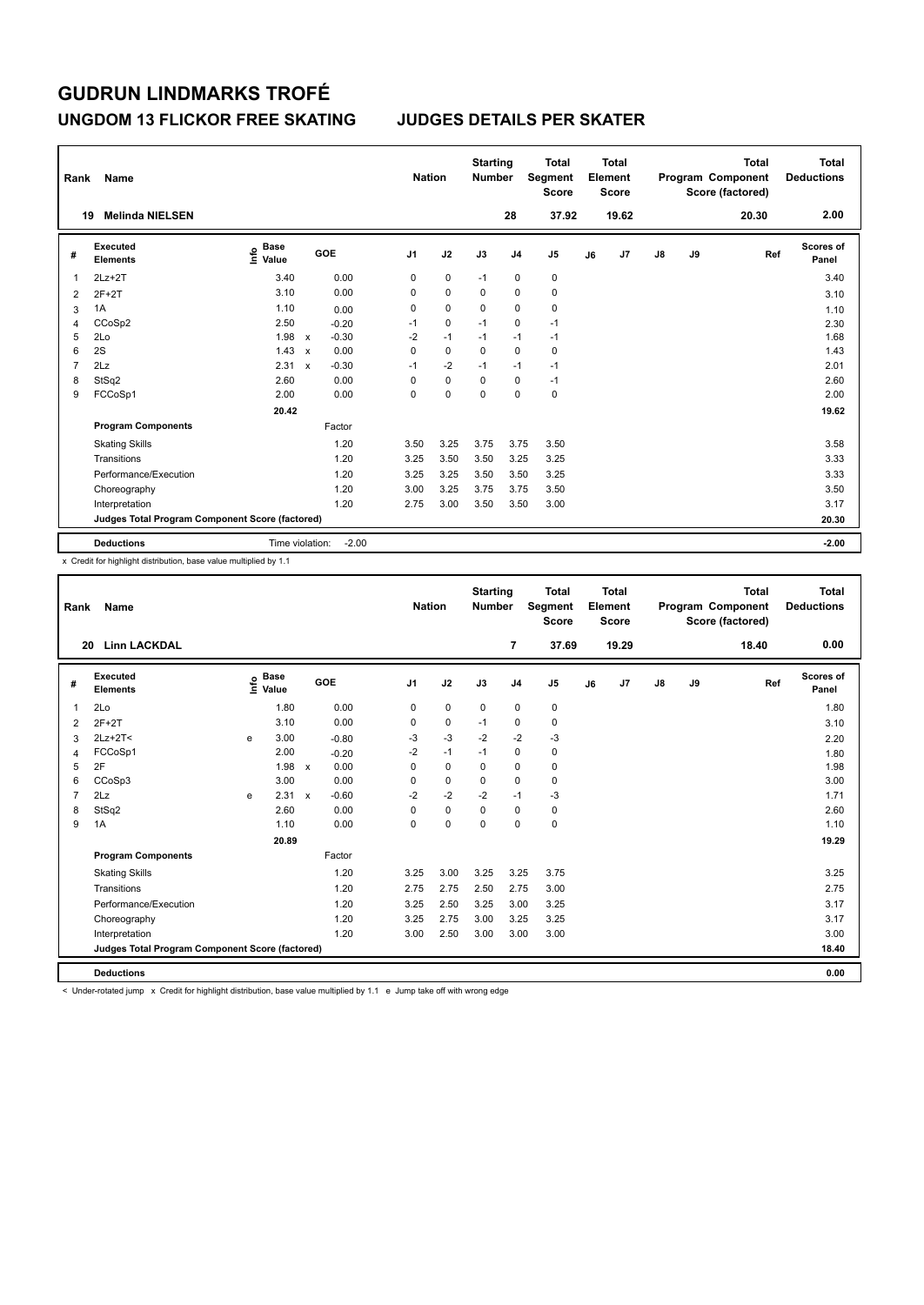### **UNGDOM 13 FLICKOR FREE SKATING JUDGES DETAILS PER SKATER**

| Rank           | Name                                            |         |                      |              |         |                | <b>Nation</b> |             | <b>Starting</b><br><b>Number</b> |                | <b>Total</b><br>Segment<br><b>Score</b> |    | <b>Total</b><br>Element<br><b>Score</b> |               |    | <b>Total</b><br>Program Component<br>Score (factored) | <b>Total</b><br><b>Deductions</b> |
|----------------|-------------------------------------------------|---------|----------------------|--------------|---------|----------------|---------------|-------------|----------------------------------|----------------|-----------------------------------------|----|-----------------------------------------|---------------|----|-------------------------------------------------------|-----------------------------------|
| 21             | <b>Miranda ANDERSSON</b>                        |         |                      |              |         |                |               |             |                                  | 14             | 37.28                                   |    | 17.58                                   |               |    | 19.70                                                 | 0.00                              |
| #              | <b>Executed</b><br><b>Elements</b>              | ١m      | <b>Base</b><br>Value |              | GOE     | J <sub>1</sub> |               | J2          | J3                               | J <sub>4</sub> | J <sub>5</sub>                          | J6 | J7                                      | $\mathsf{J}8$ | J9 | Ref                                                   | Scores of<br>Panel                |
| 1              | 2Lz                                             | e       | 2.10                 |              | $-0.40$ | $-1$           |               | $-1$        | $-2$                             | $-1$           | $-2$                                    |    |                                         |               |    |                                                       | 1.70                              |
| 2              | $2F+2T<$                                        | $\prec$ | 2.70                 |              | $-0.30$ | $-1$           |               | $-1$        | $-1$                             | $-1$           | $-2$                                    |    |                                         |               |    |                                                       | 2.40                              |
| 3              | 1A                                              |         | 1.10                 |              | 0.07    | 1              |               | $\mathbf 0$ | 0                                | $\mathbf{1}$   | 0                                       |    |                                         |               |    |                                                       | 1.17                              |
| 4              | FCSp1                                           |         | 1.90                 |              | $-0.20$ | $-1$           |               | $\mathbf 0$ | $-1$                             | $\mathbf 0$    | $-1$                                    |    |                                         |               |    |                                                       | 1.70                              |
| 5              | StSq1                                           |         | 1.80                 |              | 0.00    | 0              |               | $\mathbf 0$ | $\Omega$                         | $\Omega$       | 0                                       |    |                                         |               |    |                                                       | 1.80                              |
| 6              | 2Lo                                             |         | 1.98                 | $\mathsf{x}$ | 0.00    | 0              |               | $\pmb{0}$   | $\mathbf 0$                      | $\mathbf 0$    | $\pmb{0}$                               |    |                                         |               |    |                                                       | 1.98                              |
| $\overline{7}$ | 2Lz                                             | e       | 2.31                 | $\mathsf{x}$ | $-0.50$ | $-2$           |               | $-2$        | $-1$                             | $-1$           | $-3$                                    |    |                                         |               |    |                                                       | 1.81                              |
| 8              | CCoSp3                                          |         | 3.00                 |              | $-0.10$ | 0              |               | $\mathbf 0$ | $-1$                             | $\mathbf 0$    | $-1$                                    |    |                                         |               |    |                                                       | 2.90                              |
| 9              | $2F+1T$                                         |         | 2.42                 | $\mathsf{x}$ | $-0.30$ | $-1$           |               | $-1$        | $-2$                             | $-1$           | $-1$                                    |    |                                         |               |    |                                                       | 2.12                              |
|                |                                                 |         | 19.31                |              |         |                |               |             |                                  |                |                                         |    |                                         |               |    |                                                       | 17.58                             |
|                | <b>Program Components</b>                       |         |                      |              | Factor  |                |               |             |                                  |                |                                         |    |                                         |               |    |                                                       |                                   |
|                | <b>Skating Skills</b>                           |         |                      |              | 1.20    | 3.25           |               | 3.50        | 3.50                             | 3.50           | 3.50                                    |    |                                         |               |    |                                                       | 3.50                              |
|                | Transitions                                     |         |                      |              | 1.20    | 3.00           |               | 3.25        | 2.75                             | 3.00           | 2.75                                    |    |                                         |               |    |                                                       | 2.92                              |
|                | Performance/Execution                           |         |                      |              | 1.20    | 3.25           |               | 3.50        | 3.25                             | 3.50           | 3.50                                    |    |                                         |               |    |                                                       | 3.42                              |
|                | Choreography                                    |         |                      |              | 1.20    | 3.25           |               | 3.50        | 3.25                             | 3.75           | 3.50                                    |    |                                         |               |    |                                                       | 3.42                              |
|                | Interpretation                                  |         |                      |              | 1.20    | 3.00           |               | 3.50        | 3.00                             | 3.25           | 3.25                                    |    |                                         |               |    |                                                       | 3.17                              |
|                | Judges Total Program Component Score (factored) |         |                      |              |         |                |               |             |                                  |                |                                         |    |                                         |               |    |                                                       | 19.70                             |
|                | <b>Deductions</b>                               |         |                      |              |         |                |               |             |                                  |                |                                         |    |                                         |               |    |                                                       | 0.00                              |

-<br>< Under-rotated jump x Credit for highlight distribution, base value multiplied by 1.1 e Jump take off with wrong edge

| Rank           | Name                                            |       |                                  |              |         |                | <b>Nation</b> | <b>Starting</b><br><b>Number</b> |                | <b>Total</b><br>Segment<br><b>Score</b> |    | Total<br>Element<br>Score |               |    | <b>Total</b><br>Program Component<br>Score (factored) | Total<br><b>Deductions</b> |
|----------------|-------------------------------------------------|-------|----------------------------------|--------------|---------|----------------|---------------|----------------------------------|----------------|-----------------------------------------|----|---------------------------|---------------|----|-------------------------------------------------------|----------------------------|
|                | <b>Felicia ISRAELSSON</b><br>22                 |       |                                  |              |         |                |               |                                  | 23             | 36.93                                   |    | 17.13                     |               |    | 19.80                                                 | 0.00                       |
| #              | Executed<br>Elements                            |       | <b>Base</b><br>e Base<br>⊆ Value |              | GOE     | J <sub>1</sub> | J2            | J3                               | J <sub>4</sub> | J <sub>5</sub>                          | J6 | J7                        | $\mathsf{J}8$ | J9 | Ref                                                   | Scores of<br>Panel         |
| 1              | 2Lo                                             |       | 1.80                             |              | $-0.30$ | $-1$           | $-1$          | $-1$                             | $-1$           | $-1$                                    |    |                           |               |    |                                                       | 1.50                       |
| $\overline{2}$ | 2F<                                             | $\,<$ | 1.30                             |              | $-0.50$ | $-1$           | $-2$          | $-1$                             | $-2$           | $-2$                                    |    |                           |               |    |                                                       | 0.80                       |
| 3              | 2Lz                                             | e     | 2.10                             |              | $-0.60$ | $-2$           | $-2$          | $-1$                             | $-2$           | $-2$                                    |    |                           |               |    |                                                       | 1.50                       |
| 4              | StSq2                                           |       | 2.60                             |              | 0.00    | $\Omega$       | $\mathbf 0$   | 1                                | $\mathbf 0$    | $\pmb{0}$                               |    |                           |               |    |                                                       | 2.60                       |
| 5              | FCCoSp4                                         |       | 3.50                             |              | 0.17    | 0              | $\mathbf 0$   | 1                                | $\mathbf 0$    | $\mathbf{1}$                            |    |                           |               |    |                                                       | 3.67                       |
| 6              | $2S+2T<<$                                       | <<    | 1.87                             | $\mathbf{x}$ | $-0.40$ | $-2$           | $-2$          | $-2$                             | $-2$           | $-3$                                    |    |                           |               |    |                                                       | 1.47                       |
| $\overline{7}$ | 1A                                              |       | 1.21                             | $\mathsf{x}$ | 0.00    | $\mathbf 0$    | $\mathbf 0$   | $\Omega$                         | $\mathbf 0$    | $\mathbf 0$                             |    |                           |               |    |                                                       | 1.21                       |
| 8              | 2Lo+1Lo<<                                       | <<    | 1.98                             | $\mathbf{x}$ | $-0.60$ | $-2$           | $-2$          | $-2$                             | $-2$           | $-3$                                    |    |                           |               |    |                                                       | 1.38                       |
| 9              | CCoSp3                                          |       | 3.00                             |              | 0.00    | 0              | $\mathbf 0$   | $\mathbf 0$                      | $\mathbf 0$    | $\mathbf{1}$                            |    |                           |               |    |                                                       | 3.00                       |
|                |                                                 |       | 19.36                            |              |         |                |               |                                  |                |                                         |    |                           |               |    |                                                       | 17.13                      |
|                | <b>Program Components</b>                       |       |                                  |              | Factor  |                |               |                                  |                |                                         |    |                           |               |    |                                                       |                            |
|                | <b>Skating Skills</b>                           |       |                                  |              | 1.20    | 3.00           | 3.25          | 3.50                             | 3.25           | 3.50                                    |    |                           |               |    |                                                       | 3.33                       |
|                | Transitions                                     |       |                                  |              | 1.20    | 3.00           | 3.25          | 3.25                             | 3.00           | 3.25                                    |    |                           |               |    |                                                       | 3.17                       |
|                | Performance/Execution                           |       |                                  |              | 1.20    | 3.25           | 3.25          | 3.50                             | 3.25           | 3.25                                    |    |                           |               |    |                                                       | 3.25                       |
|                | Choreography                                    |       |                                  |              | 1.20    | 3.25           | 3.00          | 3.50                             | 3.50           | 3.50                                    |    |                           |               |    |                                                       | 3.42                       |
|                | Interpretation                                  |       |                                  |              | 1.20    | 3.50           | 3.00          | 3.50                             | 3.25           | 3.25                                    |    |                           |               |    |                                                       | 3.33                       |
|                | Judges Total Program Component Score (factored) |       |                                  |              |         |                |               |                                  |                |                                         |    |                           |               |    |                                                       | 19.80                      |
|                | <b>Deductions</b>                               |       |                                  |              |         |                |               |                                  |                |                                         |    |                           |               |    |                                                       | 0.00                       |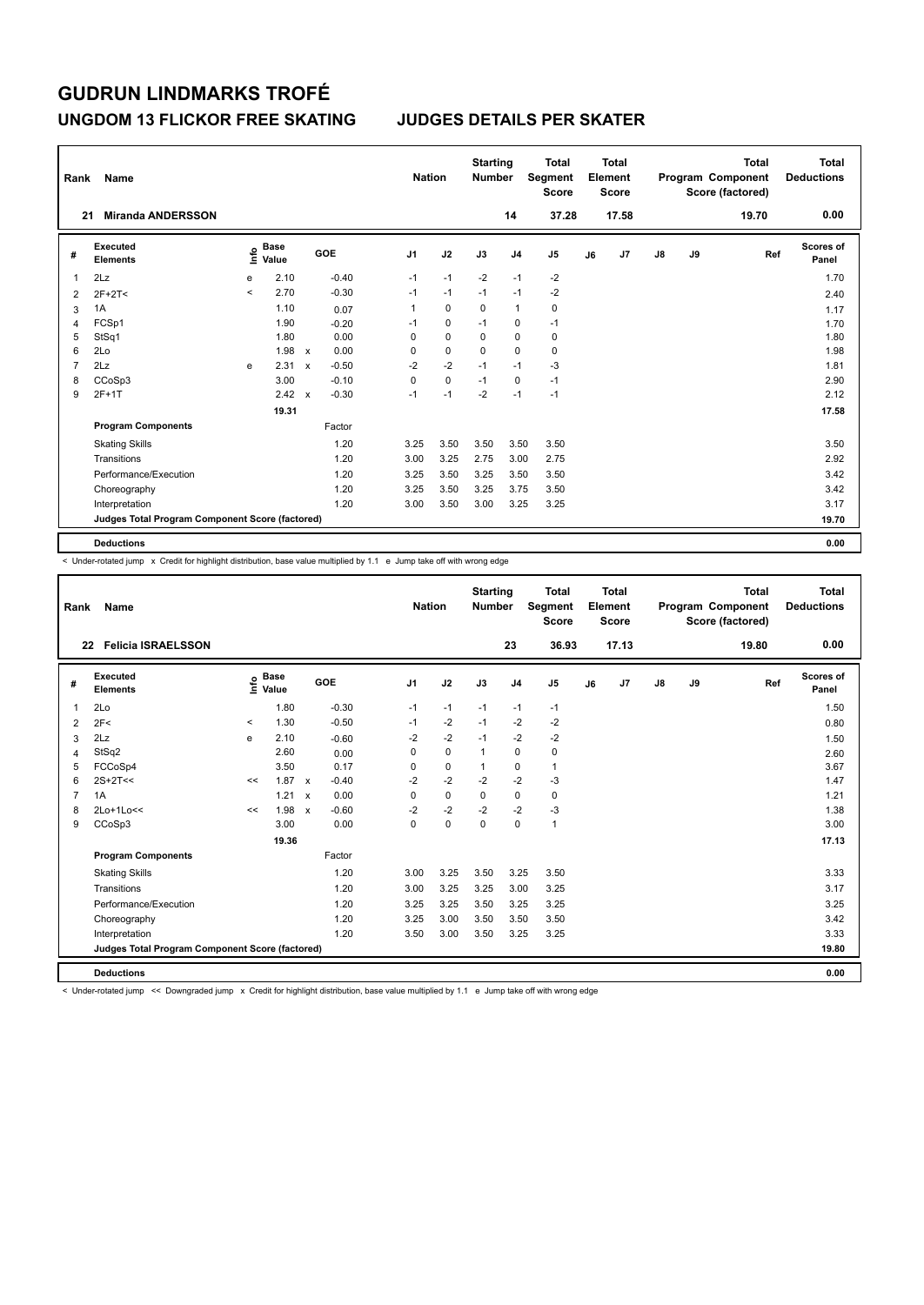### **UNGDOM 13 FLICKOR FREE SKATING JUDGES DETAILS PER SKATER**

| Rank           | Name                                            |                          |                      |              |         |                | <b>Nation</b> |             | <b>Starting</b><br><b>Number</b> |                | <b>Total</b><br>Segment<br><b>Score</b> |    | Total<br>Element<br><b>Score</b> |               |    | Total<br>Program Component<br>Score (factored) | <b>Total</b><br><b>Deductions</b> |
|----------------|-------------------------------------------------|--------------------------|----------------------|--------------|---------|----------------|---------------|-------------|----------------------------------|----------------|-----------------------------------------|----|----------------------------------|---------------|----|------------------------------------------------|-----------------------------------|
|                | <b>Tina PROGOULAKIS</b><br>23                   |                          |                      |              |         |                |               |             |                                  | 9              | 36.53                                   |    | 18.03 B                          |               |    | 18.50                                          | 0.00                              |
| #              | <b>Executed</b><br><b>Elements</b>              | ١nfo                     | <b>Base</b><br>Value |              | GOE     | J <sub>1</sub> |               | J2          | J3                               | J <sub>4</sub> | J <sub>5</sub>                          | J6 | J7                               | $\mathsf{J}8$ | J9 | Ref                                            | <b>Scores of</b><br>Panel         |
| 1              | $2F+2T<$                                        | e                        | 2.70                 |              | $-0.60$ | $-2$           |               | $-2$        | $-1$                             | $-2$           | $-2$                                    |    |                                  |               |    |                                                | 2.10                              |
| $\overline{2}$ | 2A<                                             | $\overline{\phantom{0}}$ | 2.30                 |              | $-1.00$ | $-2$           |               | $-2$        | $-2$                             | $-2$           | $-2$                                    |    |                                  |               |    |                                                | 1.30                              |
| 3              | FSSp1                                           |                          | 2.00                 |              | $-0.10$ | 0              |               | $-1$        | $\Omega$                         | $-1$           | 0                                       |    |                                  |               |    |                                                | 1.90                              |
| 4              | $2Lz+2Lo<$                                      | $\prec$                  | 3.40                 |              | $-0.60$ | $-2$           |               | $-2$        | $-1$                             | $-2$           | $-2$                                    |    |                                  |               |    |                                                | 2.80                              |
| 5              | 2Lo                                             |                          | 1.80                 |              | 0.00    | 0              |               | $\mathbf 0$ | $\Omega$                         | 0              | 0                                       |    |                                  |               |    |                                                | 1.80                              |
| 6              | 2Lz                                             | $\prec$                  | 1.65                 | $\mathsf{x}$ | $-0.60$ | $-2$           |               | $-2$        | $-1$                             | $-2$           | -3                                      |    |                                  |               |    |                                                | 1.05                              |
| 7              | StSq1                                           |                          | 1.80                 |              | 0.00    | 0              |               | $\mathbf 0$ | $\mathbf 0$                      | $\mathbf 0$    | $\pmb{0}$                               |    |                                  |               |    |                                                | 1.80                              |
| 8              | 2F                                              | e                        | 1.98                 | $\mathsf{x}$ | $-0.40$ | $-1$           |               | $-1$        | $-2$                             | $-1$           | $-2$                                    |    |                                  |               |    |                                                | 1.58                              |
| 9              | CCoSpB                                          |                          | 1.70                 |              | 0.00    | $-1$           |               | $\mathbf 0$ | $\Omega$                         | 0              | $\pmb{0}$                               |    |                                  |               |    |                                                | 1.70                              |
|                |                                                 |                          | 19.33                |              |         |                |               |             |                                  |                |                                         |    |                                  |               |    |                                                | 18.03                             |
|                | <b>Program Components</b>                       |                          |                      |              | Factor  |                |               |             |                                  |                |                                         |    |                                  |               |    |                                                |                                   |
|                | <b>Skating Skills</b>                           |                          |                      |              | 1.20    | 3.00           |               | 3.25        | 3.25                             | 3.00           | 3.50                                    |    |                                  |               |    |                                                | 3.17                              |
|                | Transitions                                     |                          |                      |              | 1.20    | 2.75           |               | 3.00        | 2.50                             | 2.50           | 3.00                                    |    |                                  |               |    |                                                | 2.75                              |
|                | Performance/Execution                           |                          |                      |              | 1.20    | 3.25           |               | 3.00        | 3.25                             | 3.00           | 3.25                                    |    |                                  |               |    |                                                | 3.17                              |
|                | Choreography                                    |                          |                      |              | 1.20    | 3.25           |               | 2.50        | 3.00                             | 3.25           | 3.25                                    |    |                                  |               |    |                                                | 3.17                              |
|                | Interpretation                                  |                          |                      |              | 1.20    | 3.50           |               | 2.75        | 3.25                             | 3.00           | 3.25                                    |    |                                  |               |    |                                                | 3.17                              |
|                | Judges Total Program Component Score (factored) |                          |                      |              |         |                |               |             |                                  |                |                                         |    |                                  |               |    |                                                | 18.50                             |
|                | <b>Deductions</b>                               |                          |                      |              |         |                |               |             |                                  |                |                                         |    |                                  |               |    |                                                | 0.00                              |

 $\leq$  Under-rotated jump  $\geq$  Credit for highlight distribution, base value multiplied by 1.1 e Jump take off with wrong edge

| Rank           | Name                                            |         |                      |                           |         |                | <b>Nation</b> |              | <b>Starting</b><br><b>Number</b> |                | <b>Total</b><br>Segment<br><b>Score</b> |    | Total<br>Element<br><b>Score</b> |               |    | <b>Total</b><br>Program Component<br>Score (factored) | Total<br><b>Deductions</b> |
|----------------|-------------------------------------------------|---------|----------------------|---------------------------|---------|----------------|---------------|--------------|----------------------------------|----------------|-----------------------------------------|----|----------------------------------|---------------|----|-------------------------------------------------------|----------------------------|
|                | <b>Wilma BROVALL</b><br>24                      |         |                      |                           |         |                |               |              |                                  | 3              | 36.36                                   |    | 18.86                            |               |    | 17.50                                                 | 0.00                       |
| #              | Executed<br><b>Elements</b>                     | lnfo    | <b>Base</b><br>Value |                           | GOE     | J <sub>1</sub> |               | J2           | J3                               | J <sub>4</sub> | J <sub>5</sub>                          | J6 | J7                               | $\mathsf{J}8$ | J9 | Ref                                                   | Scores of<br>Panel         |
| 1              | $2Lz+2T$                                        |         | 3.40                 |                           | $-0.30$ | $-1$           |               | $-1$         | $-1$                             | $-1$           | 0                                       |    |                                  |               |    |                                                       | 3.10                       |
| $\overline{2}$ | 2Lo                                             |         | 1.80                 |                           | 0.00    | 0              |               | $\mathbf 0$  | 0                                | $\mathbf 0$    | 0                                       |    |                                  |               |    |                                                       | 1.80                       |
| 3              | 1A                                              |         | 1.10                 |                           | 0.00    | 0              |               | $\mathbf 0$  | $\mathbf 0$                      | $\mathbf 0$    | 0                                       |    |                                  |               |    |                                                       | 1.10                       |
| $\overline{4}$ | CCoSp2                                          |         | 2.50                 |                           | 0.33    | 0              |               | $\mathbf{1}$ |                                  | $\mathbf 0$    | 1                                       |    |                                  |               |    |                                                       | 2.83                       |
| 5              | 2Lz+1A+SEQ                                      |         | 2.82                 | $\mathsf{x}$              | 0.00    | 0              |               | $\mathbf 0$  | $\Omega$                         | $\mathbf 0$    | $\mathbf 0$                             |    |                                  |               |    |                                                       | 2.82                       |
| 6              | 2F                                              |         | 1.98                 | $\mathsf{x}$              | 0.00    | 0              |               | $-1$         | $\Omega$                         | $\mathbf 0$    | $\mathbf 0$                             |    |                                  |               |    |                                                       | 1.98                       |
| $\overline{7}$ | 2Lo<                                            | $\prec$ | 1.43                 | $\boldsymbol{\mathsf{x}}$ | $-0.60$ | $-2$           |               | $-1$         | $-2$                             | $-2$           | $-3$                                    |    |                                  |               |    |                                                       | 0.83                       |
| 8              | StSqB                                           |         | 1.50                 |                           | 0.00    | 0              |               | $\pmb{0}$    | $\mathbf 0$                      | $\mathbf 0$    | $\pmb{0}$                               |    |                                  |               |    |                                                       | 1.50                       |
| 9              | FCCoSp3                                         |         | 3.00                 |                           | $-0.10$ | $-1$           |               | $-2$         | $\mathbf 0$                      | $\mathbf 0$    | $\mathbf 0$                             |    |                                  |               |    |                                                       | 2.90                       |
|                |                                                 |         | 19.53                |                           |         |                |               |              |                                  |                |                                         |    |                                  |               |    |                                                       | 18.86                      |
|                | <b>Program Components</b>                       |         |                      |                           | Factor  |                |               |              |                                  |                |                                         |    |                                  |               |    |                                                       |                            |
|                | <b>Skating Skills</b>                           |         |                      |                           | 1.20    | 3.00           |               | 2.75         | 3.25                             | 2.75           | 3.50                                    |    |                                  |               |    |                                                       | 3.00                       |
|                | Transitions                                     |         |                      |                           | 1.20    | 3.00           |               | 2.75         | 3.00                             | 2.50           | 2.75                                    |    |                                  |               |    |                                                       | 2.83                       |
|                | Performance/Execution                           |         |                      |                           | 1.20    | 3.25           |               | 3.00         | 3.25                             | 2.75           | 3.00                                    |    |                                  |               |    |                                                       | 3.08                       |
|                | Choreography                                    |         |                      |                           | 1.20    | 3.00           |               | 2.75         | 3.50                             | 3.00           | 2.75                                    |    |                                  |               |    |                                                       | 2.92                       |
|                | Interpretation                                  |         |                      |                           | 1.20    | 2.75           |               | 2.50         | 3.25                             | 2.50           | 3.00                                    |    |                                  |               |    |                                                       | 2.75                       |
|                | Judges Total Program Component Score (factored) |         |                      |                           |         |                |               |              |                                  |                |                                         |    |                                  |               |    |                                                       | 17.50                      |
|                | <b>Deductions</b>                               |         |                      |                           |         |                |               |              |                                  |                |                                         |    |                                  |               |    |                                                       | 0.00                       |

< Under-rotated jump x Credit for highlight distribution, base value multiplied by 1.1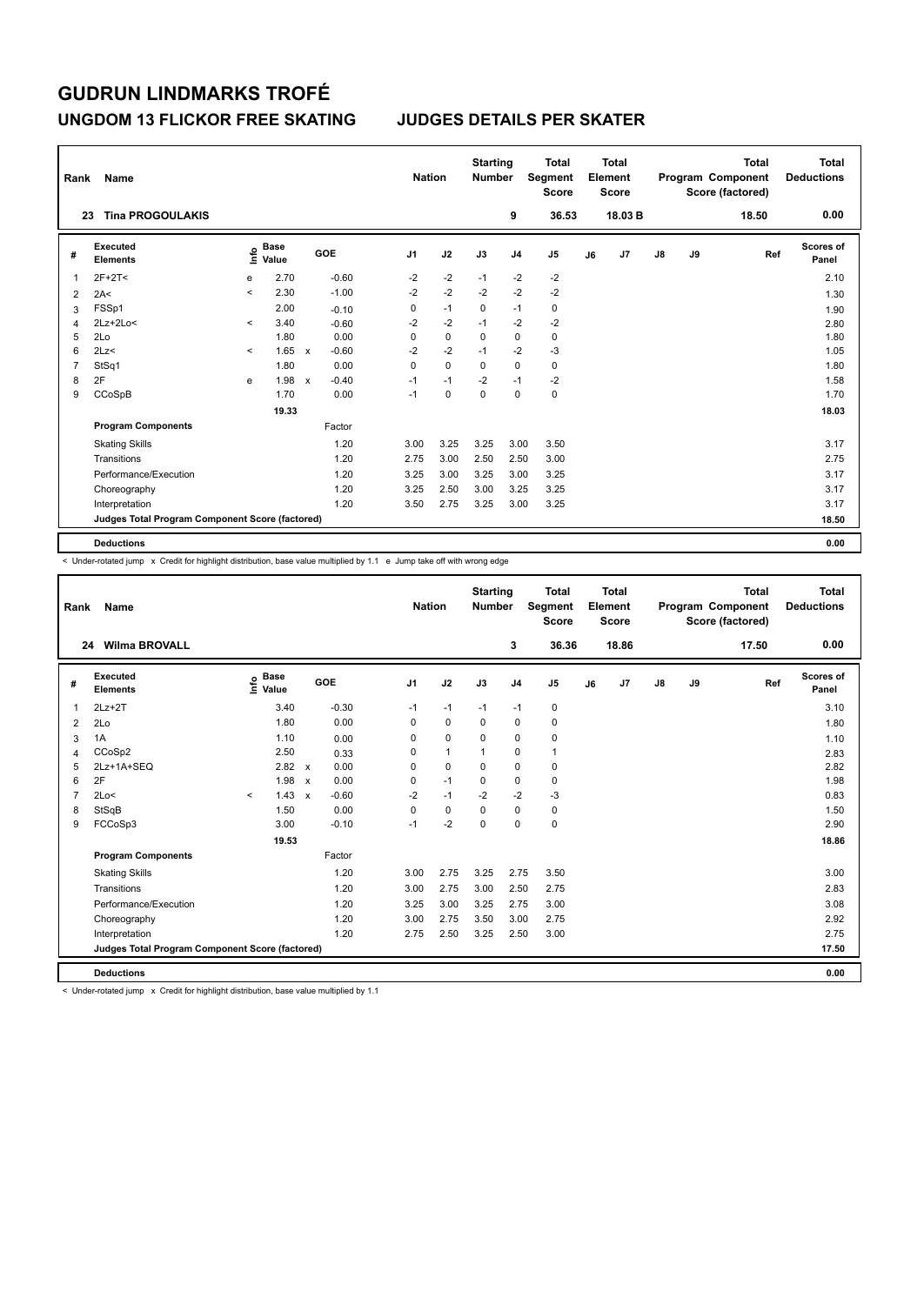### **UNGDOM 13 FLICKOR FREE SKATING JUDGES DETAILS PER SKATER**

| Rank | Name                                            |              |                      |                           |                   | <b>Nation</b> |             | <b>Starting</b><br><b>Number</b> |                | <b>Total</b><br>Segment<br><b>Score</b> |    | <b>Total</b><br>Element<br><b>Score</b> |               |    | <b>Total</b><br>Program Component<br>Score (factored) | Total<br><b>Deductions</b> |
|------|-------------------------------------------------|--------------|----------------------|---------------------------|-------------------|---------------|-------------|----------------------------------|----------------|-----------------------------------------|----|-----------------------------------------|---------------|----|-------------------------------------------------------|----------------------------|
|      | <b>Lisen HOGNER</b><br>25                       |              |                      |                           |                   |               |             |                                  | 17             | 36.22                                   |    | 17.92                                   |               |    | 19.30                                                 | 1.00                       |
| #    | Executed<br><b>Elements</b>                     | ۴ů           | <b>Base</b><br>Value |                           | <b>GOE</b>        | J1            | J2          | J3                               | J <sub>4</sub> | J <sub>5</sub>                          | J6 | J7                                      | $\mathsf{J}8$ | J9 | Ref                                                   | Scores of<br>Panel         |
|      | 2F                                              | e            | 1.80                 |                           | $-0.40$           | $-2$          | $-1$        | $\mathbf 0$                      | $-1$           | $-2$                                    |    |                                         |               |    |                                                       | 1.40                       |
| 2    | 2Lz                                             |              | 2.10                 |                           | $-0.30$           | $-1$          | $-1$        | $-1$                             | $-1$           | $-1$                                    |    |                                         |               |    |                                                       | 1.80                       |
| 3    | $2Lz+2Lo<$                                      | $\checkmark$ | 3.40                 |                           | $-0.50$           | $-2$          | $-1$        | $-1$                             | $-2$           | $-2$                                    |    |                                         |               |    |                                                       | 2.90                       |
| 4    | FCCoSp3                                         |              | 3.00                 |                           | 0.00              | 0             | $\mathbf 0$ | 0                                | $-1$           | 0                                       |    |                                         |               |    |                                                       | 3.00                       |
| 5    | 1A                                              |              | 1.21                 | $\mathsf{x}$              | 0.00              | $-1$          | 0           | $\Omega$                         | 0              | 0                                       |    |                                         |               |    |                                                       | 1.21                       |
| 6    | 2F                                              | e            | 1.98                 | $\boldsymbol{\mathsf{x}}$ | $-0.90$           | $-3$          | $-3$        | $-3$                             | $-3$           | $-3$                                    |    |                                         |               |    |                                                       | 1.08                       |
| 7    | CCoSp3                                          |              | 3.00                 |                           | $-0.20$           | $-1$          | $-1$        | $\mathbf 0$                      | $-1$           | 0                                       |    |                                         |               |    |                                                       | 2.80                       |
| 8    | StSq2                                           |              | 2.60                 |                           | $-0.10$           | 0             | $\mathbf 0$ | 0                                | $-1$           | $-1$                                    |    |                                         |               |    |                                                       | 2.50                       |
| 9    | 2S                                              |              | 1.43                 | $\mathsf{x}$              | $-0.20$           | $-1$          | $-1$        | $\Omega$                         | $-1$           | $-1$                                    |    |                                         |               |    |                                                       | 1.23                       |
|      |                                                 |              | 20.52                |                           |                   |               |             |                                  |                |                                         |    |                                         |               |    |                                                       | 17.92                      |
|      | <b>Program Components</b>                       |              |                      |                           | Factor            |               |             |                                  |                |                                         |    |                                         |               |    |                                                       |                            |
|      | <b>Skating Skills</b>                           |              |                      |                           | 1.20              | 3.00          | 3.75        | 3.50                             | 3.25           | 3.75                                    |    |                                         |               |    |                                                       | 3.50                       |
|      | Transitions                                     |              |                      |                           | 1.20              | 3.00          | 3.50        | 3.25                             | 2.75           | 3.00                                    |    |                                         |               |    |                                                       | 3.08                       |
|      | Performance/Execution                           |              |                      |                           | 1.20              | 3.25          | 3.25        | 3.50                             | 3.00           | 3.25                                    |    |                                         |               |    |                                                       | 3.25                       |
|      | Choreography                                    |              |                      |                           | 1.20              | 3.00          | 3.25        | 3.50                             | 3.25           | 3.25                                    |    |                                         |               |    |                                                       | 3.25                       |
|      | Interpretation                                  |              |                      |                           | 1.20              | 2.75          | 3.00        | 3.25                             | 3.00           | 3.00                                    |    |                                         |               |    |                                                       | 3.00                       |
|      | Judges Total Program Component Score (factored) |              |                      |                           |                   |               |             |                                  |                |                                         |    |                                         |               |    |                                                       | 19.30                      |
|      | <b>Deductions</b>                               |              |                      |                           | $-1.00$<br>Falls: |               |             |                                  |                |                                         |    |                                         |               |    |                                                       | $-1.00$                    |

-<br>< Under-rotated jump x Credit for highlight distribution, base value multiplied by 1.1 e Jump take off with wrong edge

| Rank           | <b>Name</b>                                     |                              |                                      | <b>Nation</b>  |              | <b>Starting</b><br><b>Number</b> |                | <b>Total</b><br>Segment<br><b>Score</b> |    | Total<br>Element<br><b>Score</b> |               |    | <b>Total</b><br>Program Component<br>Score (factored) | <b>Total</b><br><b>Deductions</b> |
|----------------|-------------------------------------------------|------------------------------|--------------------------------------|----------------|--------------|----------------------------------|----------------|-----------------------------------------|----|----------------------------------|---------------|----|-------------------------------------------------------|-----------------------------------|
|                | <b>Emma ANDERSSON</b><br>26                     |                              |                                      |                |              |                                  | 15             | 35.80                                   |    | 17.80                            |               |    | 18.00                                                 | 0.00                              |
| #              | Executed<br><b>Elements</b>                     | <b>Base</b><br>١nf٥<br>Value | GOE                                  | J <sub>1</sub> | J2           | J3                               | J <sub>4</sub> | J <sub>5</sub>                          | J6 | J7                               | $\mathsf{J}8$ | J9 | Ref                                                   | Scores of<br>Panel                |
| $\overline{1}$ | 2Lz+2Lo<<                                       | 2.60<br><<                   | $-0.60$                              | $-2$           | $-2$         | $-2$                             | $-2$           | $-3$                                    |    |                                  |               |    |                                                       | 2.00                              |
| 2              | 2F                                              | 1.80                         | $-0.10$                              | $-1$           | $\mathbf{1}$ | $-1$                             | $\mathbf 0$    | $\mathbf 0$                             |    |                                  |               |    |                                                       | 1.70                              |
| 3              | 1A                                              | 1.10                         | 0.00                                 | 0              | $\mathbf 0$  | 0                                | 0              | 0                                       |    |                                  |               |    |                                                       | 1.10                              |
| 4              | FSSpB                                           | 1.70                         | 0.00                                 | 0              | $\mathbf 0$  | $\Omega$                         | $\mathbf 0$    | $\mathbf{1}$                            |    |                                  |               |    |                                                       | 1.70                              |
| 5              | 2Lz                                             | 2.31                         | $-0.60$<br>$\boldsymbol{\mathsf{x}}$ | $-2$           | $-2$         | $-3$                             | $-2$           | $-2$                                    |    |                                  |               |    |                                                       | 1.71                              |
| 6              | $2F+2T$                                         | 3.41                         | $-0.30$<br>$\boldsymbol{\mathsf{x}}$ | $-1$           | $-1$         | 0                                | $-1$           | $-1$                                    |    |                                  |               |    |                                                       | 3.11                              |
| $\overline{7}$ | 2Lo                                             | 1.98                         | $-0.10$<br>$\mathbf{x}$              | $-1$           | $\Omega$     | $\Omega$                         | $\Omega$       | $-1$                                    |    |                                  |               |    |                                                       | 1.88                              |
| 8              | CCoSp1                                          | 2.00                         | 0.00                                 | $\Omega$       | $\mathbf{1}$ | $\mathbf 0$                      | $\mathbf 0$    | $\mathbf 0$                             |    |                                  |               |    |                                                       | 2.00                              |
| 9              | StSq2                                           | 2.60                         | 0.00                                 | $\mathbf 0$    | $\mathbf 0$  | $-1$                             | $\mathbf 0$    | $\mathbf 0$                             |    |                                  |               |    |                                                       | 2.60                              |
|                |                                                 | 19.50                        |                                      |                |              |                                  |                |                                         |    |                                  |               |    |                                                       | 17.80                             |
|                | <b>Program Components</b>                       |                              | Factor                               |                |              |                                  |                |                                         |    |                                  |               |    |                                                       |                                   |
|                | <b>Skating Skills</b>                           |                              | 1.20                                 | 3.25           | 3.50         | 3.25                             | 3.00           | 3.50                                    |    |                                  |               |    |                                                       | 3.33                              |
|                | Transitions                                     |                              | 1.20                                 | 2.75           | 3.25         | 2.50                             | 2.75           | 2.75                                    |    |                                  |               |    |                                                       | 2.75                              |
|                | Performance/Execution                           |                              | 1.20                                 | 3.00           | 3.25         | 3.00                             | 3.00           | 3.25                                    |    |                                  |               |    |                                                       | 3.08                              |
|                | Choreography                                    |                              | 1.20                                 | 3.00           | 3.00         | 2.75                             | 3.25           | 3.00                                    |    |                                  |               |    |                                                       | 3.00                              |
|                | Interpretation                                  |                              | 1.20                                 | 2.75           | 3.00         | 2.75                             | 2.75           | 3.25                                    |    |                                  |               |    |                                                       | 2.83                              |
|                | Judges Total Program Component Score (factored) |                              |                                      |                |              |                                  |                |                                         |    |                                  |               |    |                                                       | 18.00                             |
|                | <b>Deductions</b>                               |                              |                                      |                |              |                                  |                |                                         |    |                                  |               |    |                                                       | 0.00                              |

<< Downgraded jump x Credit for highlight distribution, base value multiplied by 1.1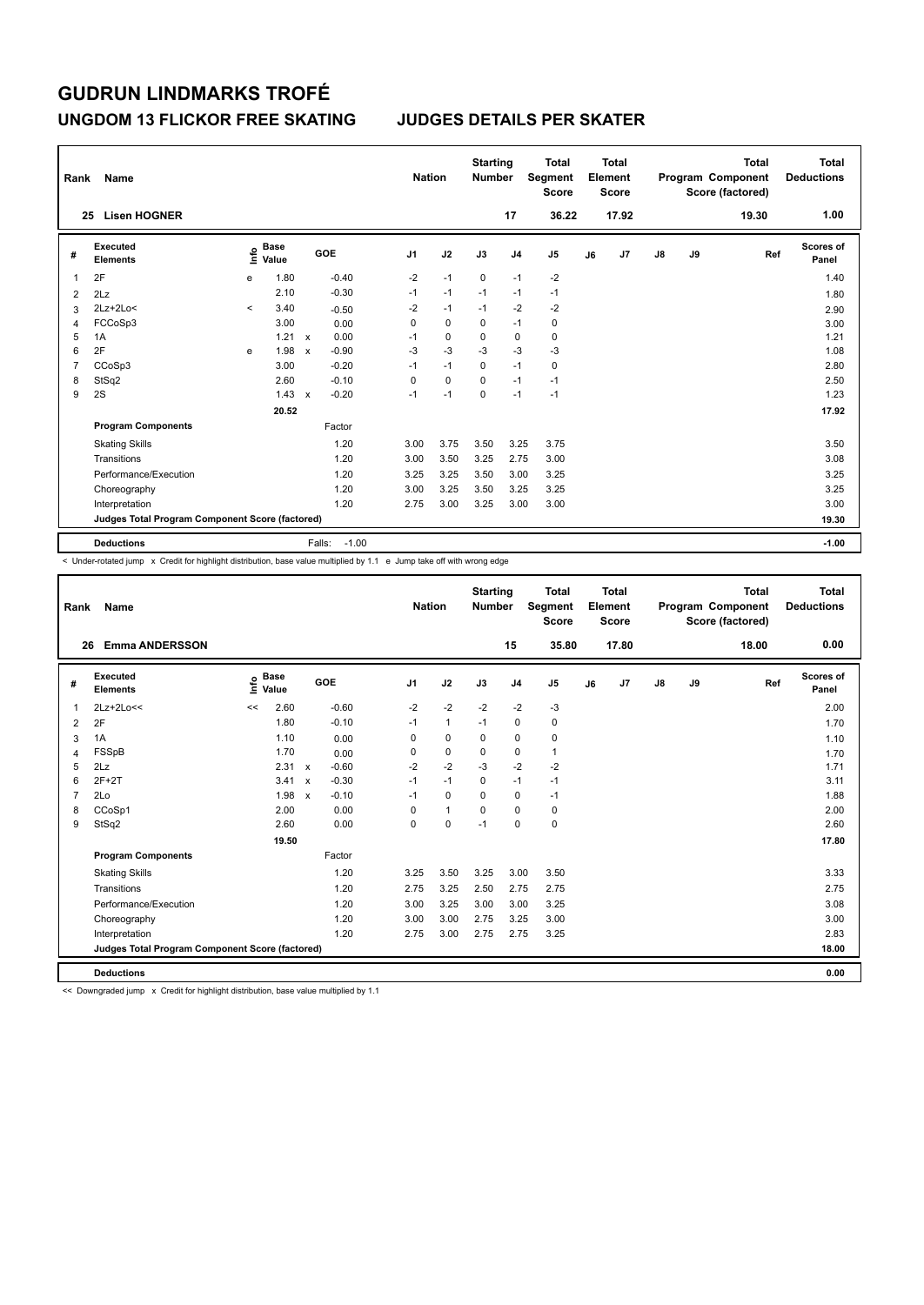### **UNGDOM 13 FLICKOR FREE SKATING JUDGES DETAILS PER SKATER**

| Rank           | Name                                            |                                  |                           |         | <b>Nation</b>  |             | <b>Starting</b><br><b>Number</b> |                | <b>Total</b><br>Segment<br><b>Score</b> |    | <b>Total</b><br>Element<br><b>Score</b> |               |    | <b>Total</b><br>Program Component<br>Score (factored) | <b>Total</b><br><b>Deductions</b> |
|----------------|-------------------------------------------------|----------------------------------|---------------------------|---------|----------------|-------------|----------------------------------|----------------|-----------------------------------------|----|-----------------------------------------|---------------|----|-------------------------------------------------------|-----------------------------------|
| 27             | <b>Leiha BENGTSSON</b>                          |                                  |                           |         |                |             |                                  | 5              | 34.72                                   |    | 19.52                                   |               |    | 17.20                                                 | 2.00                              |
| #              | Executed<br><b>Elements</b>                     | <b>Base</b><br>e Base<br>⊆ Value |                           | GOE     | J <sub>1</sub> | J2          | J3                               | J <sub>4</sub> | J <sub>5</sub>                          | J6 | J7                                      | $\mathsf{J}8$ | J9 | Ref                                                   | Scores of<br>Panel                |
|                | 2F                                              | 1.80                             |                           | 0.00    | 0              | $\mathbf 0$ | 0                                | $\overline{1}$ | 0                                       |    |                                         |               |    |                                                       | 1.80                              |
| $\overline{2}$ | CCoSp4                                          | 3.50                             |                           | 0.00    | 1              | $\mathbf 0$ | 0                                | 0              | $\pmb{0}$                               |    |                                         |               |    |                                                       | 3.50                              |
| 3              | $2S+2T$                                         | 2.60                             |                           | $-0.20$ | $-1$           | $-1$        | $-1$                             | $-1$           | $\pmb{0}$                               |    |                                         |               |    |                                                       | 2.40                              |
| 4              | $1A+2T$                                         | 2.40                             |                           | $-0.27$ | $-1$           | $-2$        | $-1$                             | 0              | $-3$                                    |    |                                         |               |    |                                                       | 2.13                              |
| 5              | FCCoSp1                                         | 2.00                             |                           | $-0.30$ | $-1$           | $-2$        | $-1$                             | $-1$           | 0                                       |    |                                         |               |    |                                                       | 1.70                              |
| 6              | 2Lo                                             | 1.98                             | $\mathbf{x}$              | 0.00    | 0              | $\mathbf 0$ | $\Omega$                         | $-1$           | 0                                       |    |                                         |               |    |                                                       | 1.98                              |
| 7              | StSq2                                           | 2.60                             |                           | 0.00    | 0              | $\mathbf 0$ | $\Omega$                         | 0              | 0                                       |    |                                         |               |    |                                                       | 2.60                              |
| 8              | 2S                                              | 1.43                             | $\boldsymbol{\mathsf{x}}$ | 0.00    | 1              | $\mathbf 0$ | 0                                | $\Omega$       | $\mathbf 0$                             |    |                                         |               |    |                                                       | 1.43                              |
| 9              | 2Lo                                             | 1.98                             | $\boldsymbol{\mathsf{x}}$ | 0.00    | 1              | $\mathbf 0$ | $\mathbf 0$                      | $\mathbf 0$    | $\pmb{0}$                               |    |                                         |               |    |                                                       | 1.98                              |
|                |                                                 | 20.29                            |                           |         |                |             |                                  |                |                                         |    |                                         |               |    |                                                       | 19.52                             |
|                | <b>Program Components</b>                       |                                  |                           | Factor  |                |             |                                  |                |                                         |    |                                         |               |    |                                                       |                                   |
|                | <b>Skating Skills</b>                           |                                  |                           | 1.20    | 2.75           | 2.75        | 3.25                             | 2.75           | 3.25                                    |    |                                         |               |    |                                                       | 2.92                              |
|                | Transitions                                     |                                  |                           | 1.20    | 2.75           | 2.50        | 2.75                             | 2.25           | 2.75                                    |    |                                         |               |    |                                                       | 2.67                              |
|                | Performance/Execution                           |                                  |                           | 1.20    | 3.00           | 3.25        | 3.25                             | 2.50           | 3.00                                    |    |                                         |               |    |                                                       | 3.08                              |
|                | Choreography                                    |                                  |                           | 1.20    | 3.00           | 2.75        | 3.25                             | 2.75           | 3.00                                    |    |                                         |               |    |                                                       | 2.92                              |
|                | Interpretation                                  |                                  |                           | 1.20    | 2.75           | 2.50        | 3.00                             | 2.25           | 3.00                                    |    |                                         |               |    |                                                       | 2.75                              |
|                | Judges Total Program Component Score (factored) |                                  |                           |         |                |             |                                  |                |                                         |    |                                         |               |    |                                                       | 17.20                             |
|                | <b>Deductions</b>                               |                                  | Falls:                    | $-2.00$ |                |             |                                  |                |                                         |    |                                         |               |    |                                                       | $-2.00$                           |

x Credit for highlight distribution, base value multiplied by 1.1

| Rank           | <b>Name</b>                                     |      |                      |                           |         |                | <b>Nation</b> | <b>Starting</b><br><b>Number</b> |                | <b>Total</b><br>Segment<br><b>Score</b> |    | Total<br>Element<br><b>Score</b> |               |    | <b>Total</b><br>Program Component<br>Score (factored) | Total<br><b>Deductions</b> |
|----------------|-------------------------------------------------|------|----------------------|---------------------------|---------|----------------|---------------|----------------------------------|----------------|-----------------------------------------|----|----------------------------------|---------------|----|-------------------------------------------------------|----------------------------|
| 28             | <b>Vilma STRÅGEFORS</b>                         |      |                      |                           |         |                |               |                                  | 10             | 34.47                                   |    | 14.67                            |               |    | 19.80                                                 | 0.00                       |
| #              | Executed<br><b>Elements</b>                     | lnfo | <b>Base</b><br>Value |                           | GOE     | J <sub>1</sub> | J2            | J3                               | J <sub>4</sub> | J <sub>5</sub>                          | J6 | J7                               | $\mathsf{J}8$ | J9 | Ref                                                   | Scores of<br>Panel         |
| $\mathbf{1}$   | 2Lz<<                                           | <<   | 0.60                 |                           | $-0.30$ | -3             | $-3$          | $-3$                             | $-3$           | $-3$                                    |    |                                  |               |    |                                                       | 0.30                       |
| $\overline{2}$ | 1A                                              |      | 1.10                 |                           | 0.00    | $\Omega$       | $\mathbf 0$   | $\mathbf 0$                      | $\mathbf 0$    | 0                                       |    |                                  |               |    |                                                       | 1.10                       |
| 3              | 2F                                              | e    | 1.80                 |                           | $-0.90$ | -3             | $-3$          | $-3$                             | $-2$           | $-3$                                    |    |                                  |               |    |                                                       | 0.90                       |
| 4              | CCoSp3                                          |      | 3.00                 |                           | 0.00    | $\mathbf 0$    | $\pmb{0}$     | $\Omega$                         | $\mathbf 0$    | 0                                       |    |                                  |               |    |                                                       | 3.00                       |
| 5              | 2F                                              | e    | 1.98                 | $\boldsymbol{\mathsf{x}}$ | $-0.60$ | $-2$           | $-2$          | $-2$                             | $-1$           | $-2$                                    |    |                                  |               |    |                                                       | 1.38                       |
| 6              | 2Lo                                             |      | 1.98                 | $\boldsymbol{\mathsf{x}}$ | $-0.60$ | $-2$           | $-1$          | $-2$                             | $-2$           | $-2$                                    |    |                                  |               |    |                                                       | 1.38                       |
| $\overline{7}$ | 2Lz                                             |      | 2.31                 | $\boldsymbol{\mathsf{x}}$ | 0.10    | $\mathbf{1}$   | $\mathbf{1}$  | $\Omega$                         | $-1$           | $\mathbf 0$                             |    |                                  |               |    |                                                       | 2.41                       |
| 8              | StSq2                                           |      | 2.60                 |                           | 0.00    | $\Omega$       | $\mathbf 0$   | 0                                | 0              | 0                                       |    |                                  |               |    |                                                       | 2.60                       |
| 9              | FSSp1                                           |      | 2.00                 |                           | $-0.40$ | 0              | $-2$          | $-2$                             | $-2$           | $\mathbf 0$                             |    |                                  |               |    |                                                       | 1.60                       |
|                |                                                 |      | 17.37                |                           |         |                |               |                                  |                |                                         |    |                                  |               |    |                                                       | 14.67                      |
|                | <b>Program Components</b>                       |      |                      |                           | Factor  |                |               |                                  |                |                                         |    |                                  |               |    |                                                       |                            |
|                | <b>Skating Skills</b>                           |      |                      |                           | 1.20    | 3.50           | 3.50          | 3.25                             | 3.25           | 3.75                                    |    |                                  |               |    |                                                       | 3.42                       |
|                | Transitions                                     |      |                      |                           | 1.20    | 3.00           | 3.25          | 2.75                             | 3.00           | 3.25                                    |    |                                  |               |    |                                                       | 3.08                       |
|                | Performance/Execution                           |      |                      |                           | 1.20    | 3.25           | 3.50          | 3.25                             | 3.50           | 3.50                                    |    |                                  |               |    |                                                       | 3.42                       |
|                | Choreography                                    |      |                      |                           | 1.20    | 3.25           | 3.50          | 3.25                             | 3.00           | 3.50                                    |    |                                  |               |    |                                                       | 3.33                       |
|                | Interpretation                                  |      |                      |                           | 1.20    | 3.25           | 3.25          | 3.00                             | 3.25           | 3.25                                    |    |                                  |               |    |                                                       | 3.25                       |
|                | Judges Total Program Component Score (factored) |      |                      |                           |         |                |               |                                  |                |                                         |    |                                  |               |    |                                                       | 19.80                      |
|                | <b>Deductions</b>                               |      |                      |                           |         |                |               |                                  |                |                                         |    |                                  |               |    |                                                       | 0.00                       |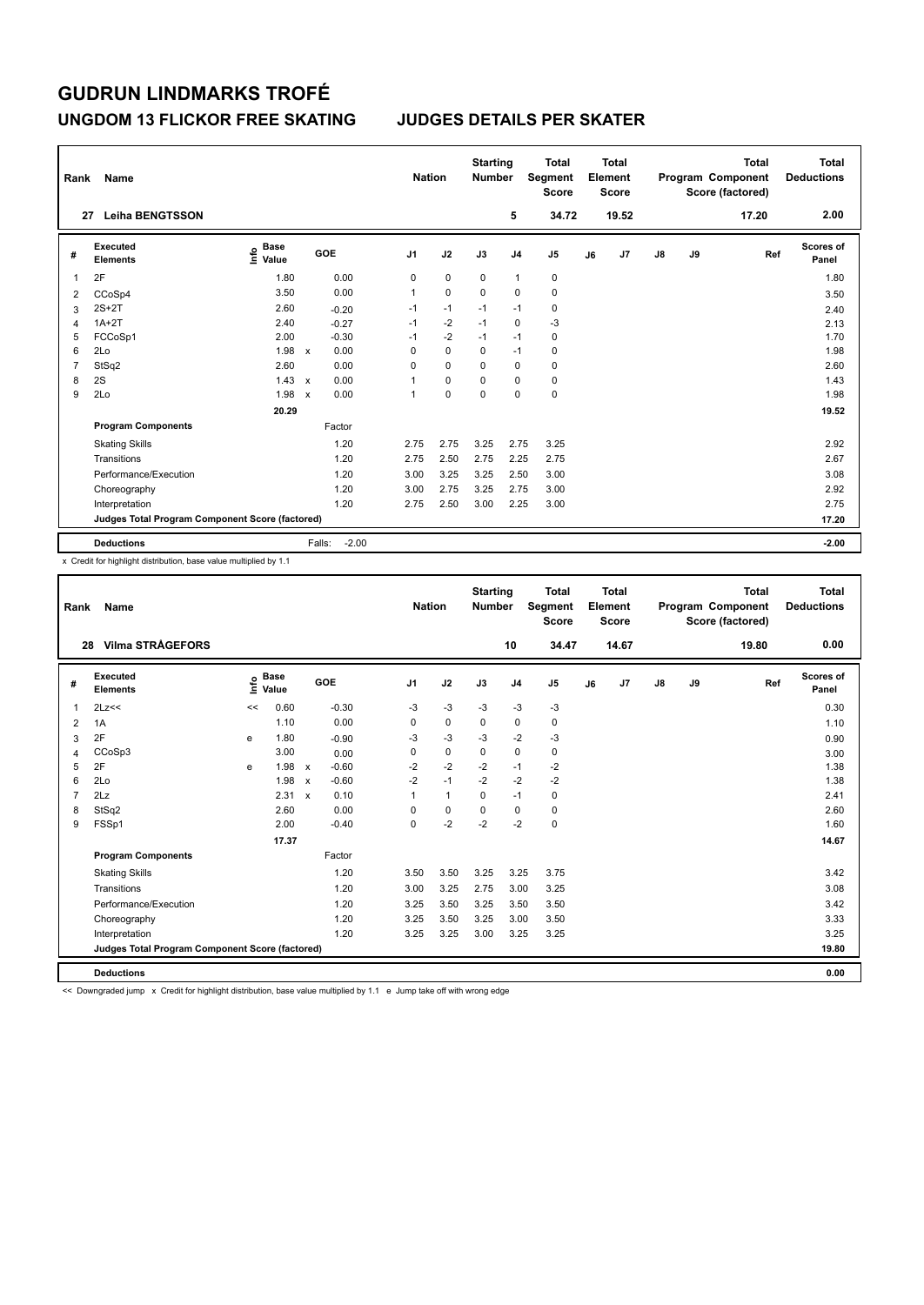### **UNGDOM 13 FLICKOR FREE SKATING JUDGES DETAILS PER SKATER**

| Rank           | Name                                            |         |                                  |              |                   | <b>Nation</b>  |             | <b>Starting</b><br><b>Number</b> |                | <b>Total</b><br>Segment<br><b>Score</b> |    | Total<br>Element<br><b>Score</b> |               |    | <b>Total</b><br>Program Component<br>Score (factored) | Total<br><b>Deductions</b> |
|----------------|-------------------------------------------------|---------|----------------------------------|--------------|-------------------|----------------|-------------|----------------------------------|----------------|-----------------------------------------|----|----------------------------------|---------------|----|-------------------------------------------------------|----------------------------|
|                | <b>Jennifer BUTINA</b><br>29                    |         |                                  |              |                   |                |             |                                  | 24             | 34.32                                   |    | 15.42                            |               |    | 19.90                                                 | 1.00                       |
| #              | Executed<br><b>Elements</b>                     |         | <b>Base</b><br>e Base<br>⊆ Value |              | GOE               | J <sub>1</sub> | J2          | J3                               | J <sub>4</sub> | J <sub>5</sub>                          | J6 | J7                               | $\mathsf{J}8$ | J9 | Ref                                                   | Scores of<br>Panel         |
| 1              | 1A                                              |         | 1.10                             |              | 0.00              | 0              | $\mathbf 0$ | $\mathbf 0$                      | $\pmb{0}$      | $\pmb{0}$                               |    |                                  |               |    |                                                       | 1.10                       |
| 2              | 2F                                              |         | 1.80                             |              | 0.00              | 0              | 0           | 0                                | 0              | 0                                       |    |                                  |               |    |                                                       | 1.80                       |
| 3              | 2Lo                                             |         | 1.80                             |              | $-0.10$           | 0              | $-1$        | $\mathbf 0$                      | $-1$           | $\mathbf 0$                             |    |                                  |               |    |                                                       | 1.70                       |
| $\overline{4}$ | 2Lo<                                            | $\prec$ | 1.30                             |              | $-0.90$           | $-3$           | $-3$        | $-3$                             | $-3$           | $-3$                                    |    |                                  |               |    |                                                       | 0.40                       |
| 5              | FSSp2                                           |         | 2.30                             |              | $-0.20$           | $-1$           | $\mathbf 0$ | $-1$                             | $-1$           | $\mathbf{1}$                            |    |                                  |               |    |                                                       | 2.10                       |
| 6              | $2T+2T<<$                                       | <<      | 1.87                             | $\mathsf{x}$ | $-0.40$           | $-2$           | $-2$        | $-2$                             | $-2$           | $-3$                                    |    |                                  |               |    |                                                       | 1.47                       |
| 7              | 2F+1A+SEQ                                       |         | 2.55                             | $\mathsf{x}$ | 0.00              | $-1$           | $\mathbf 0$ | $\mathbf 0$                      | $\mathbf 0$    | 0                                       |    |                                  |               |    |                                                       | 2.55                       |
| 8              | CCoSp1                                          |         | 2.00                             |              | $-0.30$           | $-1$           | $-1$        | $-1$                             | $-1$           | $-1$                                    |    |                                  |               |    |                                                       | 1.70                       |
| 9              | StSq2                                           |         | 2.60                             |              | 0.00              | 0              | $\mathbf 0$ | $\mathbf 0$                      | $\mathbf 0$    | $\mathbf 0$                             |    |                                  |               |    |                                                       | 2.60                       |
|                |                                                 |         | 17.32                            |              |                   |                |             |                                  |                |                                         |    |                                  |               |    |                                                       | 15.42                      |
|                | <b>Program Components</b>                       |         |                                  |              | Factor            |                |             |                                  |                |                                         |    |                                  |               |    |                                                       |                            |
|                | <b>Skating Skills</b>                           |         |                                  |              | 1.20              | 3.25           | 3.25        | 3.50                             | 3.50           | 3.25                                    |    |                                  |               |    |                                                       | 3.33                       |
|                | Transitions                                     |         |                                  |              | 1.20              | 3.00           | 3.00        | 3.25                             | 3.25           | 3.00                                    |    |                                  |               |    |                                                       | 3.08                       |
|                | Performance/Execution                           |         |                                  |              | 1.20              | 3.25           | 3.25        | 3.50                             | 3.50           | 3.25                                    |    |                                  |               |    |                                                       | 3.33                       |
|                | Choreography                                    |         |                                  |              | 1.20              | 3.25           | 3.25        | 3.75                             | 3.75           | 3.50                                    |    |                                  |               |    |                                                       | 3.50                       |
|                | Interpretation                                  |         |                                  |              | 1.20              | 3.00           | 3.25        | 3.50                             | 3.25           | 3.50                                    |    |                                  |               |    |                                                       | 3.33                       |
|                | Judges Total Program Component Score (factored) |         |                                  |              |                   |                |             |                                  |                |                                         |    |                                  |               |    |                                                       | 19.90                      |
|                | <b>Deductions</b>                               |         |                                  |              | $-1.00$<br>Falls: |                |             |                                  |                |                                         |    |                                  |               |    |                                                       | $-1.00$                    |

-<br>< Under-rotated jump << Downgraded jump x Credit for highlight distribution, base value multiplied by 1.1

| Rank           | Name                                            |   |                                  |                           |         |                | <b>Nation</b> |             | <b>Starting</b><br><b>Number</b> | <b>Total</b><br>Segment<br><b>Score</b> |    | <b>Total</b><br>Element<br><b>Score</b> |               |    | <b>Total</b><br>Program Component<br>Score (factored) | <b>Total</b><br><b>Deductions</b> |
|----------------|-------------------------------------------------|---|----------------------------------|---------------------------|---------|----------------|---------------|-------------|----------------------------------|-----------------------------------------|----|-----------------------------------------|---------------|----|-------------------------------------------------------|-----------------------------------|
|                | <b>Sandra ERIKSSON</b><br>30                    |   |                                  |                           |         |                |               |             | 4                                | 32.19                                   |    | 16.09                                   |               |    | 16.10                                                 | 0.00                              |
| #              | Executed<br><b>Elements</b>                     |   | <b>Base</b><br>e Base<br>⊆ Value |                           | GOE     | J <sub>1</sub> | J2            | J3          | J <sub>4</sub>                   | J <sub>5</sub>                          | J6 | J7                                      | $\mathsf{J}8$ | J9 | Ref                                                   | Scores of<br>Panel                |
| 1              | 2Lo                                             |   | 1.80                             |                           | 0.00    | 0              | $\mathbf 0$   | $\mathbf 0$ | $\mathbf 0$                      | $\pmb{0}$                               |    |                                         |               |    |                                                       | 1.80                              |
| $\overline{2}$ | 2Lz                                             |   | 2.10                             |                           | 0.00    | $-1$           | $\mathbf 0$   | $\mathbf 0$ | 0                                | 0                                       |    |                                         |               |    |                                                       | 2.10                              |
| 3              | FCSp1                                           |   | 1.90                             |                           | $-0.30$ | $-2$           | $-1$          | $-1$        | $-1$                             | 0                                       |    |                                         |               |    |                                                       | 1.60                              |
| 4              | 2Lo                                             |   | 1.80                             |                           | $-0.10$ | $\Omega$       | $\mathbf 0$   | $-1$        | $-1$                             | $\mathbf 0$                             |    |                                         |               |    |                                                       | 1.70                              |
| 5              | $2Lz+1T$                                        |   | 2.50                             |                           | $-0.30$ | $-1$           | $-1$          | $-1$        | $-1$                             | $-1$                                    |    |                                         |               |    |                                                       | 2.20                              |
| 6              | 1A                                              |   | 1.21                             | $\mathsf{x}$              | 0.00    | 0              | $\mathbf{1}$  | 0           | 0                                | 0                                       |    |                                         |               |    |                                                       | 1.21                              |
| $\overline{7}$ | 2F+SEQ                                          | e | 1.58                             | $\boldsymbol{\mathsf{x}}$ | $-0.80$ | $-3$           | $-2$          | $-3$        | $-2$                             | $-3$                                    |    |                                         |               |    |                                                       | 0.78                              |
| 8              | StSq2                                           |   | 2.60                             |                           | $-0.10$ | $-1$           | $\mathbf 0$   | $-1$        | 0                                | $\pmb{0}$                               |    |                                         |               |    |                                                       | 2.50                              |
| 9              | CCoSp2                                          |   | 2.50                             |                           | $-0.30$ | $-1$           | $-1$          | $-1$        | 0                                | $-1$                                    |    |                                         |               |    |                                                       | 2.20                              |
|                |                                                 |   | 17.99                            |                           |         |                |               |             |                                  |                                         |    |                                         |               |    |                                                       | 16.09                             |
|                | <b>Program Components</b>                       |   |                                  |                           | Factor  |                |               |             |                                  |                                         |    |                                         |               |    |                                                       |                                   |
|                | <b>Skating Skills</b>                           |   |                                  |                           | 1.20    | 2.75           | 3.25          | 2.75        | 2.75                             | 3.75                                    |    |                                         |               |    |                                                       | 2.92                              |
|                | Transitions                                     |   |                                  |                           | 1.20    | 2.50           | 2.75          | 2.00        | 2.25                             | 2.75                                    |    |                                         |               |    |                                                       | 2.50                              |
|                | Performance/Execution                           |   |                                  |                           | 1.20    | 2.75           | 2.75          | 2.75        | 2.50                             | 3.25                                    |    |                                         |               |    |                                                       | 2.75                              |
|                | Choreography                                    |   |                                  |                           | 1.20    | 2.50           | 2.75          | 2.50        | 2.75                             | 3.00                                    |    |                                         |               |    |                                                       | 2.67                              |
|                | Interpretation                                  |   |                                  |                           | 1.20    | 2.75           | 2.50          | 2.50        | 2.50                             | 2.75                                    |    |                                         |               |    |                                                       | 2.58                              |
|                | Judges Total Program Component Score (factored) |   |                                  |                           |         |                |               |             |                                  |                                         |    |                                         |               |    |                                                       | 16.10                             |
|                | <b>Deductions</b>                               |   |                                  |                           |         |                |               |             |                                  |                                         |    |                                         |               |    |                                                       | 0.00                              |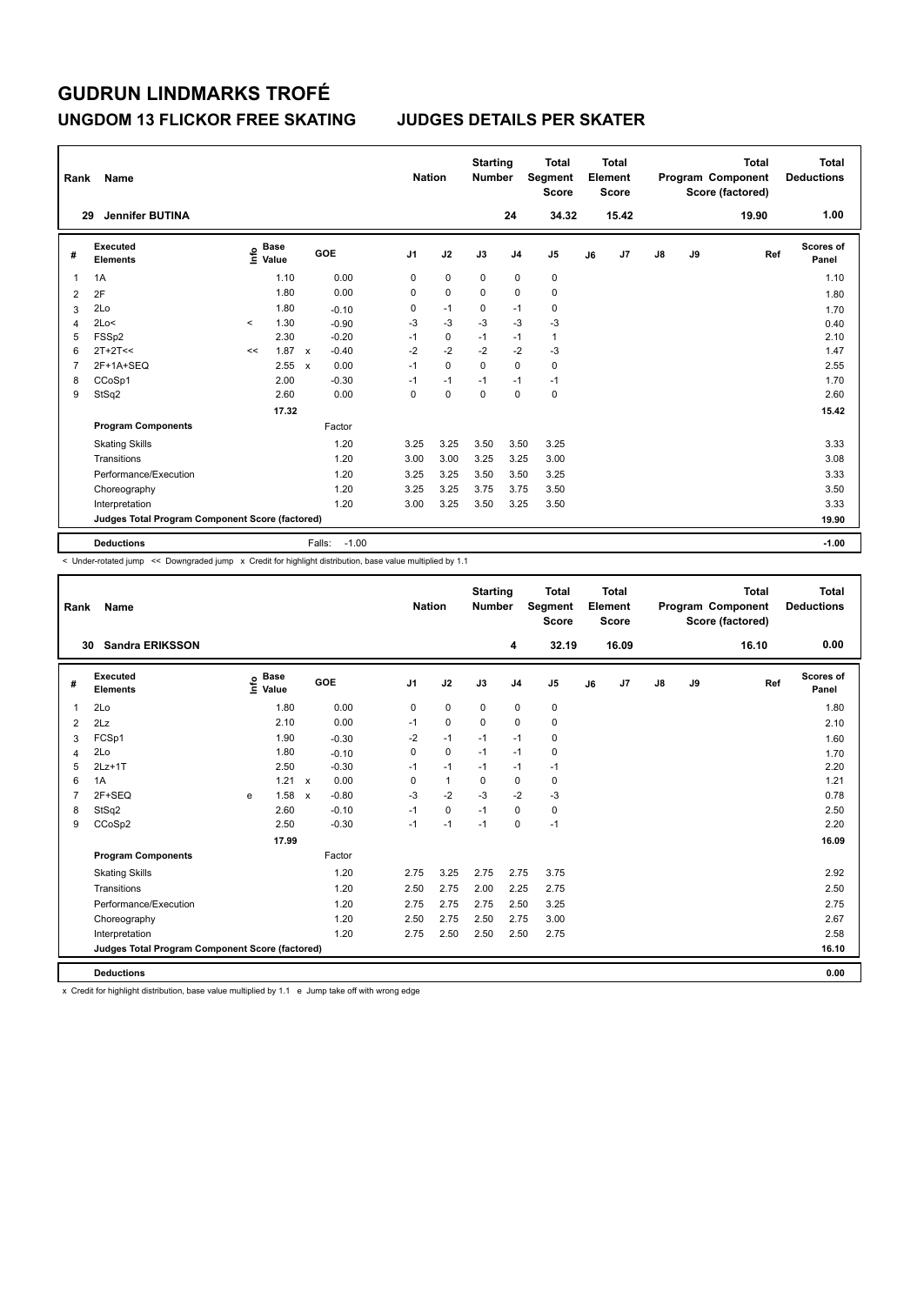### **UNGDOM 13 FLICKOR FREE SKATING JUDGES DETAILS PER SKATER**

| Rank | Name                                            |         |                                  |              |                   |                | <b>Nation</b> | <b>Starting</b><br><b>Number</b> |                | <b>Total</b><br>Segment<br><b>Score</b> |    | Total<br>Element<br>Score |               |    | <b>Total</b><br>Program Component<br>Score (factored) | Total<br><b>Deductions</b> |
|------|-------------------------------------------------|---------|----------------------------------|--------------|-------------------|----------------|---------------|----------------------------------|----------------|-----------------------------------------|----|---------------------------|---------------|----|-------------------------------------------------------|----------------------------|
| 31   | <b>Madicken ASTORSDOTTIR</b>                    |         |                                  |              |                   |                |               |                                  | 13             | 31.70                                   |    | 15.20                     |               |    | 17.50                                                 | 1.00                       |
| #    | <b>Executed</b><br><b>Elements</b>              |         | <b>Base</b><br>e Base<br>⊆ Value |              | GOE               | J <sub>1</sub> | J2            | J3                               | J <sub>4</sub> | J <sub>5</sub>                          | J6 | J7                        | $\mathsf{J}8$ | J9 | Ref                                                   | <b>Scores of</b><br>Panel  |
| 1    | 2S                                              |         | 1.30                             |              | $-0.40$           | $-2$           | $-2$          | $-2$                             | $-2$           | $-3$                                    |    |                           |               |    |                                                       | 0.90                       |
| 2    | $1A+2T$                                         |         | 2.40                             |              | 0.00              | 0              | $-1$          | $\mathbf 0$                      | $\mathbf 0$    | $\mathbf 0$                             |    |                           |               |    |                                                       | 2.40                       |
| 3    | 2Lo<                                            | $\prec$ | 1.30                             |              | $-0.60$           | $-2$           | $-2$          | $-2$                             | $-2$           | $-3$                                    |    |                           |               |    |                                                       | 0.70                       |
| 4    | 1A                                              |         | 1.10                             |              | 0.00              | 0              | $\mathbf 0$   | $\Omega$                         | $\mathbf 0$    | $\mathbf 0$                             |    |                           |               |    |                                                       | 1.10                       |
| 5    | FCCoSp2                                         |         | 2.50                             |              | 0.00              | 0              | $\mathbf 0$   | $-1$                             | $\mathbf 0$    | $\mathbf 0$                             |    |                           |               |    |                                                       | 2.50                       |
| 6    | 2Lo                                             |         | 1.98                             | $\mathsf{x}$ | $-0.40$           | $-1$           | $-1$          | $-1$                             | $-2$           | $-2$                                    |    |                           |               |    |                                                       | 1.58                       |
| 7    | StSq2                                           |         | 2.60                             |              | $-0.90$           | $-3$           | $-3$          | $-3$                             | $-3$           | $-3$                                    |    |                           |               |    |                                                       | 1.70                       |
| 8    | $2S+2T<$                                        | $\prec$ | 2.42                             | $\mathsf{x}$ | $-0.60$           | $-3$           | $-3$          | $-3$                             | $-2$           | $-3$                                    |    |                           |               |    |                                                       | 1.82                       |
| 9    | CCoSp2                                          |         | 2.50                             |              | 0.00              | 0              | $\mathbf 0$   | 0                                | 0              | $\pmb{0}$                               |    |                           |               |    |                                                       | 2.50                       |
|      |                                                 |         | 18.10                            |              |                   |                |               |                                  |                |                                         |    |                           |               |    |                                                       | 15.20                      |
|      | <b>Program Components</b>                       |         |                                  |              | Factor            |                |               |                                  |                |                                         |    |                           |               |    |                                                       |                            |
|      | <b>Skating Skills</b>                           |         |                                  |              | 1.20              | 2.75           | 3.25          | 3.25                             | 3.00           | 3.00                                    |    |                           |               |    |                                                       | 3.08                       |
|      | Transitions                                     |         |                                  |              | 1.20              | 2.75           | 3.00          | 2.75                             | 2.75           | 2.50                                    |    |                           |               |    |                                                       | 2.75                       |
|      | Performance/Execution                           |         |                                  |              | 1.20              | 2.75           | 2.75          | 3.50                             | 3.00           | 2.75                                    |    |                           |               |    |                                                       | 2.83                       |
|      | Choreography                                    |         |                                  |              | 1.20              | 3.00           | 3.00          | 3.25                             | 3.25           | 3.00                                    |    |                           |               |    |                                                       | 3.08                       |
|      | Interpretation                                  |         |                                  |              | 1.20              | 3.00           | 2.75          | 3.25                             | 2.50           | 2.75                                    |    |                           |               |    |                                                       | 2.83                       |
|      | Judges Total Program Component Score (factored) |         |                                  |              |                   |                |               |                                  |                |                                         |    |                           |               |    |                                                       | 17.50                      |
|      | <b>Deductions</b>                               |         |                                  |              | $-1.00$<br>Falls: |                |               |                                  |                |                                         |    |                           |               |    |                                                       | $-1.00$                    |

< Under-rotated jump x Credit for highlight distribution, base value multiplied by 1.1

| Rank           | Name                                            |    |                                  |              |         | <b>Nation</b>  |             | <b>Starting</b><br><b>Number</b> |                | <b>Total</b><br>Segment<br><b>Score</b> |    | Total<br>Element<br><b>Score</b> |    |    | <b>Total</b><br>Program Component<br>Score (factored) | <b>Total</b><br><b>Deductions</b> |
|----------------|-------------------------------------------------|----|----------------------------------|--------------|---------|----------------|-------------|----------------------------------|----------------|-----------------------------------------|----|----------------------------------|----|----|-------------------------------------------------------|-----------------------------------|
|                | Nathalie ÅKERSTRÖM<br>32                        |    |                                  |              |         |                |             |                                  | 12             | 31.56                                   |    | 14.56                            |    |    | 17.00                                                 | 0.00                              |
| #              | <b>Executed</b><br><b>Elements</b>              |    | <b>Base</b><br>e Base<br>E Value |              | GOE     | J <sub>1</sub> | J2          | J3                               | J <sub>4</sub> | J <sub>5</sub>                          | J6 | J7                               | J8 | J9 | Ref                                                   | <b>Scores of</b><br>Panel         |
| 1              | 2Lz                                             |    | 2.10                             |              | $-0.60$ | $-2$           | $-2$        | $-2$                             | $-2$           | $-2$                                    |    |                                  |    |    |                                                       | 1.50                              |
| $\overline{2}$ | 1A                                              |    | 1.10                             |              | 0.00    | $\Omega$       | $\mathbf 0$ | 0                                | $\mathbf 0$    | 0                                       |    |                                  |    |    |                                                       | 1.10                              |
| 3              | 2Lo                                             |    | 1.80                             |              | $-0.20$ | $-1$           | $\mathbf 0$ | $-1$                             | $-1$           | 0                                       |    |                                  |    |    |                                                       | 1.60                              |
| 4              | FCCoSp1                                         |    | 2.00                             |              | $-0.40$ | $-2$           | $-1$        | $-2$                             | $-1$           | $-1$                                    |    |                                  |    |    |                                                       | 1.60                              |
| 5              | StSqB                                           |    | 1.50                             |              | $-0.30$ | $-1$           | $-1$        | $-1$                             | 0              | $-1$                                    |    |                                  |    |    |                                                       | 1.20                              |
| 6              | 2F                                              | e  | 1.98                             | $\mathsf{x}$ | $-0.60$ | $-2$           | $-2$        | $-1$                             | $-2$           | $-2$                                    |    |                                  |    |    |                                                       | 1.38                              |
| $\overline{7}$ | $2S+2T$                                         |    | 2.86                             | $\mathsf{x}$ | $-0.20$ | $-1$           | $-1$        | $-1$                             | $-1$           | $-1$                                    |    |                                  |    |    |                                                       | 2.66                              |
| 8              | $2Lo+2T<<$                                      | << | 2.42                             | $\mathsf{x}$ | $-0.60$ | $-2$           | $-2$        | $-2$                             | $-2$           | $-2$                                    |    |                                  |    |    |                                                       | 1.82                              |
| 9              | CCoSp1                                          |    | 2.00                             |              | $-0.30$ | $-1$           | $-1$        | $-1$                             | $\Omega$       | $-1$                                    |    |                                  |    |    |                                                       | 1.70                              |
|                |                                                 |    | 17.76                            |              |         |                |             |                                  |                |                                         |    |                                  |    |    |                                                       | 14.56                             |
|                | <b>Program Components</b>                       |    |                                  |              | Factor  |                |             |                                  |                |                                         |    |                                  |    |    |                                                       |                                   |
|                | <b>Skating Skills</b>                           |    |                                  |              | 1.20    | 2.75           | 3.25        | 2.75                             | 3.00           | 3.25                                    |    |                                  |    |    |                                                       | 3.00                              |
|                | Transitions                                     |    |                                  |              | 1.20    | 2.50           | 2.75        | 2.50                             | 2.50           | 2.50                                    |    |                                  |    |    |                                                       | 2.50                              |
|                | Performance/Execution                           |    |                                  |              | 1.20    | 2.50           | 3.00        | 3.00                             | 3.25           | 3.00                                    |    |                                  |    |    |                                                       | 3.00                              |
|                | Choreography                                    |    |                                  |              | 1.20    | 2.75           | 3.00        | 3.00                             | 3.25           | 3.00                                    |    |                                  |    |    |                                                       | 3.00                              |
|                | Interpretation                                  |    |                                  |              | 1.20    | 2.50           | 2.50        | 2.75                             | 2.75           | 2.75                                    |    |                                  |    |    |                                                       | 2.67                              |
|                | Judges Total Program Component Score (factored) |    |                                  |              |         |                |             |                                  |                |                                         |    |                                  |    |    |                                                       | 17.00                             |
|                | <b>Deductions</b>                               |    |                                  |              |         |                |             |                                  |                |                                         |    |                                  |    |    |                                                       | 0.00                              |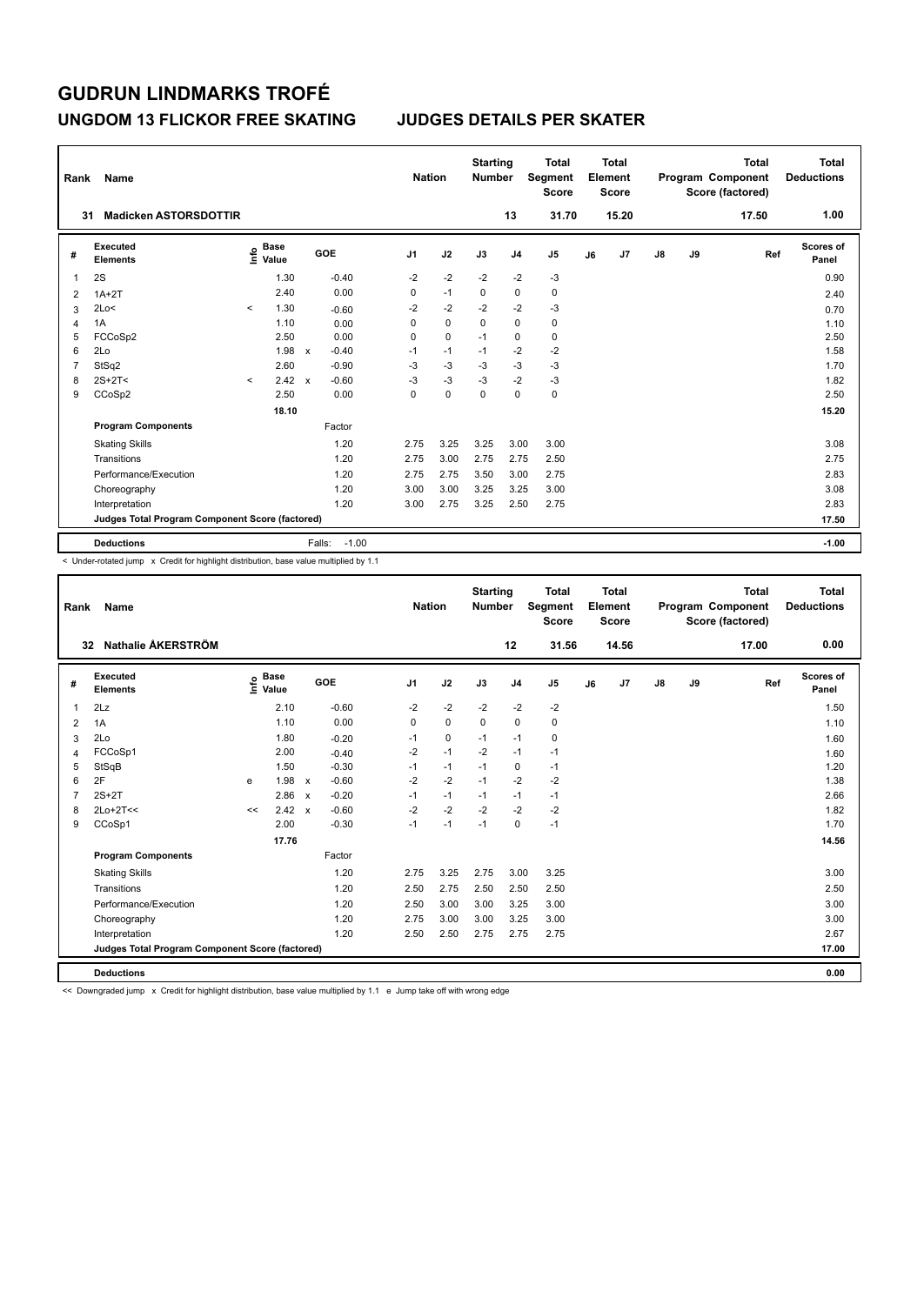## **UNGDOM 13 FLICKOR FREE SKATING JUDGES DETAILS PER SKATER**

| Rank | Name                                            |         |                      |                           |         |                | <b>Nation</b> | <b>Starting</b><br><b>Number</b> |                | <b>Total</b><br>Segment<br><b>Score</b> |    | Total<br>Element<br><b>Score</b> |               |    | <b>Total</b><br>Program Component<br>Score (factored) | Total<br><b>Deductions</b> |
|------|-------------------------------------------------|---------|----------------------|---------------------------|---------|----------------|---------------|----------------------------------|----------------|-----------------------------------------|----|----------------------------------|---------------|----|-------------------------------------------------------|----------------------------|
|      | Alma ROSÉN<br>33                                |         |                      |                           |         |                |               |                                  | 6              | 31.44                                   |    | 13.54                            |               |    | 17.90                                                 | 0.00                       |
| #    | <b>Executed</b><br><b>Elements</b>              | ١nf٥    | <b>Base</b><br>Value |                           | GOE     | J <sub>1</sub> | J2            | J3                               | J <sub>4</sub> | J5                                      | J6 | J7                               | $\mathsf{J}8$ | J9 | Ref                                                   | <b>Scores of</b><br>Panel  |
| 1    | 2Lo<                                            | $\,<\,$ | 1.30                 |                           | $-0.40$ | $-1$           | $-1$          | $-1$                             | $-2$           | $-2$                                    |    |                                  |               |    |                                                       | 0.90                       |
| 2    | $2Lz<+2T<$                                      | e       | 2.40                 |                           | $-0.70$ | $-3$           | $-2$          | $-3$                             | $-2$           | $-2$                                    |    |                                  |               |    |                                                       | 1.70                       |
| 3    | $2F+1Lo$                                        |         | 2.30                 |                           | $-0.40$ | $-2$           | $-2$          | $-1$                             | $-1$           | $-1$                                    |    |                                  |               |    |                                                       | 1.90                       |
| 4    | CCoSp2                                          |         | 2.50                 |                           | 0.00    | 0              | $\Omega$      | $\Omega$                         | $\mathbf 0$    | $\pmb{0}$                               |    |                                  |               |    |                                                       | 2.50                       |
| 5    | StSq2                                           |         | 2.60                 |                           | 0.00    | 0              | $\mathbf{1}$  | 0                                | $-1$           | 0                                       |    |                                  |               |    |                                                       | 2.60                       |
| 6    | 1A                                              |         | 1.21                 | $\mathsf{x}$              | $-0.20$ | $-1$           | $-1$          | $-1$                             | $-1$           | $-1$                                    |    |                                  |               |    |                                                       | 1.01                       |
| 7    | 2Lz<                                            | e       | 1.65                 | $\boldsymbol{\mathsf{x}}$ | $-0.60$ | $-2$           | $-2$          | $-2$                             | $\mathbf 0$    | $-3$                                    |    |                                  |               |    |                                                       | 1.05                       |
| 8    | 2F                                              |         | 1.98                 | $\mathsf{x}$              | $-0.10$ | $-1$           | $-1$          | 0                                | 0              | $\pmb{0}$                               |    |                                  |               |    |                                                       | 1.88                       |
| 9    | FCSSp                                           |         | 0.00                 |                           | 0.00    |                |               |                                  |                |                                         |    |                                  |               |    |                                                       | 0.00                       |
|      |                                                 |         | 15.94                |                           |         |                |               |                                  |                |                                         |    |                                  |               |    |                                                       | 13.54                      |
|      | <b>Program Components</b>                       |         |                      |                           | Factor  |                |               |                                  |                |                                         |    |                                  |               |    |                                                       |                            |
|      | <b>Skating Skills</b>                           |         |                      |                           | 1.20    | 2.75           | 3.25          | 3.00                             | 3.00           | 3.50                                    |    |                                  |               |    |                                                       | 3.08                       |
|      | Transitions                                     |         |                      |                           | 1.20    | 2.75           | 3.00          | 2.50                             | 2.75           | 2.75                                    |    |                                  |               |    |                                                       | 2.75                       |
|      | Performance/Execution                           |         |                      |                           | 1.20    | 3.00           | 3.00          | 3.00                             | 3.25           | 3.00                                    |    |                                  |               |    |                                                       | 3.00                       |
|      | Choreography                                    |         |                      |                           | 1.20    | 3.00           | 3.25          | 3.00                             | 3.25           | 3.00                                    |    |                                  |               |    |                                                       | 3.08                       |
|      | Interpretation                                  |         |                      |                           | 1.20    | 2.75           | 3.25          | 3.25                             | 2.75           | 3.00                                    |    |                                  |               |    |                                                       | 3.00                       |
|      | Judges Total Program Component Score (factored) |         |                      |                           |         |                |               |                                  |                |                                         |    |                                  |               |    |                                                       | 17.90                      |
|      | <b>Deductions</b>                               |         |                      |                           |         |                |               |                                  |                |                                         |    |                                  |               |    |                                                       | 0.00                       |

 $\leq$  Under-rotated jump  $\geq$  Credit for highlight distribution, base value multiplied by 1.1 e Jump take off with wrong edge

| Rank           | Name                                            |         |                      |                           |                   | <b>Nation</b>  |             | <b>Starting</b><br><b>Number</b> |                | <b>Total</b><br>Segment<br><b>Score</b> |    | <b>Total</b><br>Element<br><b>Score</b> |               |    | <b>Total</b><br>Program Component<br>Score (factored) | <b>Total</b><br><b>Deductions</b> |
|----------------|-------------------------------------------------|---------|----------------------|---------------------------|-------------------|----------------|-------------|----------------------------------|----------------|-----------------------------------------|----|-----------------------------------------|---------------|----|-------------------------------------------------------|-----------------------------------|
|                | Filippa BÄCKHED<br>34                           |         |                      |                           |                   |                |             |                                  | 1              | 29.57                                   |    | 14.27                                   |               |    | 16.30                                                 | 1.00                              |
| #              | Executed<br><b>Elements</b>                     | ۴       | <b>Base</b><br>Value |                           | GOE               | J <sub>1</sub> | J2          | J3                               | J <sub>4</sub> | J <sub>5</sub>                          | J6 | J7                                      | $\mathsf{J}8$ | J9 | Ref                                                   | Scores of<br>Panel                |
| 1              | 2Lo<                                            | $\,<\,$ | 1.30                 |                           | $-0.90$           | $-3$           | $-3$        | -3                               | -3             | -3                                      |    |                                         |               |    |                                                       | 0.40                              |
| $\overline{2}$ | $2S+2T<$                                        | $\prec$ | 2.20                 |                           | $-0.33$           | $-1$           | $-1$        | $-2$                             | $-2$           | $-2$                                    |    |                                         |               |    |                                                       | 1.87                              |
| 3              | 1A                                              |         | 1.10                 |                           | 0.00              | 0              | $\mathbf 0$ | 0                                | $\mathbf 0$    | 0                                       |    |                                         |               |    |                                                       | 1.10                              |
| 4              | StSq1                                           |         | 1.80                 |                           | 0.00              | 0              | $-1$        | 0                                | 0              | $\mathbf 0$                             |    |                                         |               |    |                                                       | 1.80                              |
| 5              | 1A                                              |         | 1.21                 | $\mathsf{x}$              | 0.00              | 0              | 0           | 0                                | $\mathbf 0$    | 0                                       |    |                                         |               |    |                                                       | 1.21                              |
| 6              | FCCoSp2                                         |         | 2.50                 |                           | 0.00              | 0              | $\mathbf 0$ | $-1$                             | $\mathbf 0$    | $\pmb{0}$                               |    |                                         |               |    |                                                       | 2.50                              |
| $\overline{7}$ | $2S+2T$                                         |         | 2.86                 | $\mathbf{x}$              | 0.00              | 0              | 0           | $-1$                             | 0              | 0                                       |    |                                         |               |    |                                                       | 2.86                              |
| 8              | 2Lo<                                            | $\prec$ | 1.43                 | $\boldsymbol{\mathsf{x}}$ | $-0.60$           | $-2$           | $-2$        | $-2$                             | $-2$           | $-2$                                    |    |                                         |               |    |                                                       | 0.83                              |
| 9              | CCoSp1                                          |         | 2.00                 |                           | $-0.30$           | $-1$           | $-1$        | $-1$                             | $\pmb{0}$      | $-1$                                    |    |                                         |               |    |                                                       | 1.70                              |
|                |                                                 |         | 16.40                |                           |                   |                |             |                                  |                |                                         |    |                                         |               |    |                                                       | 14.27                             |
|                | <b>Program Components</b>                       |         |                      |                           | Factor            |                |             |                                  |                |                                         |    |                                         |               |    |                                                       |                                   |
|                | <b>Skating Skills</b>                           |         |                      |                           | 1.20              | 2.50           | 3.25        | 3.00                             | 2.75           | 3.25                                    |    |                                         |               |    |                                                       | 3.00                              |
|                | Transitions                                     |         |                      |                           | 1.20              | 2.25           | 2.75        | 2.25                             | 2.50           | 2.50                                    |    |                                         |               |    |                                                       | 2.42                              |
|                | Performance/Execution                           |         |                      |                           | 1.20              | 2.50           | 2.75        | 3.00                             | 2.75           | 3.00                                    |    |                                         |               |    |                                                       | 2.83                              |
|                | Choreography                                    |         |                      |                           | 1.20              | 2.50           | 3.00        | 3.00                             | 2.50           | 3.25                                    |    |                                         |               |    |                                                       | 2.83                              |
|                | Interpretation                                  |         |                      |                           | 1.20              | 2.25           | 2.50        | 2.75                             | 2.25           | 3.00                                    |    |                                         |               |    |                                                       | 2.50                              |
|                | Judges Total Program Component Score (factored) |         |                      |                           |                   |                |             |                                  |                |                                         |    |                                         |               |    |                                                       | 16.30                             |
|                | <b>Deductions</b>                               |         |                      |                           | $-1.00$<br>Falls: |                |             |                                  |                |                                         |    |                                         |               |    |                                                       | $-1.00$                           |

< Under-rotated jump x Credit for highlight distribution, base value multiplied by 1.1